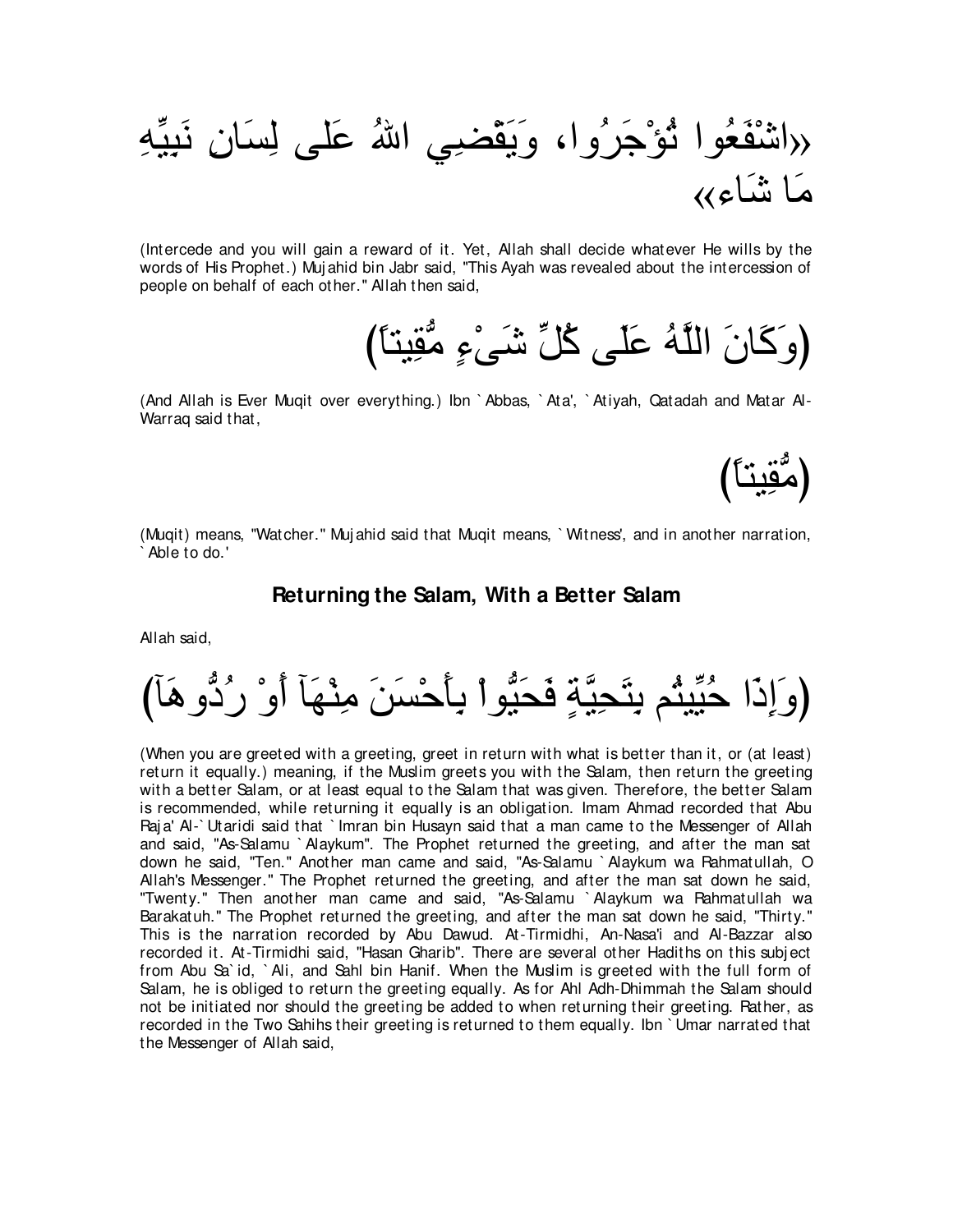(راِذَا سَلَّمَ عَلَبِّكُمُ الَيَهُوِدُ، فَاِتَّمَا يَقُولُ أَحَدُهُمُ: السَّامُ
$$
\overline{}
$$
عَلَبُكَ، فَتُلُ: وَعَلَبُكَ»

(When the Jews greet you, one of them would say, ` As-Samu ` Alayka (death be unto you).' Therefore, say, ` Wa ` Alayka (and the same to you).') In his Sahih, Muslim recorded that Abu Hurayrah said that the Messenger of Allah said,

や∠ク⌒ま∠ヱ ∩⌒ュゅ∠ヤzジャゅ⌒よ ン∠ケゅ∠ダzレャや∠ヱ ∠キヲ⊥ヰ∠Β∇ャや やヱ⊥ぺ∠ギ∇ら∠ゎ ゅ∠ャ» «ヮ⌒ボ∠Β∇ッ∠ぺ ヴャ⌒ま ∇ユ⊥ワヱぁゲ∠ト∇ッゅ∠プ ∃ペΑ⌒ゲ∠デ ヶ⌒プ ∇ユ⊥ワヲ⊥ヨ⊥わΒ⌒ボ∠ャ

(Do not initiate greeting the Jews and Christians with the Salam, and when you pass by them on a road, force them to its narrowest path.) Abu Dawud recorded that Abu Hurayrah said that the Messenger of Allah said,



(By He in Whose Hand is my soul! You will not enter Paradise until you believe, and you will not believe until you love each other. Should I direct you to an action that would direct you to love each other Spread the Salam among yourselves.) Allah said,

(اللَّهُ لاَ اِللَّهُ إِلاَّ هُوَ)

(Allah! none has the right to be worshipped but He) informing that He is singled out as the sole God of all creation. Allah then said,

جَمَعَنّكُمْ إِلَى يَوْمِ الْقِيَـمَةِ لاَ رِيْبَ فِيهِ)

(Surely, He will gather you together on the Day of Resurrection about which there is no doubt.) swearing that He will gather the earlier and latter generations in one area, rewarding or punishing each person according to his or her actions. Allah said,

(وَ مَنْ أَصِدْقُ مِنَ اللَّهِ حَدِيثاً)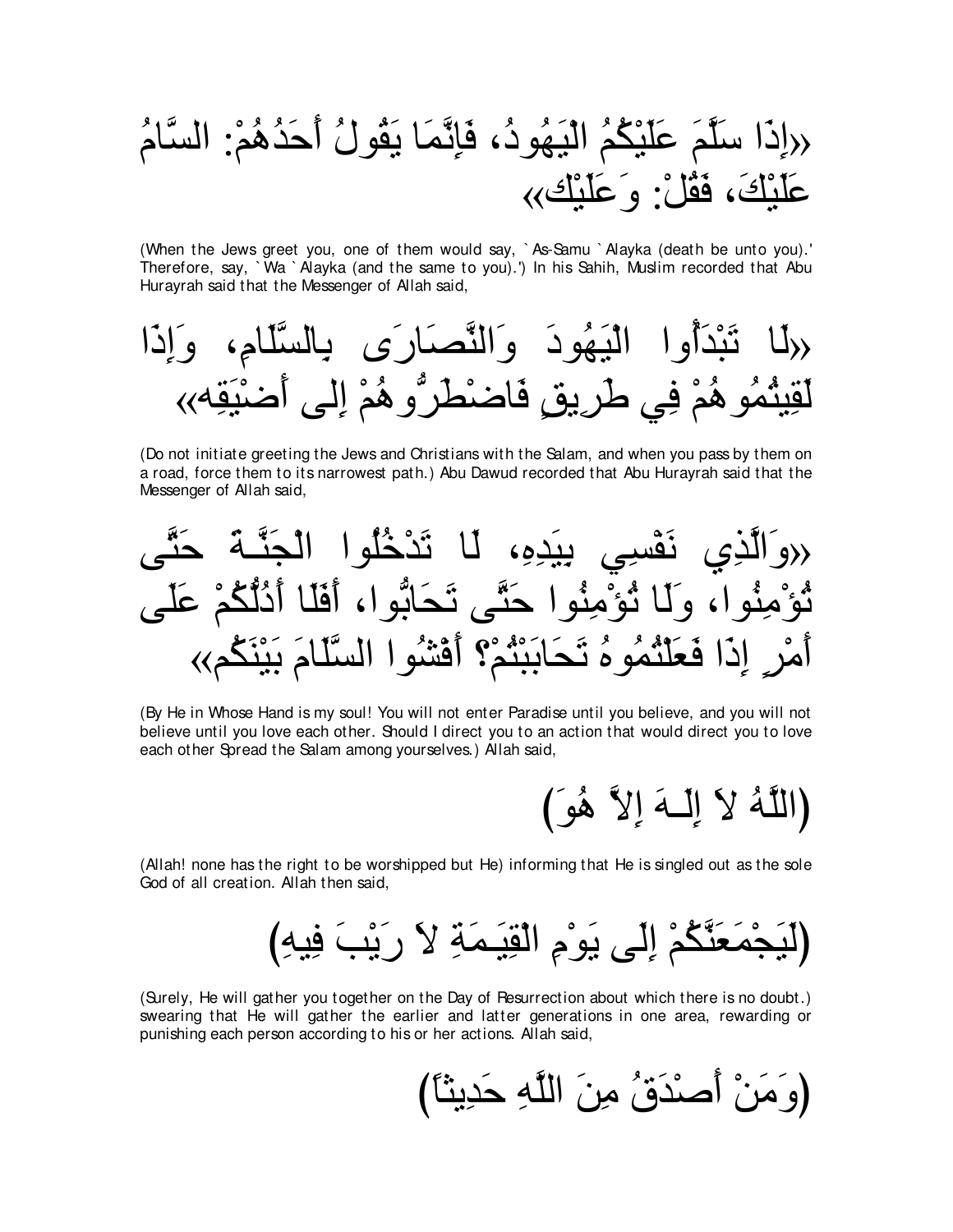(And who is truer in statement than Allah) meaning, no one utters more truthful statements than Allah, in His promise, warning, stories of the past and information of what is to come; there is no deity worthy of worship nor Lord except Him.

َ، واللَّهُ  $\dot{\mathbf{a}}$ ا قم  $\overline{Q}$ <u>۹۹</u> اضاً تَّصِّدُو ا ُم' ُ⁄ دّو ا سىنلا  $\mathbf{A}$  $9 \bullet$ سَوَ أَءً فلا کہ که،  $\mathbf{\tilde{L}}$ 9 نه ١  $\bullet$ 111 و ا فجي  $\bullet$ سننن  $\mathcal{L}$ هُم هم حىت تمو <u>۹۱</u> <u>े र</u>  $\bullet$  $\bullet$  $\Delta$  $\bullet$  $\Delta$  $\ddot{\phantom{1}}$ ءَو کَھُ مىڌ  $\blacktriangle$  $\sqrt{a}$  $\vert$  $\bullet$ ده <u>م</u> او ۹  $\mathbf{a}$  $\Delta$  $\mathbf{r}^{\prime}$ <u>م</u> ٠  $\bullet$ گم السآ <u>لفو ا</u> د قه حد و ده  $\bullet$  $\bullet$  $\mathbf{c}$  $\mathbf{A}$   $\mathbf{A}$  $\overline{\mathbf{u}}$ سدد ه<br>قو ه گا <u>ا ۱۹</u> പ  $\overline{\mathcal{L}}$ رَ حُنْزُ لو کم <u>مه</u> <u>٩</u>  $\bullet$  $\overline{\phantom{a}}$ فَخَذَو هَمّ و اقْتُلُو هَمْ ، تعقتمو حىد هه <u>°ه</u>  $\bullet$ لَكُمْ عَلَيْهِمْ سُلْطُناً منىنا L'i  $\bullet$ 

(88. Then what is the matter with you that you are divided into two parties about the hypocrites Allah has cast them back because of what they have earned. Do you want to guide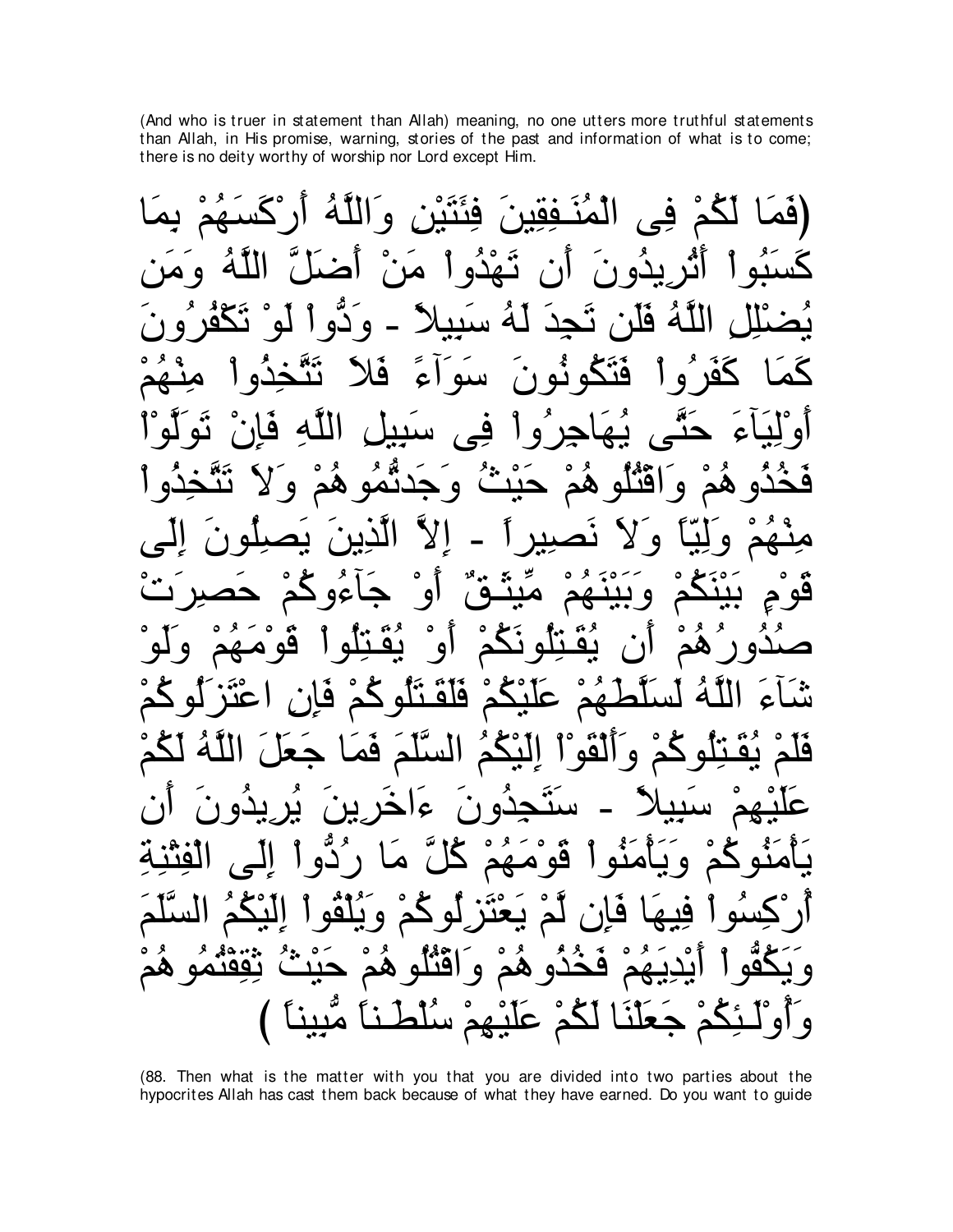him whom Allah has made to go astray And he whom Allah has made to go astray, you will never find for him a way.) (89. They wish that you rej ect faith, as they have rej ected, and thus that you all become equal (like one another). So take not Awliya' from them, till they emigrate in the way of Allah. But if they turn back, take (hold of) them and kill them wherever you find them, and take neither Awliya' nor helpers from them.) (90. Except those who join a group, between you and whom there is a treaty (of peace), or those who approach you with their breasts restraining from fighting you as well as fighting their own people. Had Allah willed, indeed He would have given them power over you, and they would have fought you. So, if they withdraw from you, and fight not against you, and offer you peace, then Allah has made no way for you against them.) (91. You will find others that wish to have security from you and security from their people. Every time they are sent back to Fitnah, they yield thereto. If they withdraw not from you, nor offer you peace, nor restrain their hands, take (hold of) them and kill them wherever you Thaqiftumuhum. In their case, We have provided you with a clear warrant against them.)

# **Censuring the Companions for Disagreeing over the Hypocrites who Returned to Al-Madinah Before Uhud**

Allah criticizes the believers for disagreeing over the hypocrites. There are conflicting opinions over the reason behind revealing this Ayah. Imam Ahmad recorded that Zayd bin Thabit said that Messenger of Allah marched towards Uhud. However, some people who accompanied him went back to Al-Madinah, and the Companions of the Messenger of Allah divided into two groups concerning them, one saying they should be killed and the other objecting. Allah sent down,

(فَمَا لَكُمْ فِي الْمُنَـٰفِقِينَ فِئَتَيْنِ)

(Then what is the matter with you that you are divided into two parties about the hypocrites) The Messenger of Allah said,

⊥ゲΒ⌒ム∇ャや ヶ⌒ヘ∇レ∠Α ゅ∠ヨ∠ミ ∩∠ゑ∠ら∠ガ∇ャや ヶ⌒ヘ∇レ∠ゎ ゅ∠ヰzル⌒ま∠ヱ ∩⊥る∠ら∇Β∠デ ゅ∠ヰzル⌒ま» «ギΑ⌒ギ∠エ∇ャや ∠ゑ∠ら∠カ

(She (Al-Madinah) is Taybah, and she expels filth, j ust as the billow expels rust from iron.) The Two Sahihs also recorded this Hadith. Al-` Awfi reported that Ibn ` Abbas said that the Ayah was revealed about some people in Makkah who said they embraced Islam, yet they gave their support to the idolators. One time, theses people went out of Makkah to fulfill some needs and said to each other, "If we meet the Companions of Muhammad, there will be no harm for us from their side.'' When the believers got news that these people went out of Makkah, some of them said, "Let us march to these cowards and kill them, because they support your enemy against you.'' However, another group from the believers said, "Glory be to Allah! Do you kill a people who say as you have said, just because they did not perform Hijrah or leave their land Is it allowed to shed their blood and confiscate their money in this case'' So they divided to two groups, while the Messenger was with them, and did not prohibit either group from reiterating their argument. Thereafter, Allah revealed,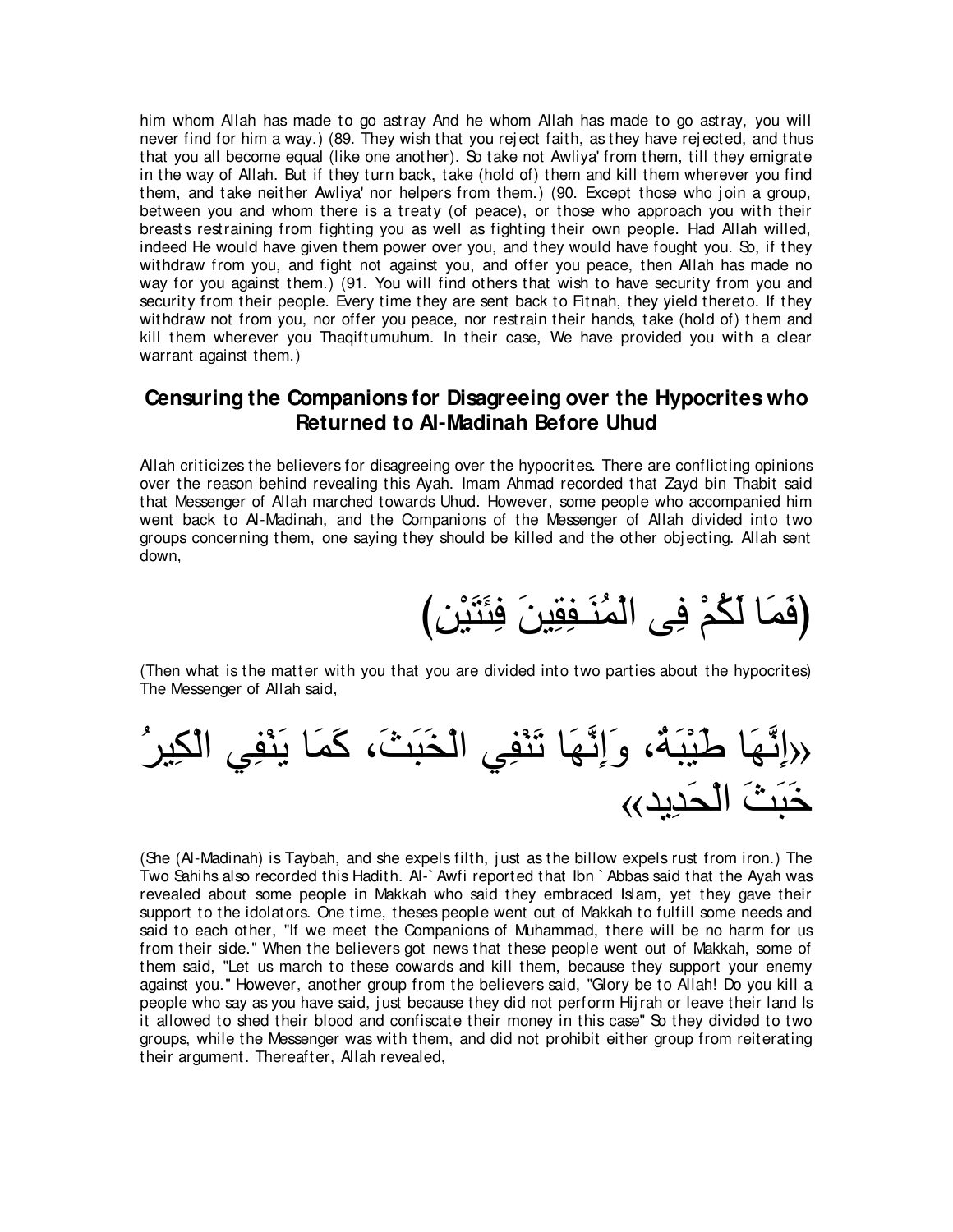(فَمَا لَكُمْ فِي الْمُنَـٰفِقِينَ فِئَثَيْنِ)

(Then what is the matter with you that you are divided into two parties about the hypocrites) Ibn Abi Hatim recorded this Hadith. Allah said,

び∇やヲ⊥ら∠ジ∠ミ ゅ∠ヨ⌒よ ∇ユ⊥ヰ∠ジ∠ミ∇ケ∠ぺ ⊥ヮzヤャや∠ヱぴ

(Allah has cast them back because of what they have earned.) meaning, He made them revert to, and fall into error. Ibn ` Abbas said that,

(أَرْكَسَهُمْ)<br>ا

(Arkasahum) means, ` cast them' . Allah's statement,

(بِمَا كَسَبُو ا

(because of what they have earned) means, because of their defiance and disobedience to the Messenger and following falsehood.

⌒モ⌒ヤ∇ツ⊥Α リ∠ョ∠ヱ ⊥ヮzヤャや zモ∠ッ∠ぺ ∇リ∠ョ ∇やヱ⊥ギ∇ヰ∠ゎ ラ∠ぺ ∠ラヱ⊥ギΑ⌒ゲ⊥ゎ∠ぺぴ び⇔ΚΒ⌒ら∠シ ⊥ヮ∠ャ ∠ギ⌒イ∠ゎ リ∠ヤ∠プ ⊥ヮzヤャや

(Do you want to guide him whom Allah has made to go astray And he whom Allah has made to go astray, you will never find for him a way.) meaning, there will be no path for him, or way to guidance. Allah's statement,

﴿وَدَّوا لَوْ تَكْفُرُونَ كَمَا كَفَرُواْ فَتَكُونُونَ سَوَآءً)

(They wish that you rej ect faith, as they have rej ected, and thus that you all become equal.) means, they wish that you fall into misguidance, so that you and they are equal in that regard. This is because of their extreme enmity and hatred for you. Therefore, Allah said,

⌒モΒ⌒ら∠シ ヴ⌒プ ∇やヱ⊥ゲ⌒ィゅ∠ヰ⊥Α ヴzわ∠ェ ∠¬べ∠Β⌒ャ∇ヱ∠ぺ ∇ユ⊥ヰ∇レ⌒ョ ∇やヱ⊥グ⌒ガzわ∠ゎ ∠Κ∠プぴ び∇や∇ヲzャ∠ヲ∠ゎ ∇ラ⌒み∠プ ⌒ヮzヤャや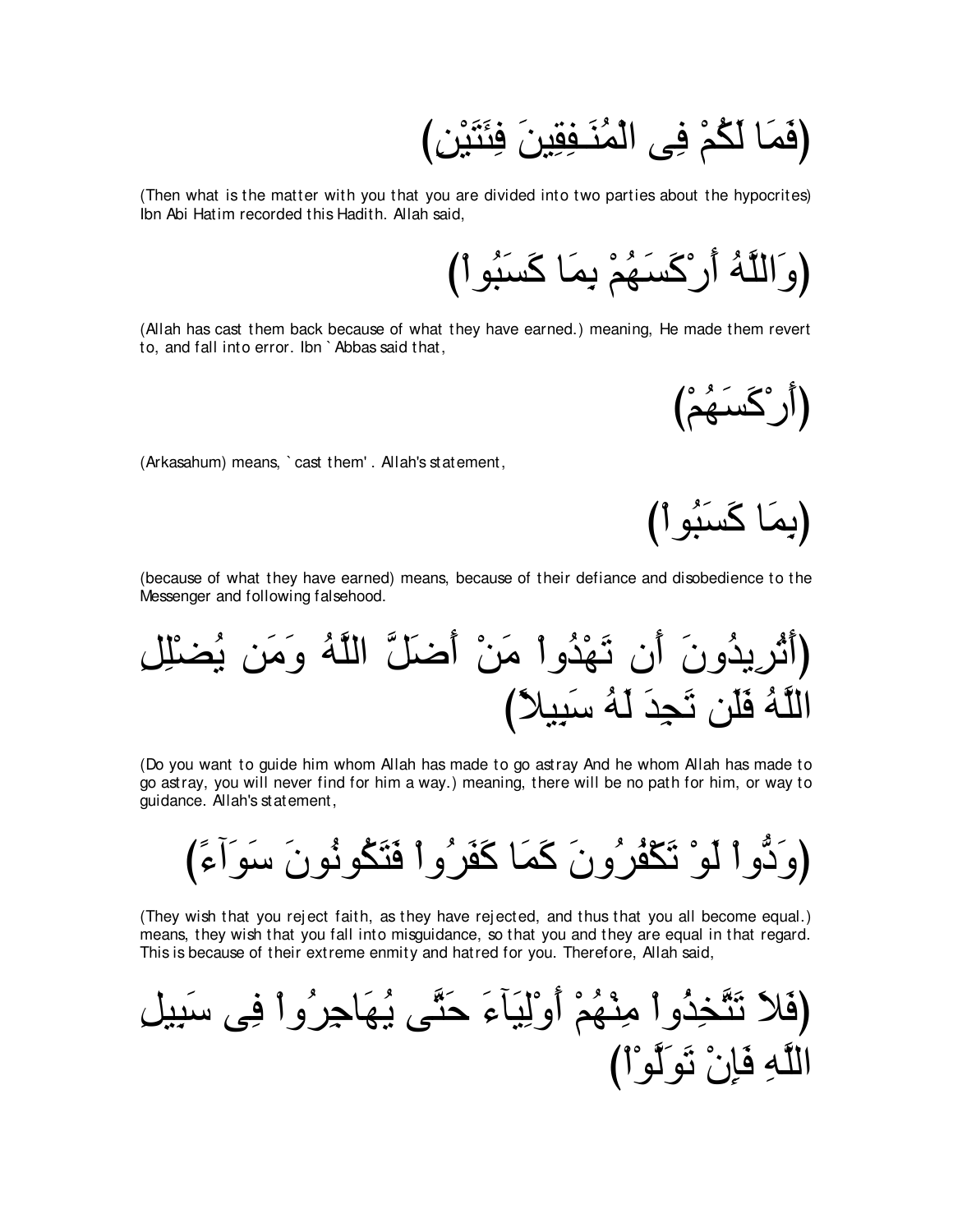(So take not Awliya' from them, till they emigrate in the way of Allah. But if they turn back,) if they abandon Hij rah, as Al-` Awfi reported from Ibn ` Abbas. As-Suddi said that this part of the Ayah means, "If they make their disbelief public.''

#### **Combatants and Noncombatants**

Allah excluded some people;

び∀ペ⇒∠んΒあョ ∇ユ⊥ヰ∠レ∇Β∠よ∠ヱ ∇ユ⊥ム∠レ∇Β∠よ ∃ュ∇ヲ∠ホ ヴ∠ャ⌒ま ∠ラヲ⊥ヤ⌒ダ∠Α ∠リΑ⌒グzャや zΙ⌒まぴ

(Except those who join a group, between you and whom there is a treaty (of peace), meaning, except those who join and take refuge with a people with whom you have a pact of peace, or people of Dhimmah, then treat them as you treat the people with whom you have peace. This is the saying of As-Suddi, Ibn Zayd and Ibn Jarir. In his Sahih, Al-Bukhari recorded the story of the treaty of Al-Hudaybiyyah, where it was mentioned that whoever liked to have peace with Quraysh and conduct a pact with them, then they were allowed. Those who liked to have peace with Muhammad and his Companions and enter a pact with them were allowed. It was reported that Ibn ` Abbas said that this Ayah was later abrogated by Allah's statement,



(Then when the Sacred Months have passed, kill the idolators wherever you find them) Allah said,

び∇ユ⊥ワ⊥ケヱ⊥ギ⊥タ ∇れ∠ゲ⌒ダ∠ェ ∇ユ⊥ミヱ⊥¬べ∠ィ ∇ヱ∠ぺぴ

(or those who approach you with their breasts restraining) referring to another type of people covered by the exclusion from fighting. They are those who approach the Muslims with hesitation in their hearts because of their aversion to fighting the Muslims. They do not have the heart to fight with the Muslims against their own people. Therefore, they are neither with nor against Muslims.

び∇ユ⊥ミヲ⊥ヤ∠わ⇒∠ボ∠ヤ∠プ ∇ユ⊥ム∇Β∠ヤ∠ハ ∇ユ⊥ヰ∠トzヤ∠ジ∠ャ ⊥ヮzヤャや ∠¬べ∠セ ∇ヲ∠ャ∠ヱぴ

(Had Allah willed, indeed He would have given them power over you, and they would have fought you.) meaning, it is from Allah's mercy that He has stopped them from fighting you.

び∠ユ∠ヤzジャや ⊥ユ⊥ム∇Β∠ャ⌒ま ∇や∇ヲ∠ボ∇ャ∠ぺ∠ヱ ∇ユ⊥ミヲ⊥ヤ⌒わ⇒∠ボ⊥Α ∇ユ∠ヤ∠プ ∇ユ⊥ミヲ⊥ャ∠ゴ∠わ∇ハや ⌒ラ⌒み∠プぴ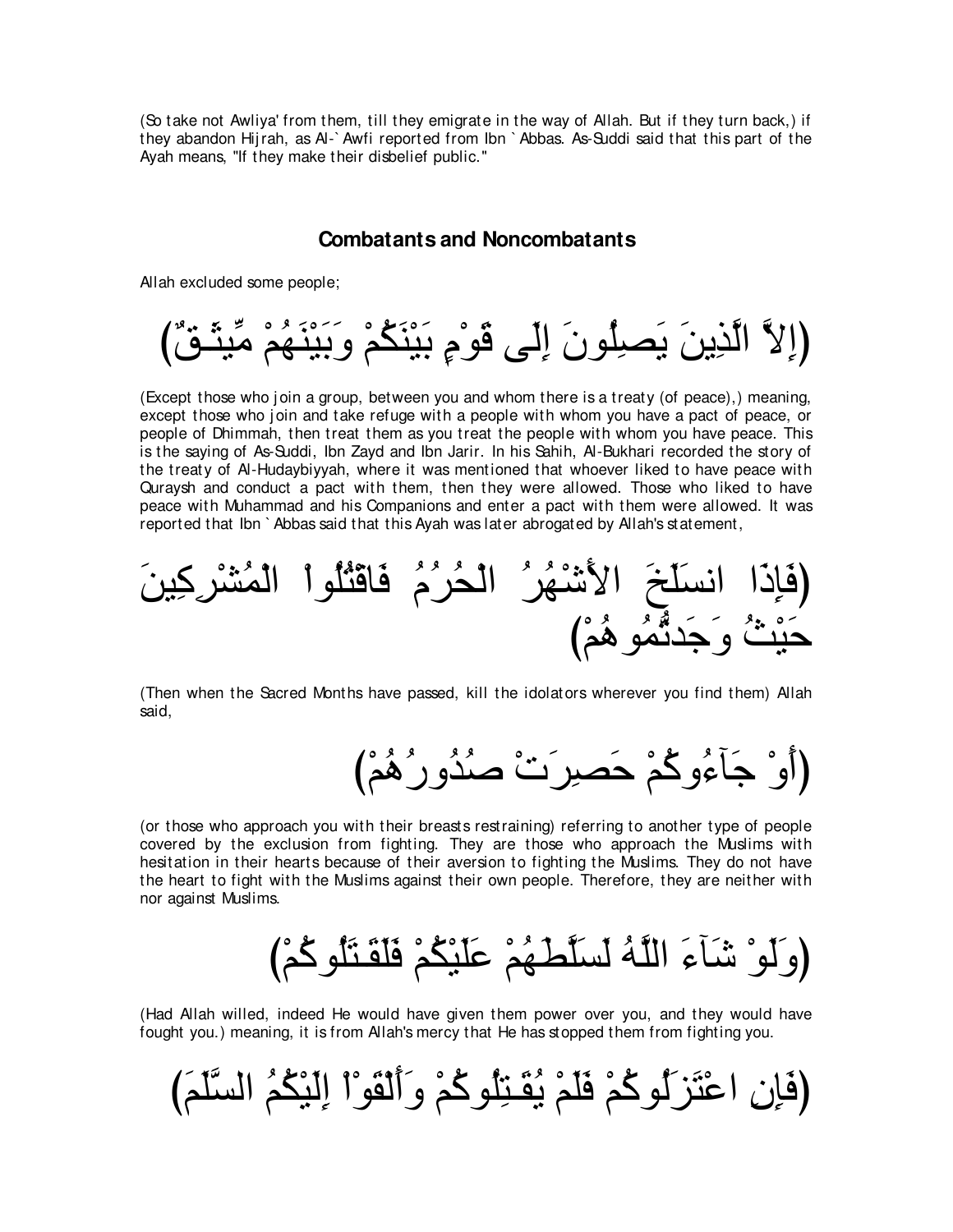(So, if they withdraw from you, and fight not against you, and offer you peace,) meaning, they revert to peace,

び⇔ΚΒ⌒ら∠シ ∇ユ⌒ヰ∇Β∠ヤ∠ハ ∇ユ⊥ム∠ャ ⊥ヮzヤャや ∠モ∠バ∠ィ ゅ∠ヨ∠プぴ

(then Allah has opened no way for you against them), you do not have the right to kill them, as long as they take this position. This was the position of Banu Hashim (the tribe of the Prophet ), such as Al-` Abbas, who accompanied the idolators in the battle of Badr, for they j oined the battle with great hesitation. This is why the Prophet commanded that Al-`Abbas not be killed, but only captured. Allah's statement, d



(You will find others that wish to have security from you and security from their people.) refers to a type of people who on the surface appear to be like the type we j ust mentioned. However, the intention of each type is different, for the latter are hypocrites. They pretend to be Muslims with the Prophet and his Companions, so that they could attain safety with the Muslims for their blood, property and families. However, they support the idolators in secret and worship what they worship, so that they are at peace with them also. These people have secretly sided with the idolators, just as Allah described them,

び∇ユ⊥ム∠バ∠ョ ゅzル⌒ま ∇やヲ⊥ャゅ∠ホ ∇ユ⌒ヰ⌒レΒ⌒ト⇒∠Β∠セ ヴ∠ャ⌒ま ∇や∇ヲ∠ヤ∠カ や∠ク⌒ま∠ヱぴ

(But when they are alone with their Shayatin, they say: "Truly, we are with you.''). In this Ayah, Allah said,

びゅ∠ヰ⌒Β⌒プ ∇やヲ⊥ジ⌒ミ∇ケ⊥ぺ ⌒る⌒レ∇わ⌒ヘ∇ャや ヴ∠ャ⌒ま ∇やヱぁキ⊥ケ ゅ∠ョ zモ⊥ミぴ

(Every time they are sent back to Fitnah, they yield thereto.) meaning, they dwell in Fitnah. As-Suddi said that the Fitnah mentioned here refers to Shirk. Ibn Jarir recorded that Muj ahid said that the Ayah was revealed about a group from Makkah who used to go to the Prophet in Al-Madinah pretending to be Muslims. However, when they went back to Quraysh, they reverted to worshipping idols. They wanted to be at peace with both sides. Allah commanded they should be fought against, unless they withdraw from combat and resort to peace. This is why Allah said,

び∠ユ∠ヤzジャや ⊥ユ⊥ム∇Β∠ャ⌒ま ∇やヲ⊥ボ∇ヤ⊥Α∠ヱ ∇ユ⊥ミヲ⊥ャ⌒ゴ∠わ∇バ∠Α ∇ユzャ ラ⌒み∠プぴ

(If they withdraw not from you, nor offer you peace) meaning, revert to peaceful and complacent behavior,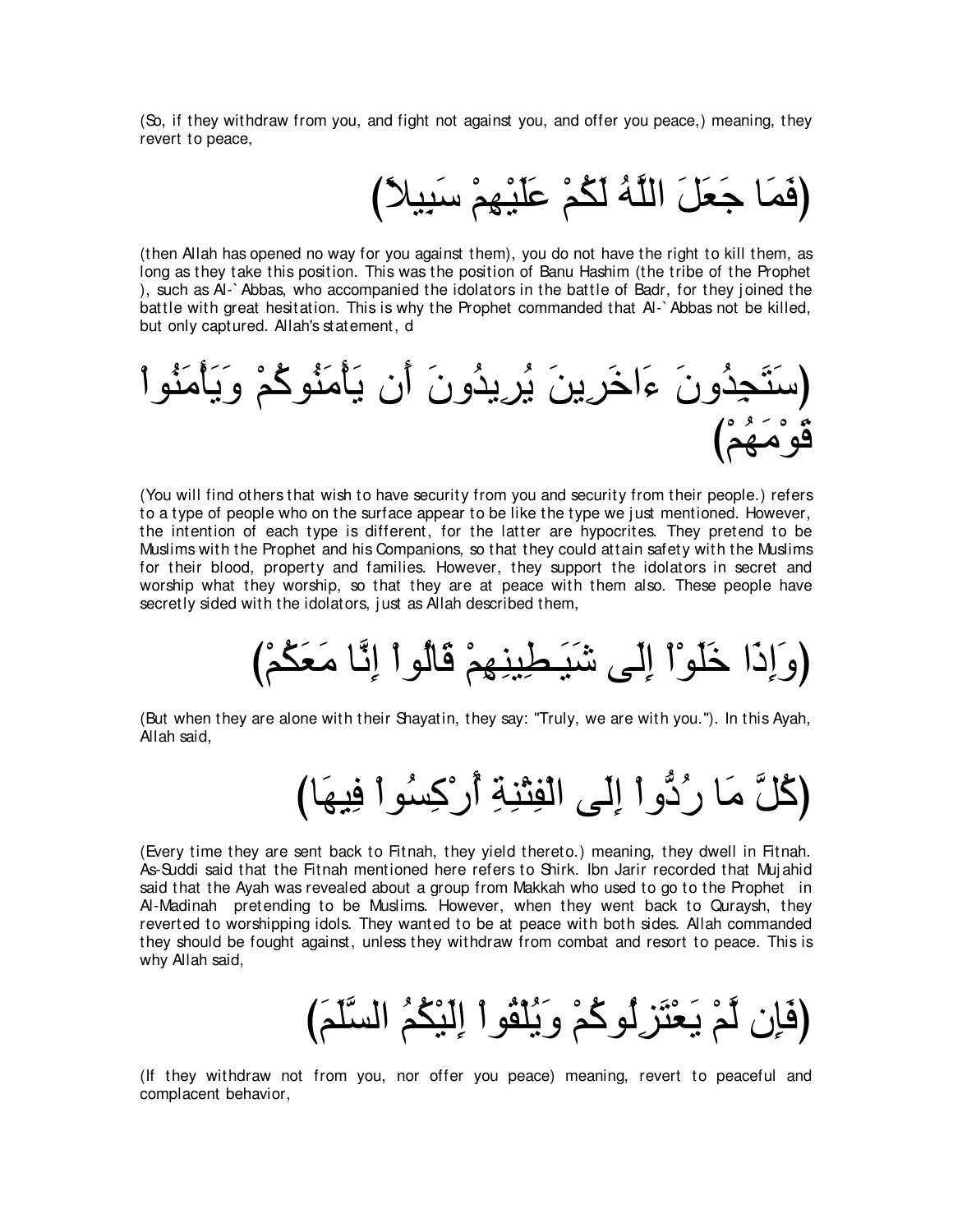(nor restrain their hands) refrain from fighting you,

(فَخُذُو هُمْ)

(take (hold of) them), capture them,

(and kill them wherever you Thaqiftumuhum.), wherever you find them,

(In their case, We have provided you with a clear warrant against them), meaning an unequivocal and plain warrant.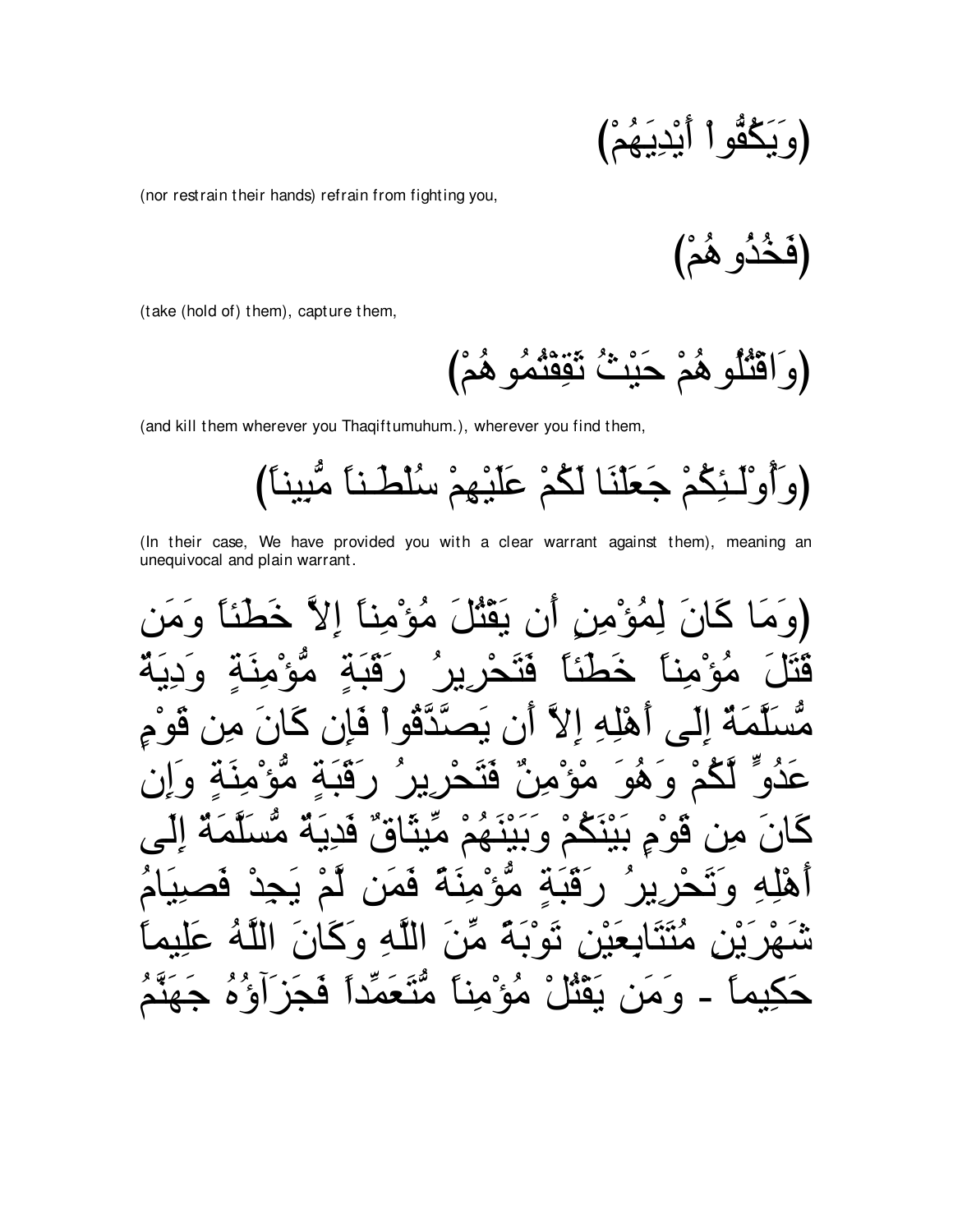

(92. It is not for a believer to kill a believer except by mistake; and whosoever kills a believer by mistake, he must set free a believing slave and submit compensation (blood money) to the deceased's family unless they remit it. If the deceased belonged to a people at war with you and he was a believer, the freeing of a believing slave (is prescribed); and if he belonged to a people with whom you have a treaty of mutual alliance, then compensation (blood money) must be paid to his family, and a believing slave must be freed. And whoso finds this beyond his means, he must fast for two consecutive months in order to seek repentance from Allah. And Allah is Ever All-Knowing, All-Wise.) (93. And whoever kills a believer intentionally, his recompense is Hell to abide therein; and the wrath and the curse of Allah are upon him, and a great punishment is prepared for him.)

# **The Ruling Concerning Killing a Believer by Mistake**

Allah states that the believer is not allowed to kill his believing brother under any circumstances. In the Two Sahihs, it is recorded that Ibn Mas` ud said that the Messenger of Allah said,

ددلما يَحِلَّ دَمُ امْر ِيءِ مُسْلِمٍ يَشْهَدُ أَنْ لَما إِلَهَ إِلَّا اللهُ، وَ أَنِّي رَ سُولُ اللهِ، إِلَّا بِإِحْدَى ثَلَّاتٍ: النَّقْسِ لنّقس، والنّيّبُ الزّانِي، وَالنَّاركُ لِدِينِهِ الْمُفَارِزِ المحَمّل∕

(The blood of a Muslim who testifies that there is no deity worthy of worship except Allah and that I am the Messenger of Allah, is sacred, except in three instances. (They are:) life for life, the married adulterer, and whoever reverts from the religion and abandons the Jama` ah (community of the faithful believers).) When one commits any of these three offenses, it is not up to ordinary citizens to kill him or her, because this is the responsibility of the Muslim Leader or his deputy. Allah said,



(except by mistake). There is a difference of opinion concerning the reason behind revealing this part of the Ayah. Muj ahid and others said that it was revealed about ` Ayyash bin Abi Rabi` ah, Abu Jahl's half brother, from his mother's side, Asma' bint Makhrabah. ` Ayyash killed a man called Al-Harith bin Yazid Al-` Amiri, out of revenge for torturing him and his brother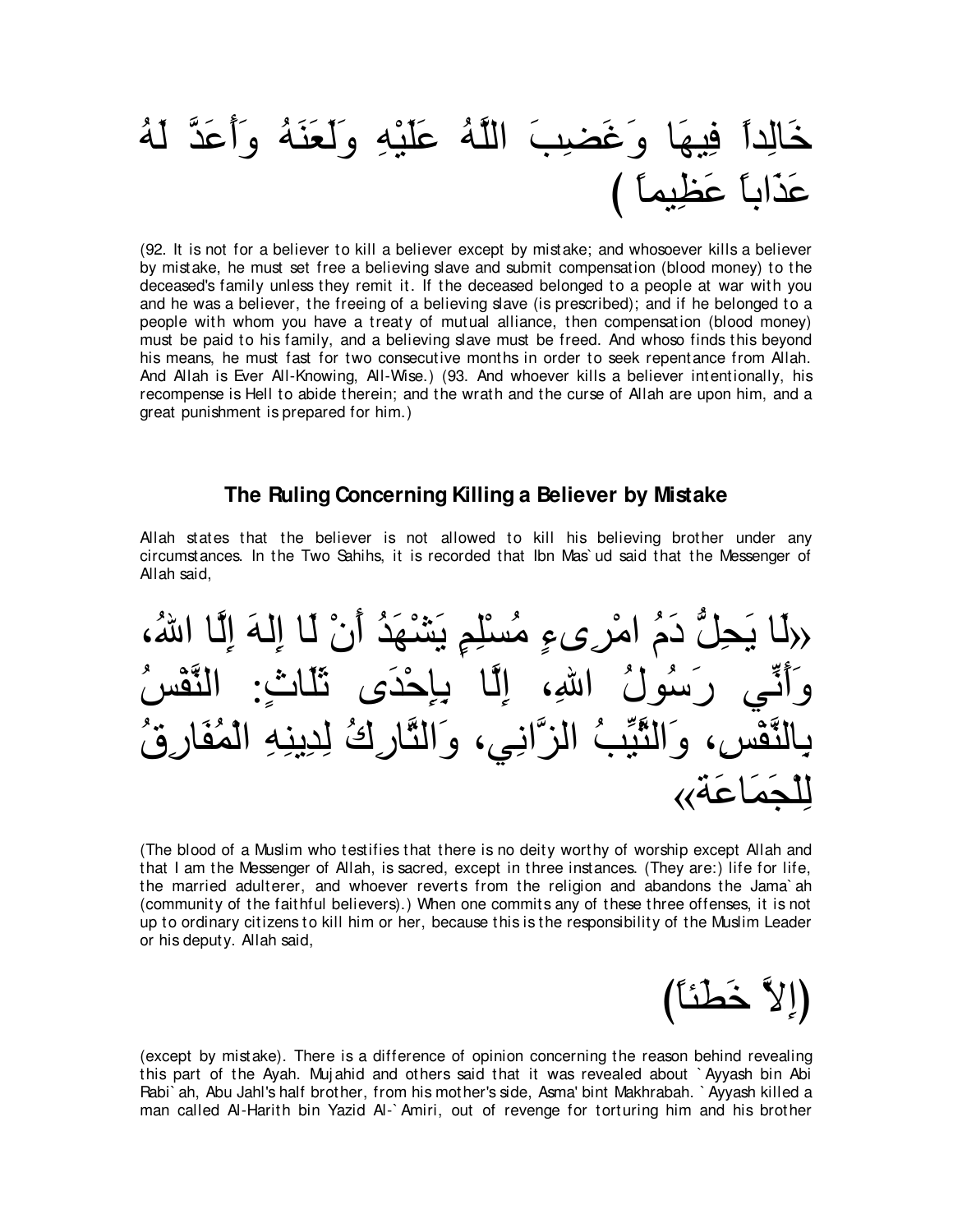because of their Islam. That man later embraced Islam and performed Hijrah, but `Ayyash did not know this fact. On the Day of the Makkan conquest, ` Ayyash saw that man and thought that he was still a disbeliever, so he attacked and killed him. Later, Allah sent down this Ayah. ` Abdur-Rahman bin Zayd bin Aslam said that this Ayah was revealed about Abu Ad-Darda' because he killed a man after he embraced the faith, just as Abu Ad-Darda' held the sword above him. When this matter was conveyed to the Messenger of Allah , Abu Ad-Darda' said, "He only said that to avert death.'' The Prophet said to him,

«هَلَّا شَقَقَّتَ عَنْ قَلْبِهِ»

(Have you opened his heart) The basis for this story is in the Sahih, but it is not about Abu Ad-Darda'. Allah said,

∃る∠レ⌒ョ∇ぽぁョ ∃る∠ら∠ホ∠ケ ⊥ゲΑ⌒ゲ∇エ∠わ∠プ ⇔ゅゃ∠ト∠カ ⇔ゅレ⌒ョ∇ぽ⊥ョ ∠モ∠わ∠ホ リ∠ョ∠ヱぴ び⌒ヮ⌒ヤ∇ワ∠ぺ ヴ∠ャ⌒ま ∀る∠ヨzヤ∠ジぁョ ∀る∠Α⌒キ∠ヱ

(and whosoever kills a believer by mistake, he must set free a believing slave and submit compensation (blood money) to the deceased's family) thus, ordaining two requirements for murder by mistake. The first requirement is the Kaffarah (fine) for the great sin that has been committed, even if it was a mistake. The Kaffarah is to free a Muslim slave, not a non-Muslim slave. Imam Ahmad recorded that a man from the Ansar said that he brought a slave and said, "O Messenger of Allah! I have to free a believing slave, so if you see that this slave is a believer, I will free her.'' The Messenger of Allah asked her,

«∨⊥ぶや ゅzャ⌒ま ∠ヮャ⌒ま ゅ∠ャ ∇ラ∠ぺ ∠リΑ⌒ギ∠ヰ∇ゼ∠ゎ∠ぺ»

(Do you testify that there is no deity worthy of worship except Allah) She said, "Yes.'' He asked her,

«∨⌒ぶや ⊥メヲ⊥シ∠ケ ヶあル∠ぺ ∠リΑ⌒ギ∠ヰ∇ゼ∠ゎ∠ぺ»

(Do you testify that I am the Messenger of Allah) She said, "Yes.'' He asked,

«∨⌒れ∇ヲ∠ヨ∇ャや ∠ギ∇バ∠よ ⌒ゑ∇バ∠ら∇ャゅ⌒よ ∠リΒ⌒レ⌒ョ∇ぽ⊥ゎ∠ぺ»

(Do you believe in Resurrection after death) She said, "Yes.'' The Prophet said,

«الْعَتِقْصَا»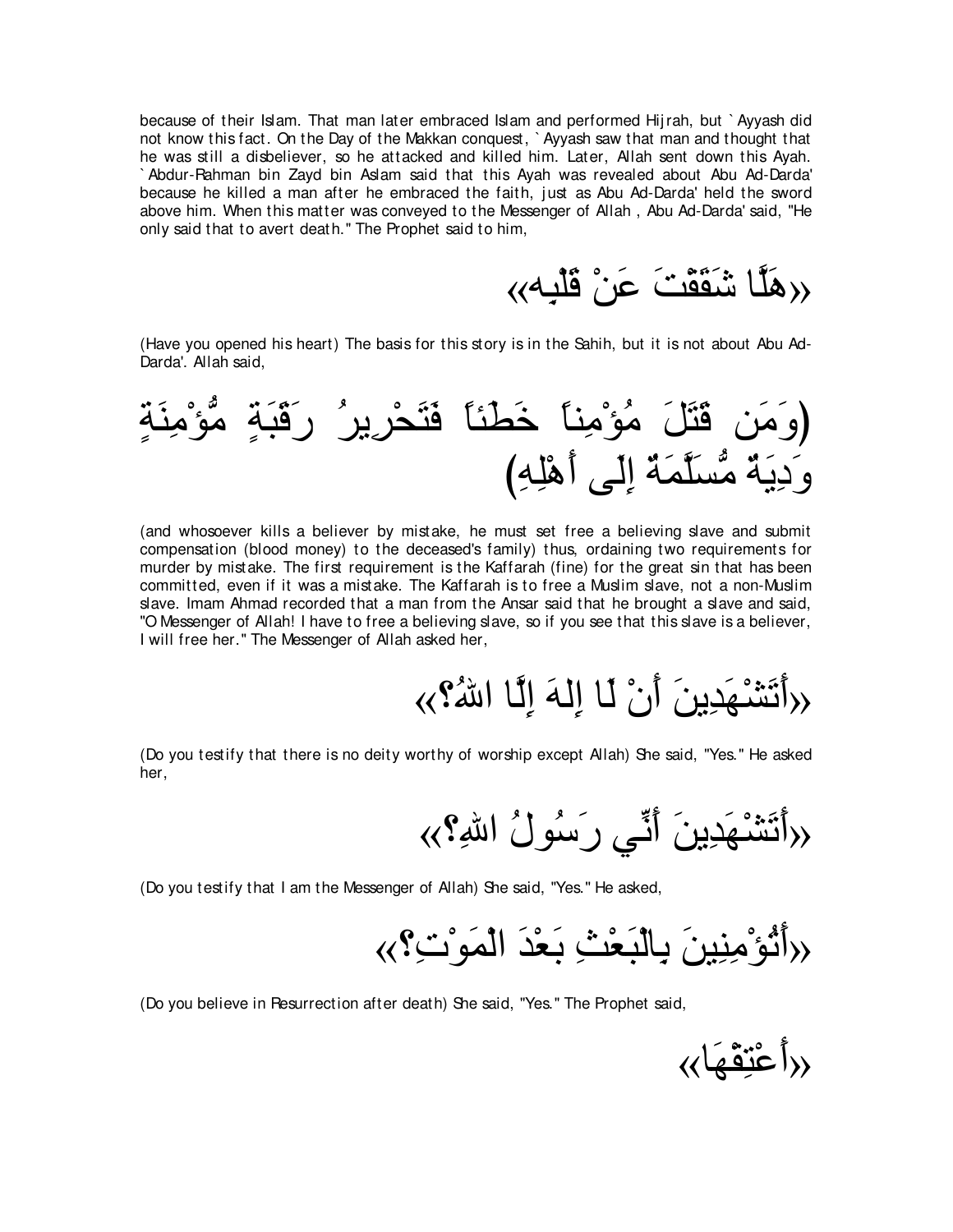(Then free her.) This is an authentic chain of narration, and not knowing the name of the Ansari Companion does not lessen its authenticity. Allah's statement,



(and submit compensation (blood money) to the deceased's family) is the second obligation which involves the killer and the family of the deceased, who will receive blood money as compensation for their loss. The compensation is only obligatory for the one who possesses one of five; as Imam Ahmad, and the Sunan compilers recorded from Ibn Mas` ud. He said; "Allah's Messenger determined that the Diyah (blood money) for unintentional murder is twenty camels which entered their fourth year, twenty camels which entered their fifth year, twenty camels which entered their second year, and twenty camels which entered their third year.'' This is the wording of An-Nasa'i. This Diyah is required from the elders of the killer's tribe, not from his own money. In the Two Sahihs, it is recorded that Abu Hurayrah said, "Two women from Hudhayl quarreled and one of them threw a stone at the other and killed her and her unborn fetus. They disputed before the Messenger of Allah and he decided that the Diyah of the fetus should be to free a male or a female slave. He also decided that the Diyah of the deceased is required from the elders of the killer's tribe.'' This Hadith indicates that in the case of what appears to be intentional murder, the Diyah is the same as that for killing by virtual mistake. The former type requires three types of Diyah, just like intentional murder, because it is somewhat similar to intentional murder. Al-Bukhari recorded in his Sahih that ` Abdullah bin ` Umar said, "The Messenger of Allah sent Khalid bin Al-Walid to Banu Jadhimah and he called them to Islam, but they did not know how to say, ` We became Muslims.' They started saying, ` Saba'na, Saba'na (we became Sabians). Khalid started killing them, and when this news was conveyed to the Messenger of Allah , he raised his hands and said,

«ギ⌒ャゅ∠カ ∠ノ∠レ∠タ ゅzヨ⌒ョ ∠マ∇Β∠ャ⌒ま ⊥ぺ∠ゲ∇よ∠ぺ ヶあル⌒ま zユ⊥ヰzヤャや»

(O Allah! I declare my innocence before You of what Khalid did.) The Messenger sent ` Ali to pay the Diyah of those who were killed and to compensate for the property that was destroyed, to the extent of replacing the dog's bowl. This Hadith indicates that the mistake of the Leader or his deputy (Khalid in this case) is paid from the Muslim Treasury. Allah said,

(إِلاَّ أَن يَصَّدَّقُو أ)

(unless they remit it), meaning, the Diyah must be delivered to the family of the deceased, unless they forfeit their right, in which case the Diyah does not become necessary. Allah's statement,

⊥ゲΑ⌒ゲ∇エ∠わ∠プ ∀リ⌒ョ∇ぽ∇ョ ∠ヲ⊥ワ∠ヱ ∇ユ⊥ムzャ yヱ⊥ギ∠ハ ∃ュ∇ヲ∠ホ リ⌒ョ ∠ラゅ∠ミ ラ⌒み∠プぴ び∃る∠レ⌒ョ∇ぽぁョ ∃る∠ら∠ホ∠ケ

(If the deceased belonged to a people at war with you and he was a believer, the freeing of a believing slave (is prescribed);) means, if the murdered person was a believer, yet his family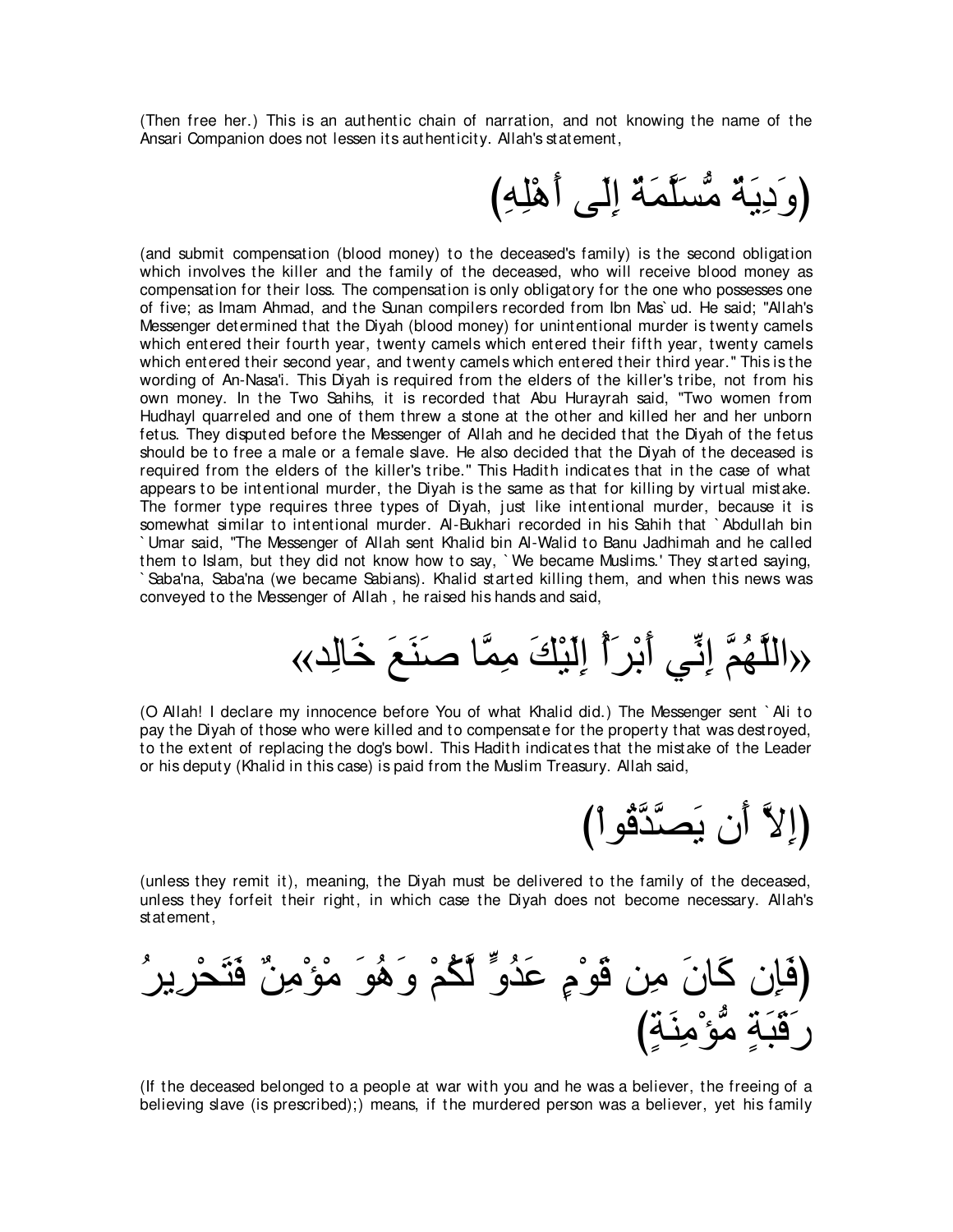were combatant disbelievers, then they will receive no Diyah. In this case, the murderer only has to free a believing slave. Allah's statement,

び∀ベゅ∠んΒあョ ∇ユ⊥ヰ∠レ∇Β∠よ∠ヱ ∇ユ⊥ム∠レ∇Β∠よ ∃ュ∇ヲ∠ホ リ⌒ョ ∠ラゅ∠ミ ラ⌒ま∠ヱぴ

(and if he belonged to a people with whom you have a treaty of mutual alliance,) meaning, if the family of the deceased were from Ahl Adh-Dhimmah or with whom there is a peace treaty, then they deserve his Diyah; full Diyah if the deceased was a believer, in which case the killer is required to free a believing slave also.

び⌒リ∇Β∠バ⌒よゅ∠わ∠わ⊥ョ ⌒リ∇Α∠ゲ∇ヰ∠セ ⊥ュゅ∠Β⌒ダ∠プ ∇ギ⌒イ∠Α ∇ユzャ リ∠ヨ∠プぴ

(And whoso finds this beyond his means, he must fast for two consecutive months) without breaking the fast (in the days of) the two months. If he breaks the fast without justification, i.e. illness, menstruation, post-natal bleeding, then he has to start all over again. Allah's statement,

び⇔ゅヨΒ⌒ム∠ェ ⇔ゅヨΒ⌒ヤ∠ハ ⊥ヮzヤャや ∠ラゅ∠ミ∠ヱ ⌒ヮzヤャや ∠リあョ ⇔る∠よ∇ヲ∠ゎぴ

(to seek repentance from Allah. And Allah is Ever All-Knowing, All-Wise.) means, this is how the one who kills by mistake can repent, he fasts two consecutive months if he does not find a slave to free.

び⇔ゅヨΒ⌒ム∠ェ ⇔ゅヨΒ⌒ヤ∠ハ ⊥ヮzヤャや ∠ラゅ∠ミ∠ヱぴ

(And Allah is Ever All-Knowing, All-Wise), we mentioned the explanation of this before.

## **Warning Against Intentional Murder**

After Allah mentioned the ruling of unintentional murder, He mentioned the ruling for intentional murder. Allah said,

び⇔やギあヨ∠バ∠わぁョ ⇔ゅレ⌒ョ∇ぽ⊥ョ ∇モ⊥わ∇ボ∠Α リ∠ョ∠ヱぴ

(And whoever kills a believer intentionally,) This Ayah carries a stern warning and promise for those who commit so grave a sin that it is mentioned along with Shirk in several Ayat of Allah's Book. For instance, in Surat Al-Furqan, Allah said,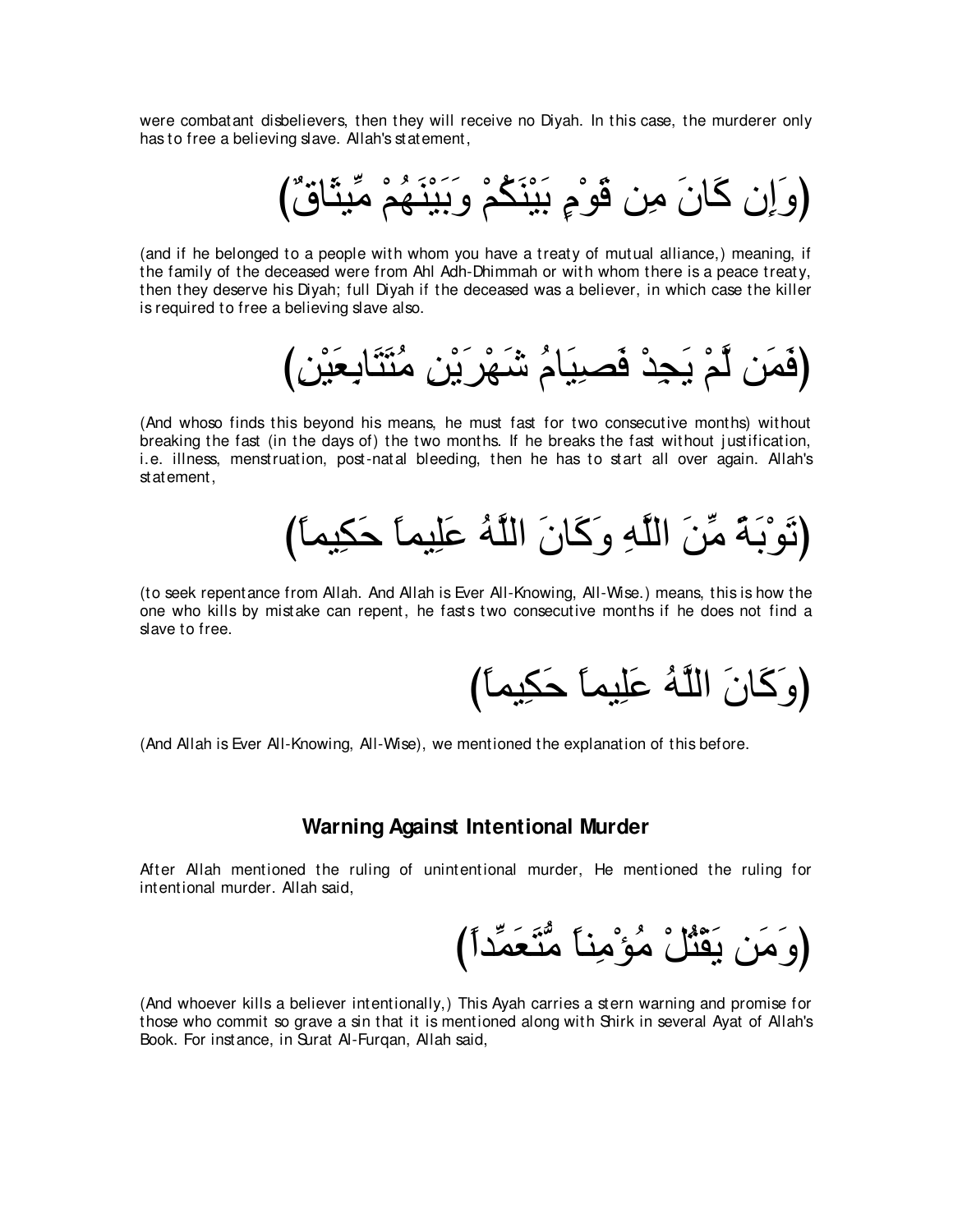(وَالَّذِينَ لاَ يَدْعُونَ مَعَ اللَّهِ إِلَـهَا ءَاخَرَ وَلاَ يَقْتُلُونَ النَّقْسَ الَّتِي حَرَّمَ اللَّهُ إِلاَّ بِالْحَقِّ)

(And those who invoke not any other god along with Allah, nor kill such person as Allah has forbidden, except for just cause). Allah said,



(Say: "Come, I will recite what your Lord has prohibited you from: Join not anything in worship with Him.) 6:151. There are many Ayat and Hadiths that prohibit murder. In the Two Sahihs, it is recorded that Ibn Mas` ud said that the Messenger of Allah said,



(Blood offenses are the first disputes to be j udged between the people on the Day of Resurrection. ) In a Hadith that Abu Dawud recorded, ` Ubadah bin As-Samit states that the Messenger of Allah said,

ゅ⇔ョ∠キ ∇ょ⌒ダ⊥Α ∇ユ∠ャ ゅ∠ョ ∩ゅ⇔エ⌒ャゅ∠タ ゅ⇔ボ⌒レ∇バ⊥ョ ⊥リ⌒ョ∇ぽ⊥ヨ∇ャや ⊥メや∠ゴ∠Α ゅ∠ャ» «ウzヤ∠よ ゅ⇔ョや∠ゲ∠ェ ゅ⇔ョ∠キ ∠ゆゅ∠タ∠ぺ や∠ク⌒み∠プ ∩ゅ⇔ョや∠ゲ∠ェ

(The believer will remain unburdened in righteousness as long as he does not shed prohibited blood. When he sheds forbidden blood, he will become burdened.) Another Hadith, states,



(The destruction of this earthly life is less significant before Allah than killing a Muslim man (or woman).)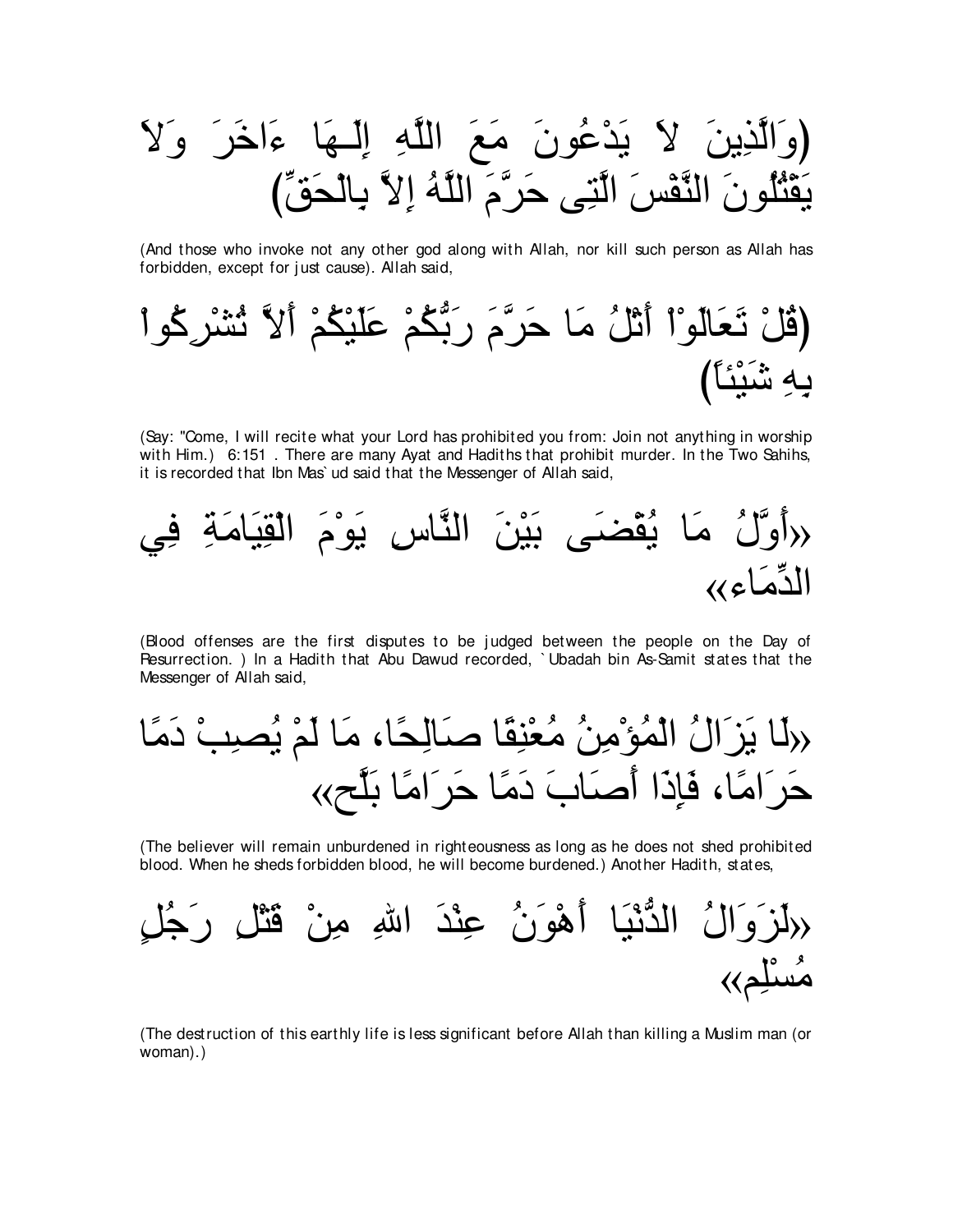# **Will the Repentance of those who Commit Intentional Murder, be Accepted**

Ibn ` Abbas held the view that the repentance of one who intentionally murders a believer, will not be accepted. Al-Bukhari recorded that Ibn Jubayr said, "The people of knowledge of Al-Kufah differed on this subject, I traveled to Ibn `Abbas to ask him about it. He said, `This Ayah,

び⊥ユzレ∠ヰ∠ィ ⊥ロ⊥ぼへ∠ゴ∠イ∠プ ⇔やギあヨ∠バ∠わぁョ ⇔ゅレ⌒ョ∇ぽ⊥ョ ∇モ⊥わ∇ボ∠Α リ∠ョ∠ヱぴ

(And whoever kills a believer intentionally, his recompense is Hell) was the last revealed on this subj ect and nothing abrogated it.''' Muslim and An-Nasa'i also recorded it. However, the majority of scholars of the earlier and later generations said that the killer's repentance can be accepted. If he repents, and goes back to Allah humbly, submissively, and performing righteous deeds, then Allah will change his evil deeds into good deeds and compensate the deceased for his loss by rewarding him for his suffering. Allah said, R

(وَالَّذِينَ لاَ يَدْعُونَ مَعَ اللَّهِ إِلَـهَا ءَاخَرَ)

(And those who invoke not any other god along with Allah), until,

び⇔ゅエ⌒ヤ⇒∠タ ⇔Κ∠ヨ∠ハ ∠モ⌒ヨ∠ハ∠ヱ ∠リ∠ョや∠¬∠ヱ ∠ゆゅ∠ゎ リ∠ョ zΙ⌒まぴ

(Except those who repent and believe, and do righteous deeds). The Ayah we just mentioned should not be considered abrogated or only applicable to the disbelievers who become Muslim , for this contradicts the general, encompassing indications of the Ayah and requires evidence to support it. Allah knows best. Allah said,

∇やヲ⊥ト∠レ∇ボ∠ゎ ∠Ι ∇ユ⌒ヰ⌒ジ⊥ヘル∠ぺ ヴ∠ヤ∠ハ ∇やヲ⊥プ∠ゲ∇シ∠ぺ ∠リΑ⌒グzャや ∠ン⌒キゅ∠ら⌒バΑ ∇モ⊥ホぴ び⌒ヮzヤャや ⌒る∠ヨ∇ェzケ リ⌒ョ

(Say: "O My servants who have transgressed against themselves! Despair not of the mercy of Allah). This Ayah is general, covering all types of sins, including Kufr, Shirk, doubt, hypocrisy, murder, sin, and so forth. Therefore, everyone who repents sincerely from any of these errors, then Allah will forgive him. Allah said,

∠ラヱ⊥キ ゅ∠ョ ⊥ゲ⌒ヘ∇ピ∠Α∠ヱ ⌒ヮ⌒よ ∠ポ∠ゲ∇ゼ⊥Α ラ∠ぺ ⊥ゲ⌒ヘ∇ピ∠Α ∠Ι ∠ヮzヤャや zラ⌒まぴ び⊥¬べ∠ゼ∠Α リ∠ヨ⌒ャ ∠マ⌒ャ∠ク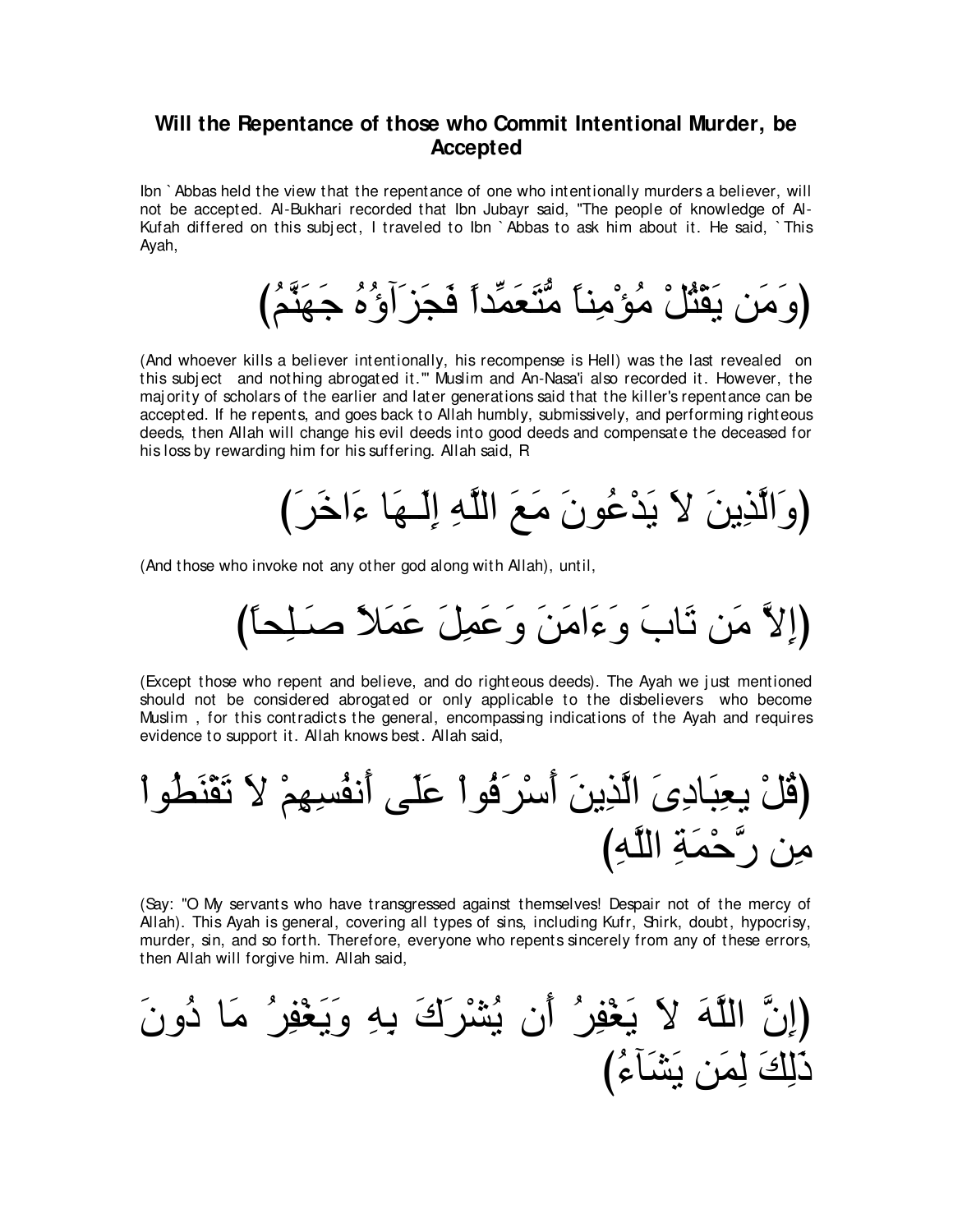(Verily, Allah forgives not that partners should be set up with Him (in worship), but He forgives except that (anything else) to whom He wills). This Avah is general and includes every sin except Shirk, and it has been mentioned in this Surah, both after this Avah and before it, in order to encourage hope in Allah, and Allah knows best. It is confirmed in the Two Sahihs, that an Israeli killed one hundred people then he asked a scholar. "Is it possible for me to repent" So he replied, "What is there that would prevent you from repentance" So he told him to go to another land where Allah was worshipped. He began to emigrate to it but died on the way, and the angel of mercy was the one to take him. Although this Hadith is about an Israeli, it is even more suitable for the Muslim community that their repentance be accepted. Indeed, Allah relieved Muslims from the burdens and restrictions that were placed on the Jews, and He sent our Prophet with the easy Hanifiyyah way (Islamic Monotheism). As for the honorable Ayah,

(And whoever kills a believer intentionally), Abu Hurayrah and several among the Salaf said that this is his punishment, if Allah decides to punish him. And this is the case with every threat that is issued for every sin. For instance, there could be good deeds that this person has done that would prevent him from being punished for that, and Allah knows best. Even if the murderer inevitably enters the Fire -- as Ibn `Abbas stated because his repentance was not accepted, or he did not have good deeds to save him, he will not remain there for eternity, but only for a long time. There are Mutawatir Hadiths stating that the Messenger of Allah said.

(Whoever has the least speck of faith in his heart shall ultimately depart the Fire.)

(يَنَّايُّهاَ الَّذِينَ ءَامَنُواٌ اِداَ حَنَرَنَّمُّوٌ في سَبِيلِ الَلَّهِ
$$
\frac{2}{3}
$$
عَوَلُواٍ لِمَنُ أَلَقَى إَلَيُكُمُ السُلَّمَ لَسُتَ مُوُمِنَا تَبَّتَغُونَ عَرَضَ الُحَيَوِةِ الَدُّثَيَّا أَعَوِنُدَ الَلَّهِ مَنَّالَلَّهُ عَلَيُكُمُ مَنَّالَلَّهُ عَلَيُكُمُ وَنَيَّنَّلِلَّهُ عَلَيُكُمُ مَنَّالَلَهُ عَلَيُكُمُ

(94. O you who believe! When you go (to fight) in the cause of Allah, verify (the truth), and say not to anyone who greets you: "You are not a believer;" seeking the perishable goods of the worldly life. There is much more benefit with Allah. Even as he is now, so were you yourselves before, till Allah conferred on you His Favors, therefore, be cautious in discrimination. Allah is Ever Well-Aware of what you do.)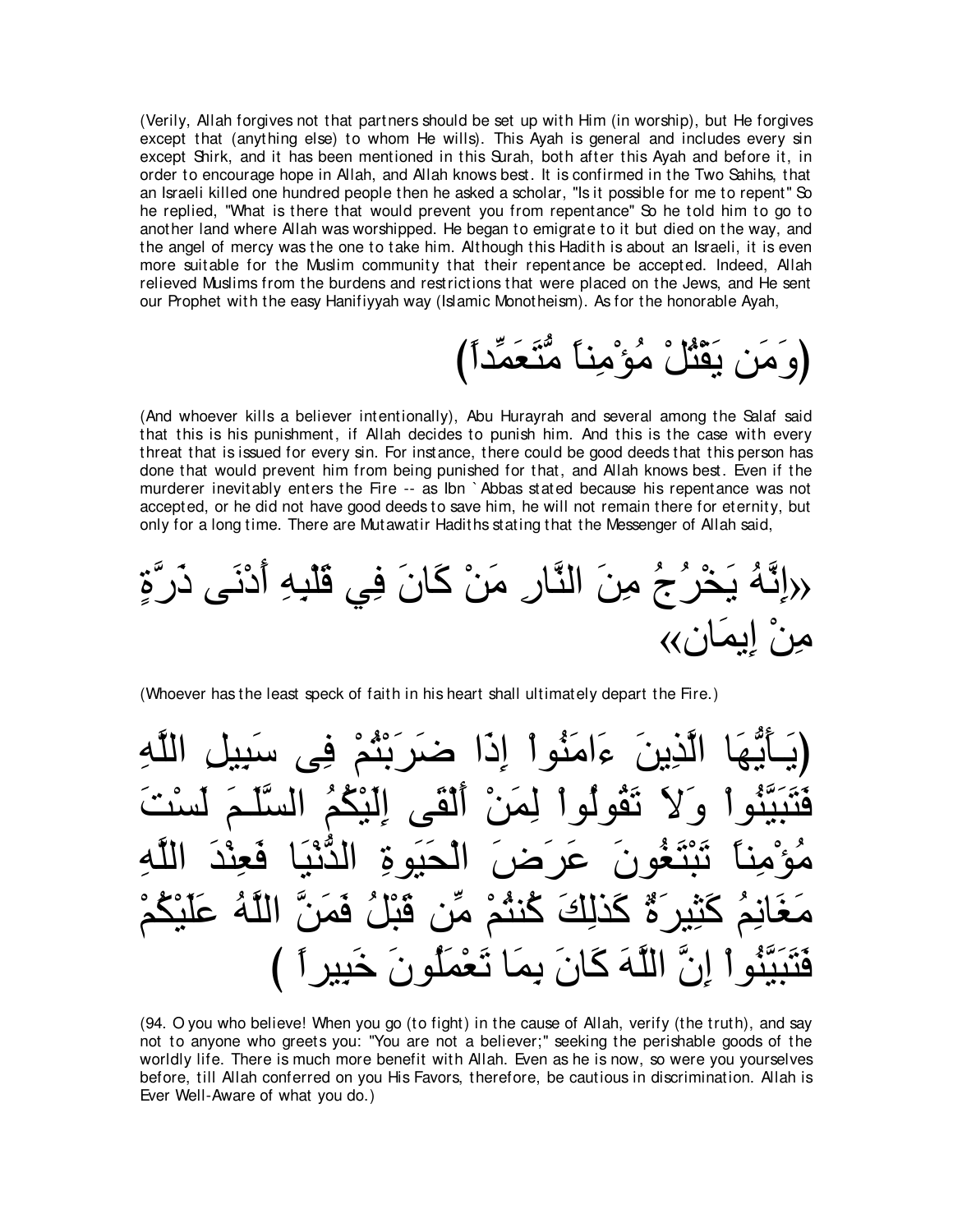## **Greeting with the Salam is a Sign of Islam**

Imam Ahmad recorded that ` Ikrimah said that Ibn ` Abbas said, "A man from Bani Sulaym, who was tending a flock of sheep, passed by some of the Companions of the Prophet and said Salam to them. They said (to each other), ` He only said Salam to protect himself from us.' Then they attacked him and killed him. They brought his sheep to the Prophet , and this Ayah was revealed,

(يَـأَيُّـهَا الَّذِينَ ءَامَنُو أَ)

(O you who believe!), until the end of the Ayah.'' At-Tirmidhi recorded this in his (chapter on) Tafsir, and said, "This Hadith is Hasan, and it is also reported from Usamah bin Zayd.'' Al-Hakim also recorded it and said, "Its chain is Sahih, but they did not collect it.'' Al-Bukhari recorded that Ibn ` Abbas commented;

び⇔ゅレ⌒ョ∇ぽ⊥ョ ∠ろ∇ジ∠ャ ∠ユ⇒∠ヤzジャや ⊥ユ⊥ム∇Β∠ャ⌒ま ヴ∠ボ∇ャ∠ぺ ∇リ∠ヨ⌒ャ ∇やヲ⊥ャヲ⊥ボ∠ゎ ∠Ι∠ヱぴ

(and say not to anyone who greets you: "You are not a believer;''), "A man was tending his sheep and the Muslims caught up with him. He said, ` As-Salamu ` Alaykum.' However, they killed him and took his sheep. Allah revealed the Ayah;

⇔ゅレ⌒ョ∇ぽ⊥ョ ∠ろ∇ジ∠ャ ∠ユ⇒∠ヤzジャや ⊥ユ⊥ム∇Β∠ャ⌒ま ヴ∠ボ∇ャ∠ぺ ∇リ∠ヨ⌒ャ ∇やヲ⊥ャヲ⊥ボ∠ゎ ∠Ι∠ヱぴ びゅ∠Β∇ルぁギャや ⌒りヲ∠Β∠エ∇ャや ∠チ∠ゲ∠ハ ∠ラヲ⊥ピ∠わ∇ら∠ゎ

(And say not to anyone who greets you: "You are not a believer; seeking the perishable goods of the worldly life).'' Ibn ` Abbas said; "The goods of this world were those sheep.'' And he recited,

(السَّلَـمُ)

(Peace) Imam Ahmad recorded that Al-Qa` qa` bin Abdullah bin Abi Hadrad narrated that his father ` Abdullah bin Abi Hadrad said, "The Messenger of Allah sent us to (the area of) Idam. I rode out with a group of Muslims that included Abu Qatadah, Al-Harith bin Rab` i and Muhallam bin Juthamah bin Qays. We continued on until we reached the area of Idam, where ` Amr bin Al-Adbat Al-Ashia i passed by us on his camel. When he passed by us he said Salam to us, and we did not attack him. Because of some previous problems with him, Muhallam bin Juthamah killed him and took his camel. When we went back to the Messenger of Allah and told him what had happened, a part of the Qur'an was revealed about us,



(O you who believe! When you go (to fight) in the cause of Allah), until,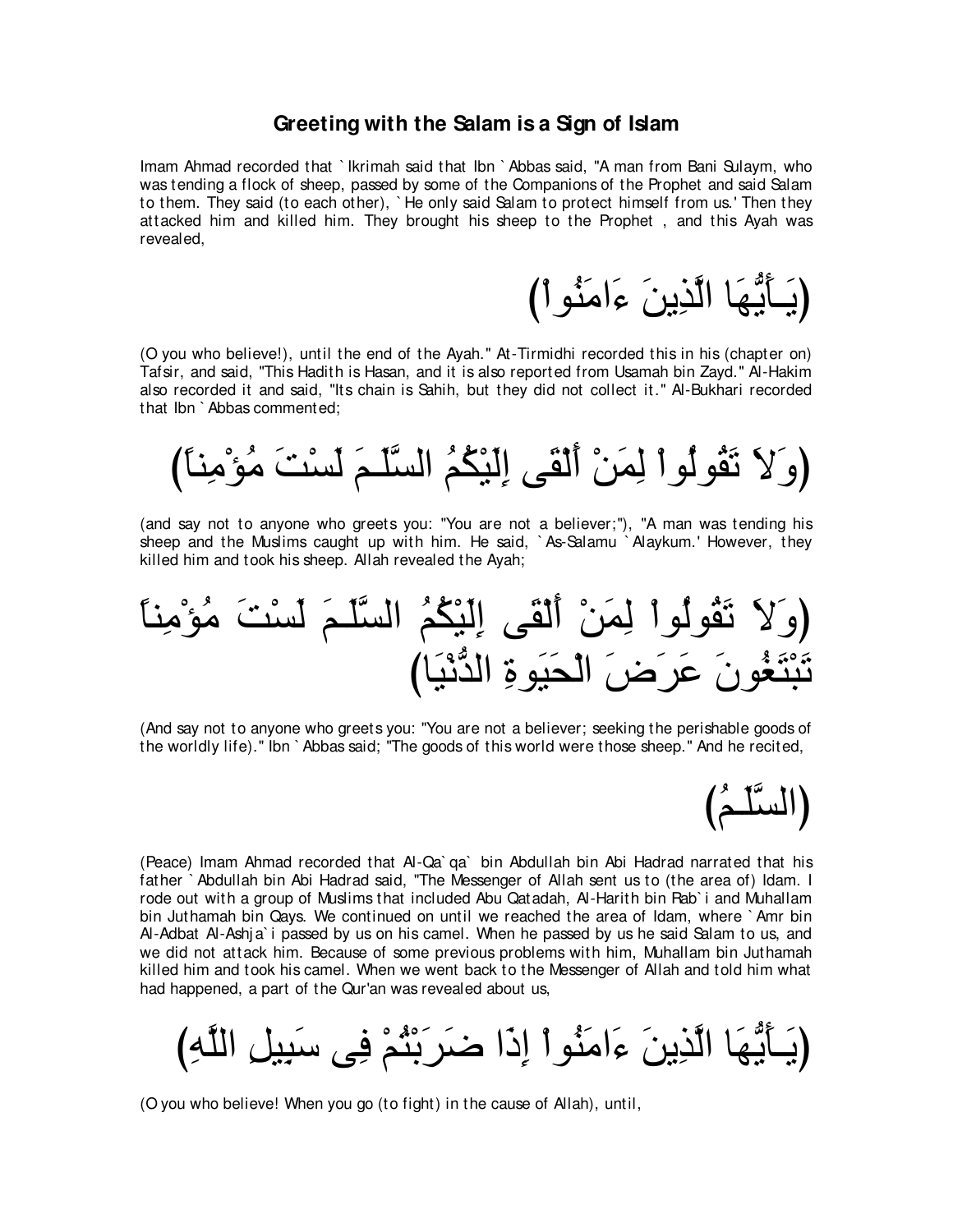خبير ا

(Well-Aware)." Only Ahmad recorded this Hadith. Al-Bukhari recorded that Ibn `Abbas said that the Messenger of Allah said to Al-Migdad,



(You killed a believing man who hid his faith with disbelieving people, after he had announced his faith to you. Remember that you used to hide your faith in Makkah before.) Al-Bukhari recorded this shorter version without a complete chain of narrators. However a longer version with a connected chain of narrators has also been recorded. Al-Hafiz Abu Bakr Al-Bazzar recorded that Ibn `Abbas said, "The Messenger of Allah sent a military expedition under the authority of Al-Migdad bin Al-Aswad and when they reached the designated area, they found the people had dispersed. However, a man with a lot of wealth did not leave and said, I bear witness that there is no deity worthy of worship except Allah.' Yet, Al-Migdad killed him, and a man said to him, `You killed a man after he proclaimed: "There is no deity worthy of worship except Allah. By Allah I will mention what you did to the Prophet .' When they went back to the Messenger of Allah, they said, `O Messenger of Allah! Al-Migdad killed a man who testified that there is no deity worthy of worship except Allah.' He said,

«ادْعُوا لِيَ الْمِقْدَادَ، يَا مِقْدَادُ أَقْتَلْتَ رَجُلًا يَقُولُ: لَمَا إِلَٰهَ إِلَّا اللَّهُ، فَكَيْفَ لَكَ بِلَّا إِلٰهَ إِلَّا اللَّهُ غَدًا؟ ﴾

(Summon Al-Migdad before me. O Migdad! Did you kill a man who proclaimed, "There is no deity worthy of worship except Allah" What would you do when you face, "There is no deity worthy of worship except Allah tomorrow") Allah then revealed;

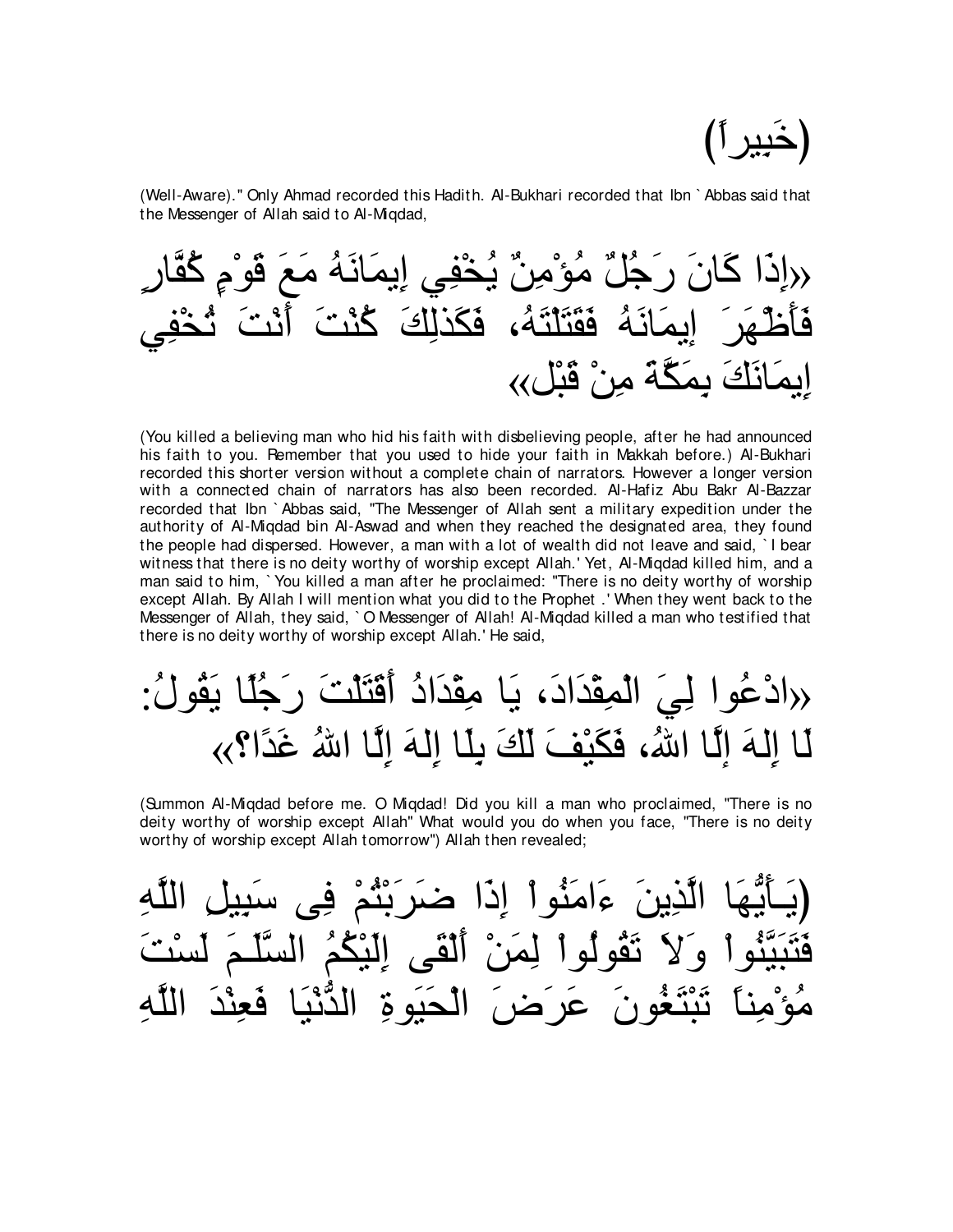# مُ كَثِيرَةٌ كَذَلِكَ كُنْثُمْ مِّن قَبْلُ فَمَنَّ اللَّهُ عَلَيْكُمْ

(O you who believe! When you go (to fight) in the cause of Allah, verify (the truth), and say not to anyone who greets you: "You are not a believer:" seeking the perishable goods of the worldly life. There are much more profits and booties with Allah. Even as he is now, so were you yourselves before till Allah conferred on you His Favors, therefore, be cautious in discrimination). The Messenger of Allah said to Al-Migdad,



(He was a believing man who hid his faith among disbelieving people, and he announced his faith to you, but you killed him, although you used to hide your faith before, in Makkah.)" Allah's statement,

(فَعِنْدَ اللَّهِ مَغَانِمُ كَثِيرَةٌ)

(There is much more benefit with Allah.) means, better than what you desired of worldly possessions which made you kill the one who greeted you with the Salam and pronounced his faith to you. Yet, you ignored all this and accused him of hypocrisy, to acquire the gains of this life. However, the pure wealth with Allah is far better than what you acquired. Allah's statement.

(كَذَلِكَ كُنْتُمْ مِّن قَبْلُ فَمَنَّ اللَّهُ عَلَيْكُمْ)

(so were you yourselves before, till Allah conferred on you His Favors.) means, beforehand, you used to be in the same situation like this person who hid his faith from his people. We mentioned the relevant Hadiths above. Allah said,

(وَادْكُرُواْ إِدْ أَنِثُمْ قَلِيلٌ مُّسْتَضِبْعَفُو نَ فِي الأُرْ ْضِ )

(And remember when you were few and were reckoned weak in the land). `Abdur-Razzag recorded that Sa' id bin Jubayr commented about Allah's statement,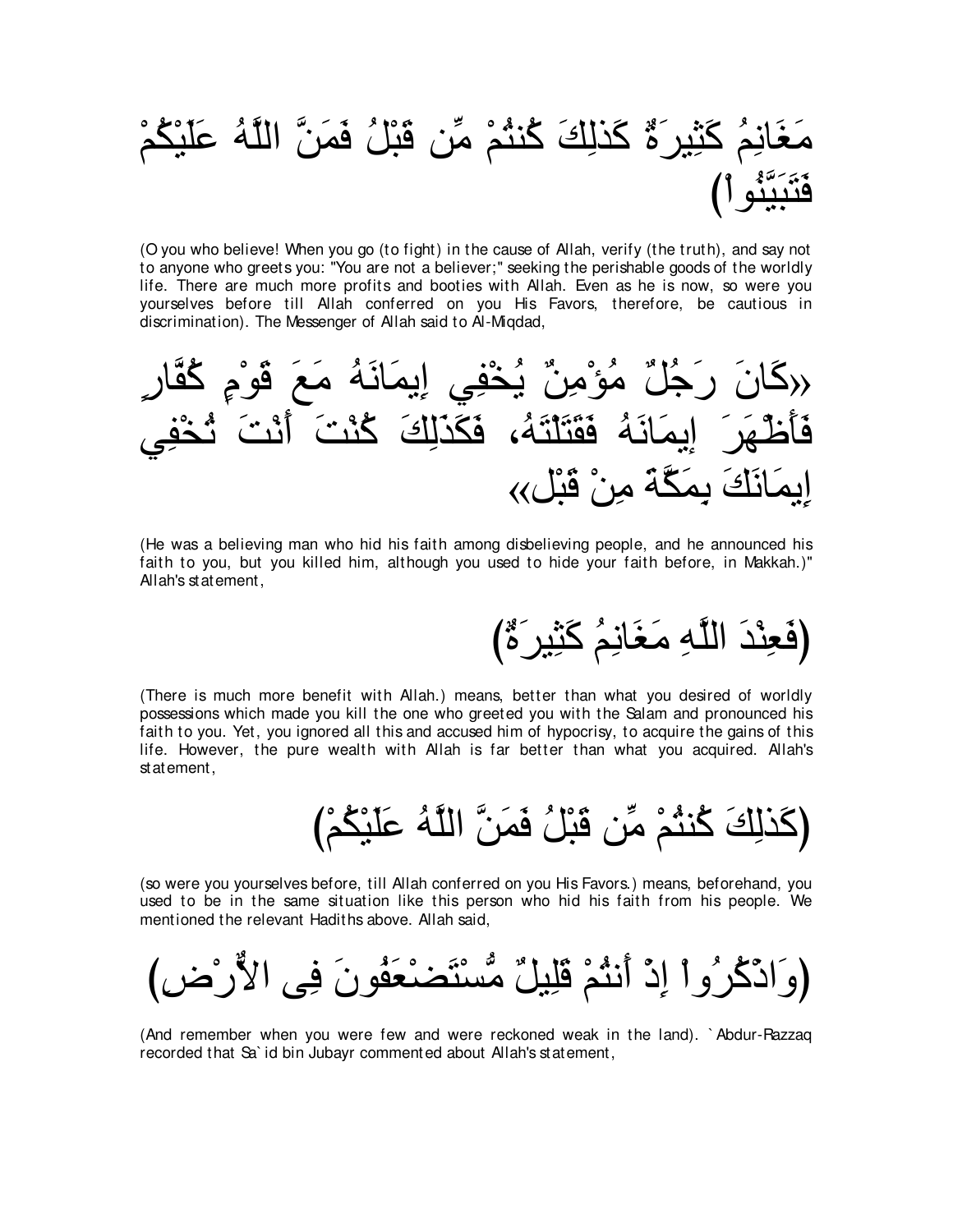(كَذَلِكَ كُنْثُمْ مِّن قَبْلُ)

(so were you yourselves before), "You used to hide your faith, just as this shepherd hid his faith." Allah said,

(فَتَبَيَّتُو أ

(therefore, be cautious in discrimination), then said,

(إِنَّ اللَّهَ كَانَ بِمَا تَعْمَلُونَ خَبِيرٍ أَ)

(Allah is Ever Well-Aware of what you do.) and this part of the Ayah contains a threat and a warning, as Sa' id bin Jubayr stated.

الفْ $\frac{1}{2}$ بَسْنْثُورِي حِذُو نِ مِنِ الْمُؤْمِنِينِ  $110$  $\Delta$  $\bullet$ القعدد  $\mathbf C$ ےدن'، d بِ مَنْـهُ وَ مَغْفِرْ َةً وَ رَ حمه و کان غَفُو ر

(95. Not equal are those of the believers who sit (at home), except those who are disabled, and those who strive hard and fight in the cause of Allah with their wealth and their lives. Allah has preferred in grades those who strive hard and fight with their wealth and their lives above those who sit (at home). Unto each, Allah has promised good (Paradise), but Allah has preferred those who strive hard and fight, above those who sit (at home), by a huge reward.) (96. Degrees of (higher) grades from Him, and forgiveness and mercy. And Allah is Ever Oft-Forgiving, Most Merciful.)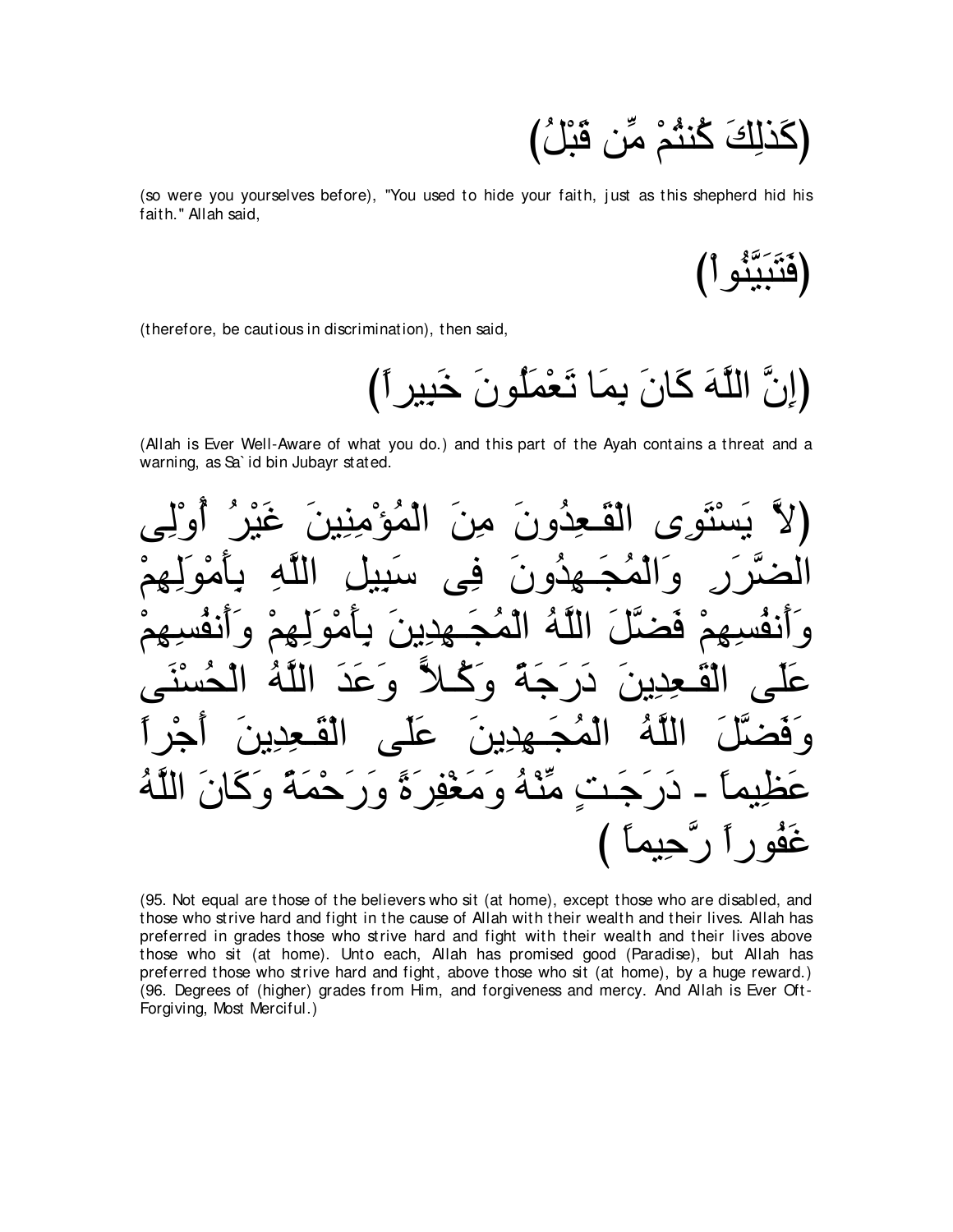## **The Mujahid and those Who Do not Join Jihad are Not the Same, [and Jihad is Fard Kifayah]**

Al-Bukhari recorded that Al-Bara' said, "When the Ayah,

(لاَّ يَسْتَوِي الْقَـعِدُونَ مِنَ الْمُؤْمِنِينَ)

(Not equal are those of the believers who sit (at home),) was revealed, the Messenger of Allah called Zayd and commanded him to write it. Then, Ibn Umm Maktum came and mentioned that he was blind. Allah revealed,

(غَيْرُ أُوْلِي الضَّرَرَ )

(except those who are disabled (by inj ury or are blind or lame)).'' Al-Bukhari recorded that Sahl bin Sa` d As-Sa` di said, "I saw Marwan bin Al-Hakam sitting in the Masj id. I came and sat by his side. He told us that Zayd bin Thabit told him that Allah's Messenger dictated this Ayah to him,

ヴ⌒ャ∇ヱ⊥ぺ ⊥ゲ∇Β∠ビ ∠リΒ⌒レ⌒ョ∇ぽ⊥ヨ∇ャや ∠リ⌒ョ ∠ラヱ⊥ギ⌒バ⇒∠ボ∇ャや ン⌒ヲ∠わ∇ジ∠Α zΙぴ び⌒ヮzヤャや ⌒モΒ⌒ら∠シ ヴ⌒プ ∠ラヱ⊥ギ⌒ヰ⇒∠イ⊥ヨ∇ャや∠ヱ ⌒ケ∠ゲzツャや

(Not equal are those of the believers who sit (at home), except those who are disabled, and those who strive hard and fight in the cause of Allah) Ibn Umm Maktum came to the Prophet as he was dictating that very Ayah to me. Ibn Umm Maktum said, ` O Allah's Messenger! By Allah, if I had power, I would surely take part in Jihad.' He was a blind man. So Allah sent down revelation to His Messenger while his thigh was on mine and it became so heavy for me that I feared that my thigh would be broken. That ended after Allah revealed,

(غَيْرُ أُوْلِي الضَّرَرِ )

(except those who are disabled).'' This was recorded by Al-Bukhari. At-Tirmidhi recorded that Ibn ` Abbas said,

ヴ⌒ャ∇ヱ⊥ぺ ⊥ゲ∇Β∠ビ ∠リΒ⌒レ⌒ョ∇ぽ⊥ヨ∇ャや ∠リ⌒ョ ∠ラヱ⊥ギ⌒バ⇒∠ボ∇ャや ン⌒ヲ∠わ∇ジ∠Α zΙぴ び⌒ケ∠ゲzツャや

(Not equal are those of the believers who sit (at home), except those who are disabled), refers to those who did not go to the battle of Badr and those who went to Badr. When the battle of Badr was about to occur, Abu Ahmad bin Jahsh and Ibn Umm Maktum said, ` We are blind, O Messenger of Allah! Do we have an excuse' The Ayah,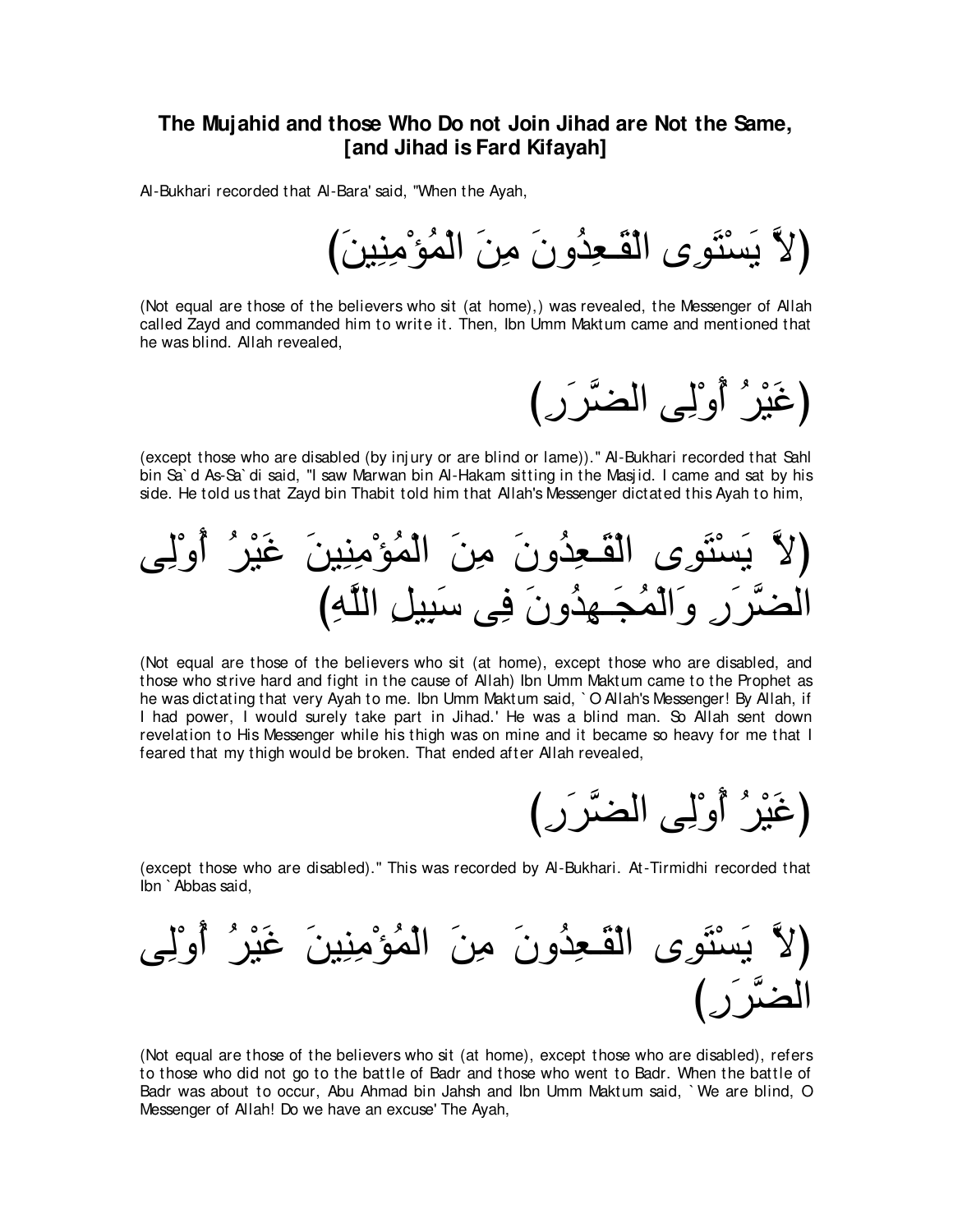(لاَ يَسْتَوِي الْقَـعِدُونَ مِنَ الْمُؤْمِنِينَ غَيْرُ أُوْلِي

(Not equal are those of the believers who sit (at home), except those who are disabled) was revealed. Allah made those who fight, above those who sit in their homes not hindered by disability.



(but Allah has preferred those who strive hard and fight, above those who sit (at home), by a huge reward. Degrees of (higher) grades from Him), above the believers who sit at home without a disability hindering them." This is the wording recorded by At-Tirmidhi, who said, "Hasan Gharib. Allah's statement,

(لاَّ يَسْتَوِي الْقَـعِدُونَ مِنَ الْمُؤْمِنِينَ)

(Not equal are those of the believers who sit (at home),) this is general. Soon after, the revelation came down with,

(غَيْرُ أُوْلِّي الْضَّرَرِ)

(except those who are disabled). So whoever has a disability, such as blindness, a limp, or an illness that prevents them from joining Jihad, they were not compared to the Mujahidin who strive in Allah's cause with their selves and wealth, as those who are not disabled and did not join the Jihad were. In his Sahih, Al-Bukhari recorded that Anas said that the Messenger of Allah said.

(There are people who remained in Al-Madinah, who were with you in every march you marched and every valley you crossed.) They said, "While they are still in Al-Madinah, O Messenger of Allah" He said,

«نَعَمْ حَبَسَهُمُ الْعُدْرِ »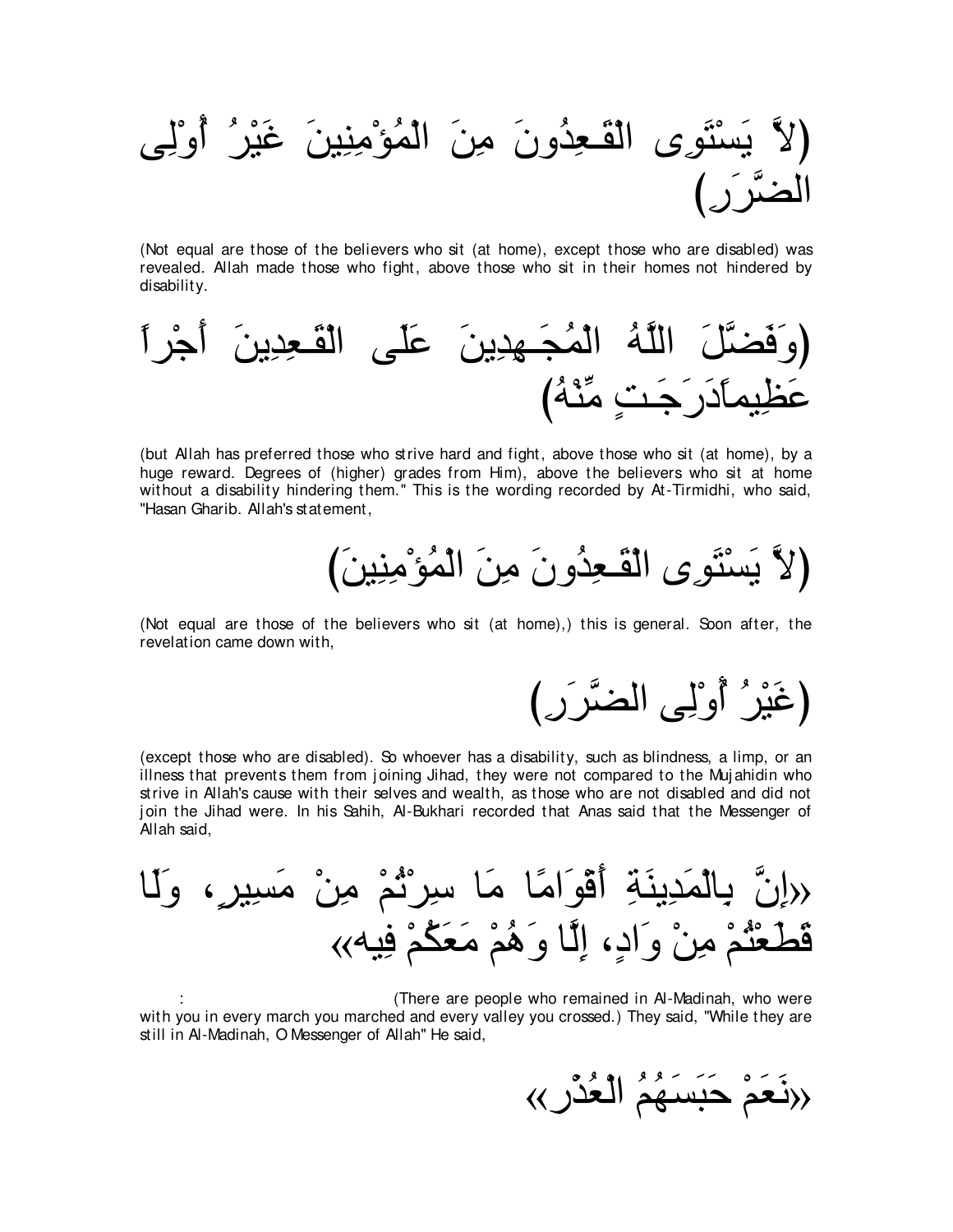(Yes. Only their disability hindered them (from joining you).) Allah said,

(وَكَلاً وَ عَدَ اللَّهُ الْحُسْنَى)

(Unto each, Allah has promised good) meaning, Paradise and tremendous rewards. This Ayah indicates that Jihad is not Fard on each and every individual, but it is Fard Kifayah (which is a collective duty). Allah then said,



(but Allah has preferred those who strive hard and fight, above those who sit (at home), by a huge reward). Allah mentions what He has given them rooms in Paradise, along with His forgiveness and the descent of mercy and blessing on them, as a favor and honor from Him. So He said;



(Degrees of (higher) grades from Him, and forgiveness and mercy. And Allah is Ever Oft-Forgiving, Most Merciful.). In the Two Sahihs, it is recorded that Abu Sa` id Al-Khudri said that the Messenger of Allah said,

√داِنَّ فِي الْجَذَّةِ مِائَةَ دَرَجَةٍ، أَعَدَّهَا اللهُ لِلْمُجَاهِدِينَ فِی سَبِیلِهِ، مَا بَیْنَ کُلِّ دَرَجَتَیْنِ کَمَا بَیْنَ السَّمَـ و َالْمَارِ °هنر ،>>

(There are a hundred grades in Paradise that Allah has prepared for the Muj ahidin in His cause, between each two grades is the distance between heaven and Earth.)

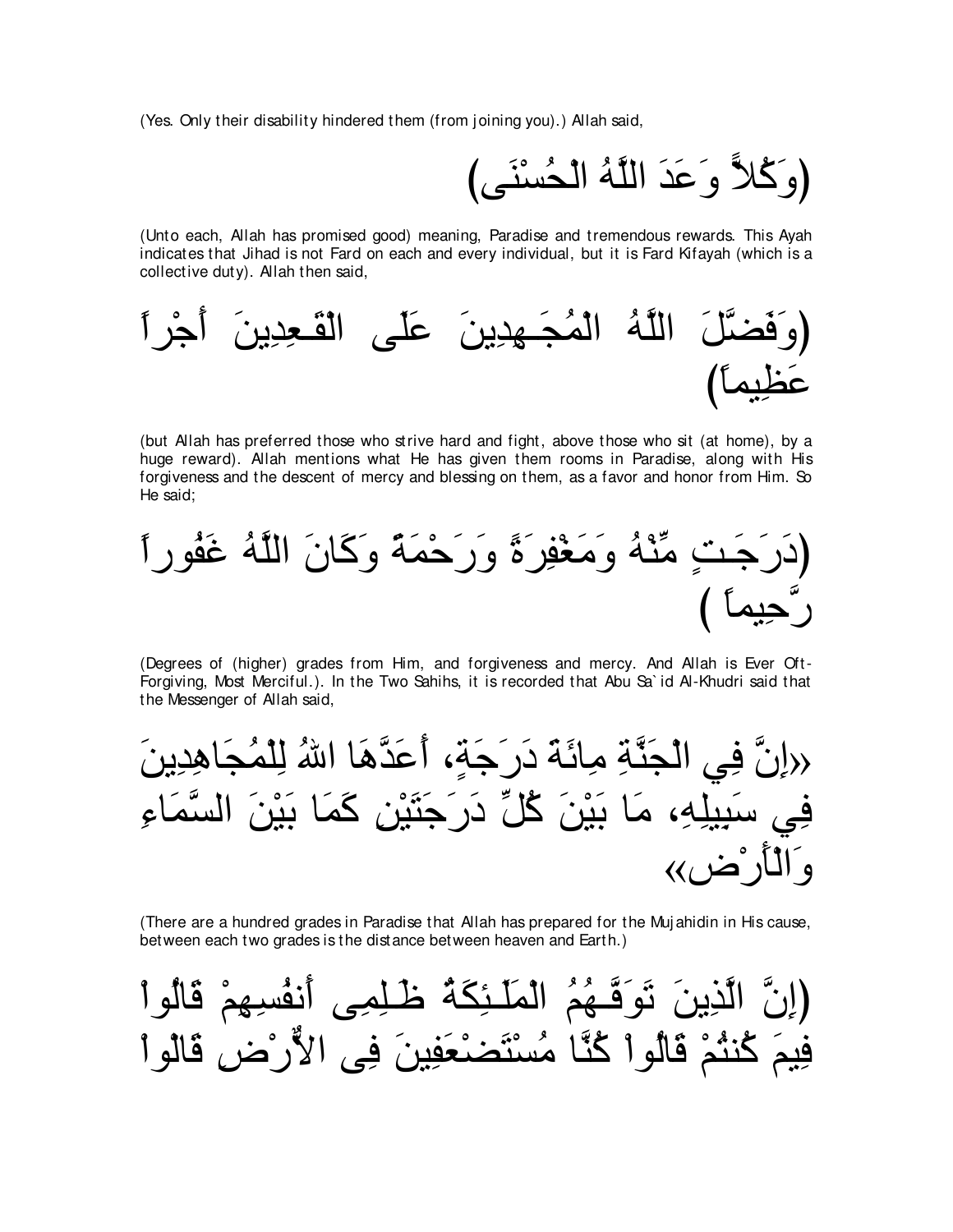غِرِ ِ اللَّٰهِ وَ سِعَةً فَثَّهَ جِرٍ وَ أَ فِيهَا فَأَوْ لَٰٓئِكَ حَاقَوَاهُمْ جَهَنَّمُ وَسَاءَتْ مَصنِيراً ـ إِلاَّ الْمُسْتَضْحَفِينَ مِنَ الرِّجَالِ وَالنَّسَاءِ وَالْوِلْدَنِ لاَ بَسْتَطْيِعُونَ حِيلَةً وَلاَ يَهْتَدُونَ سَبِيلاً − فَأَوْلَـئِكَ عَسَى اللَّهُ أَن يَعْفُوَ عَذْهُمْ وَكَانَ اللَّهُ عَفُو ًا غَفُورٍ أَ − وَمَن يُهَاجِرُ فِي سَبِيلِ اللَّهِ يَجِدْ فِي الأَرْض مُرَاغَماً كَثِيراً وَسَعَةً وَمَن يَخْرُجْ مِن بَيْنِهِ مُهَجِراً إِلَى اللَّهِ وَرَسْوَلِهِ ثُمَّ يُدْرِكَهُ الْمَوْتُ فَقَدْ عَلىَ اللّهِ وَكَانَ اللّهُ غَفُو ر

(97. Verily, as for those whom the angels take (in death) while they are wronging themselves, they (angels) say (to them): "In what (condition) were you'' They reply: "We were weak and oppressed on the earth.'' They (angels) say: "Was not the earth of Allah spacious enough for you to emigrate therein'' Such men will find their abode in Hell - what an evil destination!) (98. Except the weak ones among men, women and children who cannot devise a plan, nor are they able to direct their way.) (99. These are they whom Allah is likely to forgive them, and Allah is Ever Oft-Pardoning, Oft-Forgiving.) (100. He who emigrates in the cause of Allah, will find on earth many dwelling places and plenty to live by. And whosoever leaves his home as an emigrant unto Allah and His Messenger, and death overtakes him, his reward is then surely incumbent upon Allah. And Allah is Ever Oft-Forgiving, Most Merciful.)

## **The Prohibition of Residing Among the Disbelievers While Able to Emigrate**

Al-Bukhari recorded that Muhammad bin ` Abdur-Rahman, Abu Al-Aswad, said, "The people of Al-Madinah were forced to prepare an army (to fight against the people of Ash-Sham during the Khilafah of Abdullah bin Az-Zubayir at Makkah), and I was enlisted in it. Then I met ` Ikrimah, the freed slave of Ibn ` Abbas, and informed him (about it), and he forbade me strongly from doing so (i.e., to enlist in that army), and then he said to me, ` Ibn ` Abbas told me that some Muslims used to go out with the idolators increasing the size of their army against the Messenger of Allah . Then, an arrow would hit one of them and kill him, or he would be struck on his neck (with a sword) and killed, and Allah sent down the Ayah,

(إِنَّ الَّذِينَ نَوَفَّـهُمُ الْمَلَـئِكَةُ طَـلِمِي أَنفُسِهِمْ)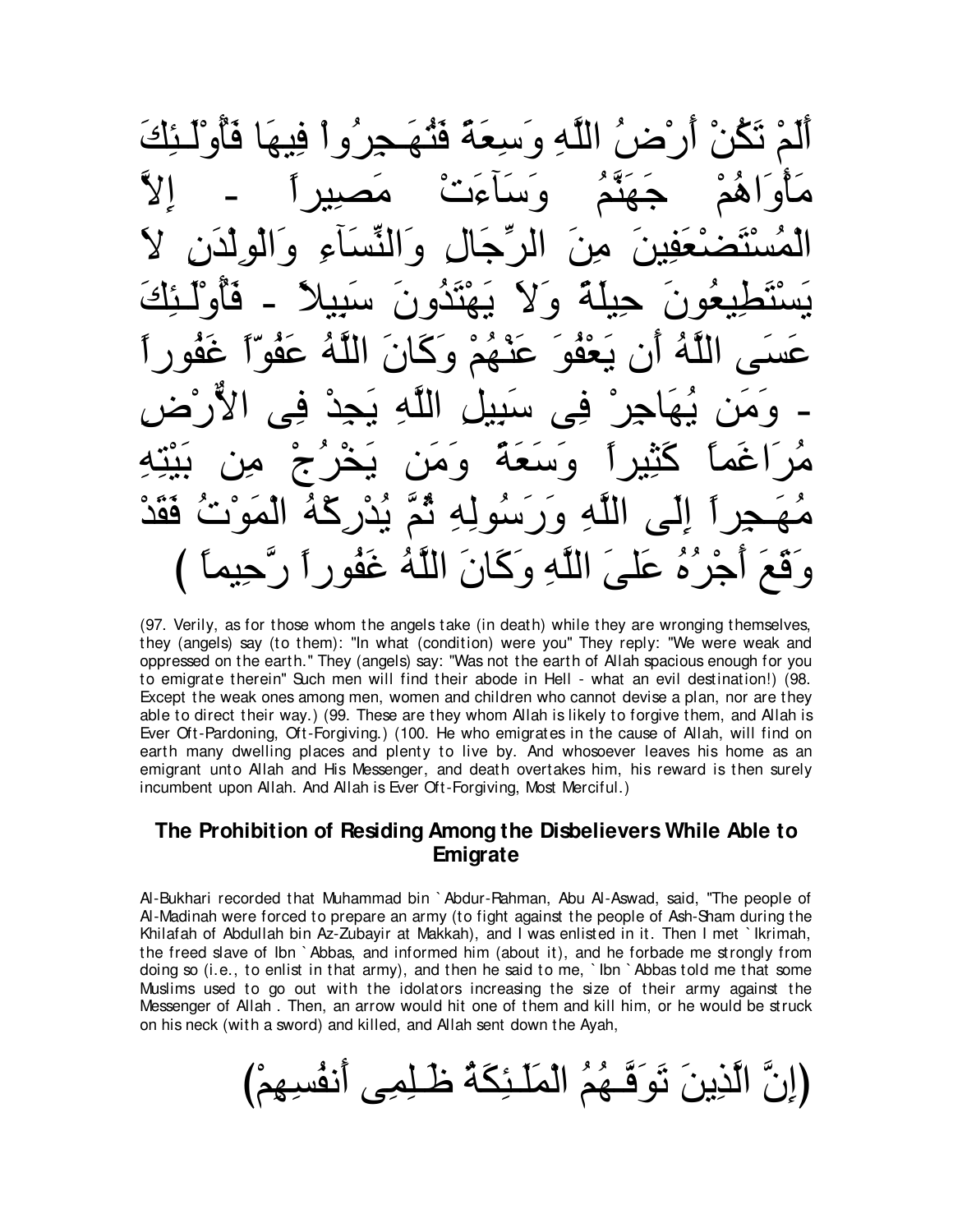(Verily, as for those whom the angels take (in death) while they are wronging themselves).'' Ad-Dahhak stated that this Ayah was revealed about some hypocrites who did not join the Messenger of Allah but remained in Makkah and went out with the idolators for the battle of Badr. They were killed among those who were killed. Thus, this honorable Ayah was revealed about those who reside among the idolators, while able to perform Hijrah and unable to practice the faith. Such people will be committing inj ustice against themselves and falling into a prohibition according to the consensus and also according to this Ayah,

(إِنَّ الَّذِينَ تَوَفَّـهُمُ الْمَلَـئِكَةُ طَـلِمِي أَنفُسِهِمْ)

(Verily, as for those whom the angels take (in death) while they are wronging themselves,) by refraining from Hijrah,

(قَالُو ا فِيمَ كَنْثُمْ)

(They (angels) say (to them): "In what (condition) were you'') meaning, why did you remain here and not perform Hijrah



(They reply: "We were weak and oppressed on the earth.'') meaning, we are unable to leave the land or move about in the earth,

び⇔る∠バ⌒シ∠ヱ ⌒ヮzヤャや ⊥チ∇ケ∠ぺ ∇リ⊥ム∠ゎ ∇ユ∠ャ∠ぺ ∇やヲ∇ャゅ∠ホぴ

(They (angels) say: "Was not the earth of Allah spacious enough for you). Abu Dawud recorded that Samurah bin Jundub said that the Messenger of Allah said,

«ヮ⊥ヤ∇ん⌒ョ ⊥ヮzル⌒み∠プ ⊥ヮ∠バ∠ョ ∠リ∠ム∠シ∠ヱ ∠ポ⌒ゲ∇ゼ⊥ヨ∇ャや ∠ノ∠ョゅ∠ィ ∇リ∠ョ»

(Whoever mingles with the idolator and resides with him, he is just like him.) Allah's statement,

(إِلاَّ الْمُسْتَضنْعَفِينَ)

(Except the weak) until the end of the Ayah, is an excuse that Allah gives for this type of people not to emigrate, because they are unable to free themselves from the idolators. And even if they did, they would not know which way to go. This is why Allah said,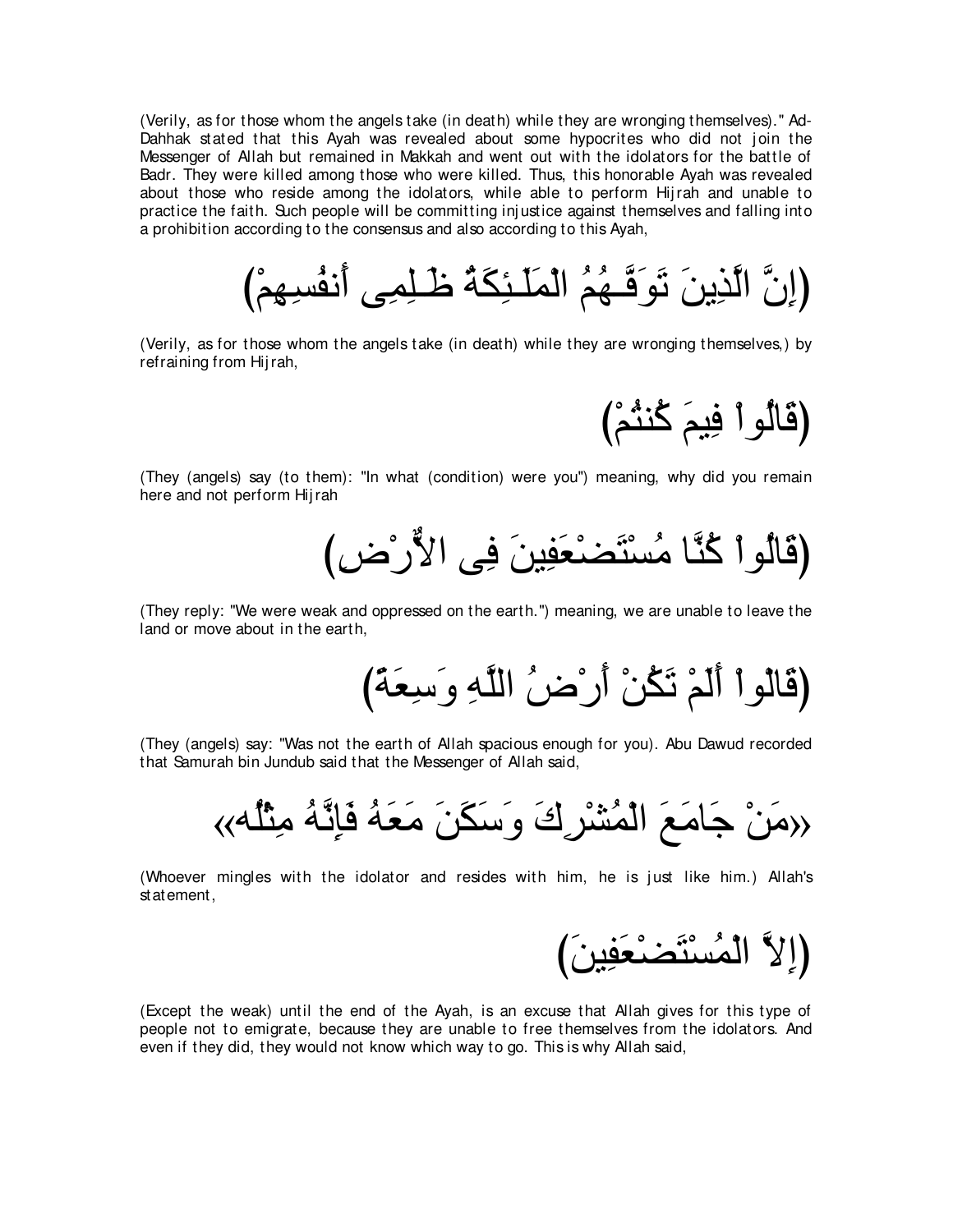(لا يَسْتَطِيعُونَ حِيلَةً وَلا يَهْتَدُونَ سَبِيلا

(Who cannot devise a plan, nor are they able to direct their way), meaning, they do not find the way to emigrate, as Muj ahid, ` Ikrimah and As-Suddi stated. Allah's statement,

び∇ユ⊥ヰ∇レ∠ハ ∠ヲ⊥ヘ∇バ∠Α ラ∠ぺ ⊥ヮzヤャや ヴ∠ジ∠ハ ∠マ⌒ゃ⇒∠ャ∇ヱ⊥ほ∠プぴ

(These are they whom Allah is likely to forgive them,) means, pardon them for not migrating, and here, ` likely' means He shall,

(وَكَانَ اللَّهُ عَفُورَاً }

(and Allah is Ever Oft-Pardoning, Oft-Forgiving). Al-Bukhari recorded that Abu Hurayrah said, "While the Messenger of Allah was praying ` Isha', he said, ` Sami` Allahu Liman Hamidah.' He then said before he prostrated,

∠る∠ヨ∠ヤ∠シ ⌒ア∇ル∠ぺ zユ⊥ヰzヤャや ∩∠る∠バΒ⌒よ∠ケ ヶ⌒よぺ ∠リ∇よ ∠スゅzΒ∠ハ ⌒ア∇ル∠ぺ zユ⊥ヰzヤャや» ⌒ア∇ル∠ぺ zユ⊥ヰzヤャや ∩⌒ギΒ⌒ャ∠ヲ∇ャや ∠リ∇よ ∠ギΒ⌒ャ∠ヲ∇ャや ⌒ア∇ル∠ぺ zユ⊥ヰzヤャや ∩∃ュゅ∠ゼ⌒ワ ∠リ∇よ ∠マ∠ゎ∠ほ∇デ∠ヱ ∇キ⊥ギ∇セや zユ⊥ヰzヤャや ∩∠リΒ⌒レ⌒ョ∇ぽ⊥ヨ∇ャや ∠リ⌒ョ ∠リΒ⌒ヘ∠バ∇ツ∠わ∇ジ⊥ヨ∇ャや «ブ⊥シヲ⊥Α ヶ⌒レ⌒ジ∠ミ ∠リΒ⌒レ⌒シ ゅ∠ヰ∇ヤ∠バ∇ィや zユ⊥ヰzヤャや ∩∠ゲ∠ツ⊥ョ ヴ∠ヤ∠ハ

(O Allah! Save ` Ayyash bin Abi Rabi` ah. O Allah! Save Salamah bin Hisham. O Allah! Save Al-Walid bin Al-Walid. O Allah! Save the weak Muslims. O Allah! Be very hard on Mudar tribe. O Allah! Afflict them with years (of famine) similar to the (famine) years of the time of Prophet Yusuf.)'' Al-Bukhari recorded that Abu An-Nu` man said that Hammad bin Zayd said that Ayyub narrated that Ibn Abi Mulaykah said that Ibn ` Abbas commented on the verse,

び∠リΒ⌒ヘ∠バ∇ツ∠わ∇ジ⊥ヨ∇ャや zΙ⌒まぴ

(Except the weak ones among men), "I and my mother were among those (weak ones) whom Allah excused.'' Allah's statement,

⌒チ∇ケxΙや ヴ⌒プ ∇ギ⌒イ∠Α ⌒ヮzヤャや ⌒モΒ⌒ら∠シ ヴ⌒プ ∇ゲ⌒ィゅ∠ヰ⊥Α リ∠ョ∠ヱぴ び⇔る∠バ∠シ∠ヱ ⇔やゲΒ⌒ん∠ミ ⇔ゅヨ∠ビや∠ゲ⊥ョ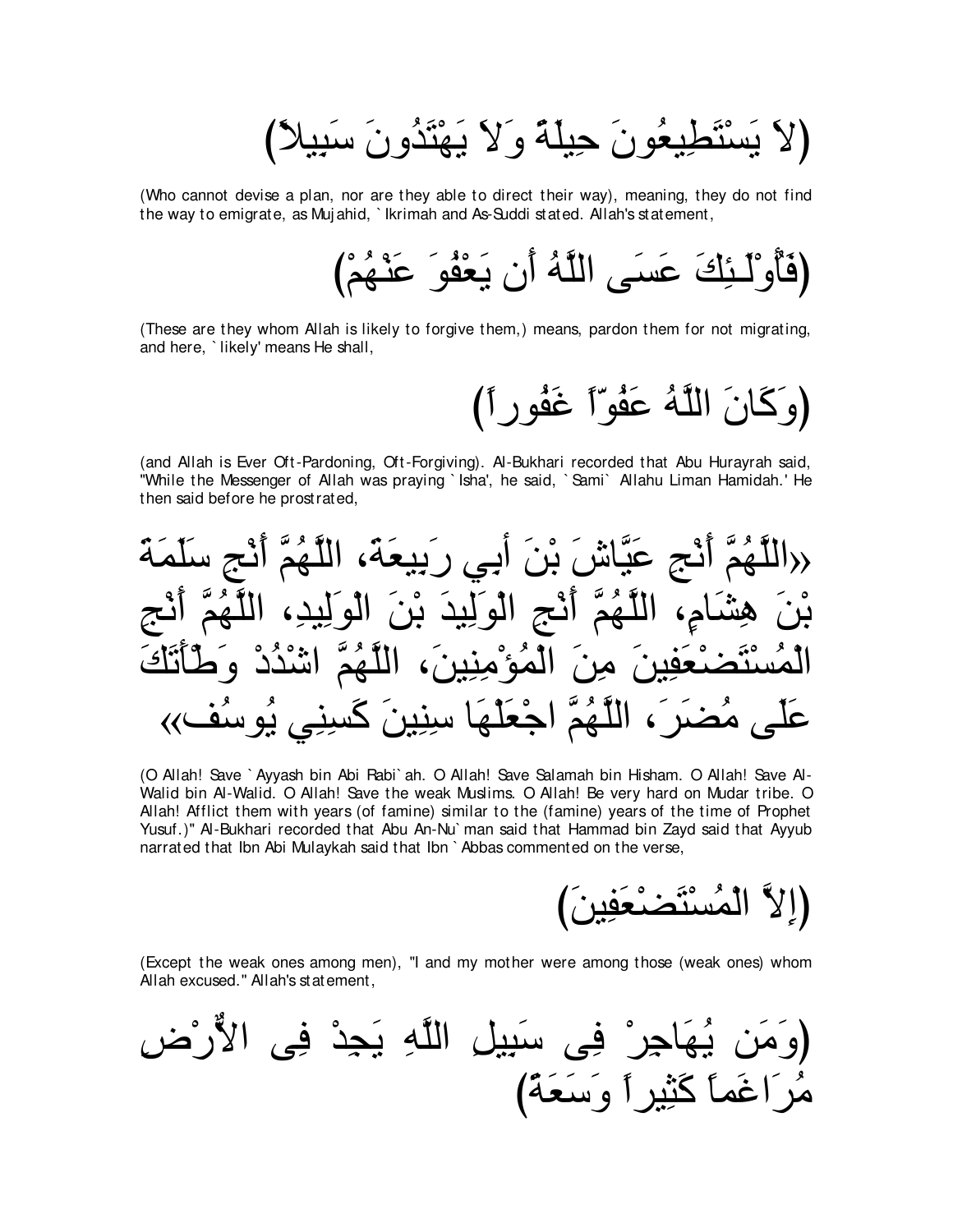(He who emigrates in the cause of Allah, will find on earth many dwelling places and plenty to live by.) this encourages the believers to perform Hijrah and abandon the idolators, for wherever the believer emigrates, he will find a safe refuge to resort to. Mujahid said that,

(مُر َاغَماً كَثِيرِ أ

(many dwelling places) means, he will find a way out of what he dislikes. Allah's statement,

(و سيعة∫

(and plenty to live by.) refers to provision. Qatadah also said that,

ِّفِي الأَرِ ْضٍ مُرَ اغَماً كَثِيرٍ أَ وَسَعَةً)

(...will find on earth many dwelling places and plenty to live by.) means, Allah will take him from misguidance to guidance and from poverty to richness. Allah's statement,

ِہِخَرَ جَ مِن بَيْتِهِ مَهَجِرٍ أَ إِلَى اللَّهِ وَرَ سُولِهِ ِيَدْرِكِمُ الْمَوْتُ فَقَدْ وَقَعَ أَجْرُهُ عَلَىَ اللَّهِ)

(And whosoever leaves his home as an emigrant unto Allah and His Messenger, and death overtakes him, his reward is then surely, incumbent upon Allah. ) means, whoever starts emigrating and dies on the way, he will acquire the reward of those who emigrate for Allah. The Two Sahihs, along with the Musnad and Sunan compilers, recorded that ` Umar bin Al-Khattab said that the Messenger of Allah said,

حداثَّمَـا الْأَعْمَالُ بِالنِّـبِّاتِ، وَإِنَّمَا لِكُلِّ امْرِيء مَا نَوَى، فَمَنْ كَانَتْ هِجْرَتْهُ إِلَى اللهِ وَرَسْولِهِ، فَهجْرَتُهُ اِلَى اللهِ وَرَسُولِهِ، وَمَنْ كَانَتْ هِجْرَتُهُ ا، أو امراةٍ بَيْنز ر ما هاجر

(The reward of deeds depends upon the intentions, and every person will be rewarded according to what he has intended. So, whoever emigrated to Allah and His Messenger, then his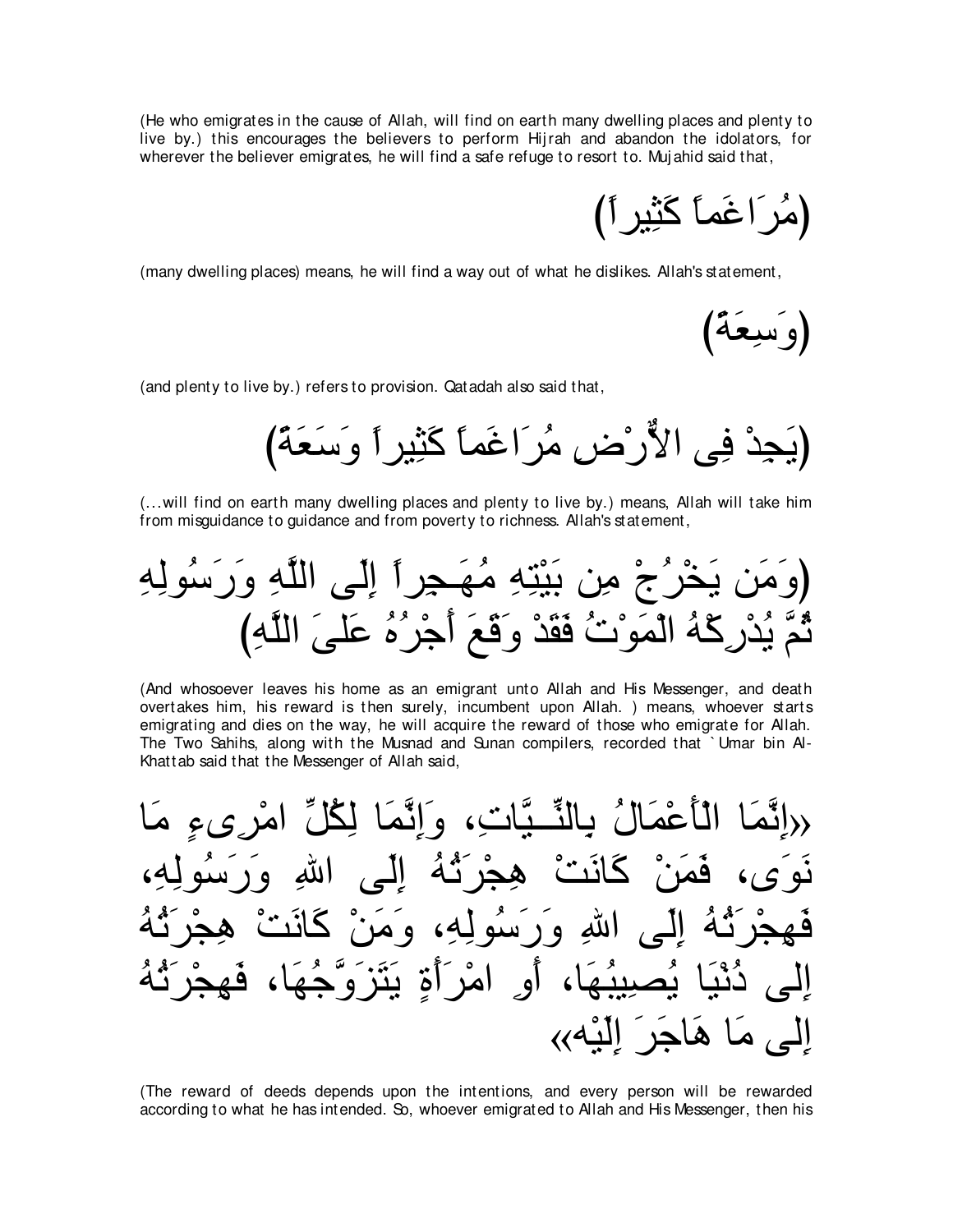emigration is for Allah and His Messenger. And whoever emigrated for worldly benefits or for a woman to marry, his emigration is for what he emigrated for.) This Hadith is general, it applies to Hijrah as well as every other deed. In the Two Sahihs, it is recorded that a man killed ninety-nine people and completed the number one hundred when he killed a worshipper. He then asked a scholar if he has a chance to repent. The scholar said, "What prevents you from repentance'' The scholar told the killer to emigrate from his land to another land where Allah is worshipped. When he left his land and started on the migration to the other land, death overtook him on the way. The angels of mercy and the angels of torment disputed about the man, whereas the former said that he went out in repentance, while the latter said that he did not arrive at his destination. They were commanded to measure the distance between the two lands and to whichever land he is closer to, he will be considered part of that land. Allah commanded that the righteous land to move closer and the land of evil to move farther. The angels found that he died closer to the land that he intended to emigrate to by a hand-span, and thus the angels of mercy captured his soul. In another narration, when death came to that man, he moved his chest towards the righteous village that he emigrated to.

ラ∠ぺ ∀ゥゅ∠レ⊥ィ ∇ユ⊥ム∇Β∠ヤ∠ハ ∠ザ∇Β∠ヤ∠プ ⌒チ∇ケxΙや ヴ⌒プ ∇ユ⊥わ∇よ∠ゲ∠ッ や∠ク⌒ま∠ヱぴ ∠リΑ⌒グzャや ⊥ユ⊥ム∠レ⌒わ∇ヘ∠Α ラ∠ぺ ∇ユ⊥わ∇ヘ⌒カ ∇ラ⌒ま ⌒りヲヤzダャや ∠リ⌒ョ ∇やヱ⊥ゲ⊥ダ∇ボ∠ゎ び ⇔ゅレΒ⌒らぁョ ⇔や∂ヱ⊥ギ∠ハ ∇ユ⊥ム∠ャ ∇やヲ⊥ルゅ∠ミ ∠リΑ⌒ゲ⌒ヘ⇒∠ム∇ャや zラ⌒ま ∇やヱ⊥ゲ∠ヘ∠ミ

(101. And when you Darabtum in the land, there is no sin on you if you shorten the Salah if you fear that the disbelievers may put you in trial, verily, the disbelievers are ever unto you open enemies.)

## **Salat Al-Qasr, Shortening the Prayer**

Allah said,

び⌒チ∇ケxΙや ヴ⌒プ ∇ユ⊥わ∇よ∠ゲ∠ッ や∠ク⌒ま∠ヱぴ

(And when you Darabtum in the land,) meaning if you travel in the land. In another Ayah, Allah said,

∠ラヲ⊥よ⌒ゲ∇ツ∠Α ∠ラヱ⊥ゲ∠カや∠¬∠ヱ ヴ∠ッ∇ゲzョ ∇ユ⊥ムレ⌒ョ ⊥ラヲ⊥ム∠Β∠シ ラ∠ぺぴ び∠ラヱ⊥ゲ∠カや∠¬∠ヱ ⌒ヮzヤャや ⌒モ∇ツ∠プ リ⌒ョ ∠ラヲ⊥ピ∠わ∇ら∠Α ⌒チ∇ケxΙや ヴ⌒プ

(He knows that there will be some among you sick, others Yadribuna (traveling) through the land, seeking of Allah's bounty...) 73:20 . Allah's statement,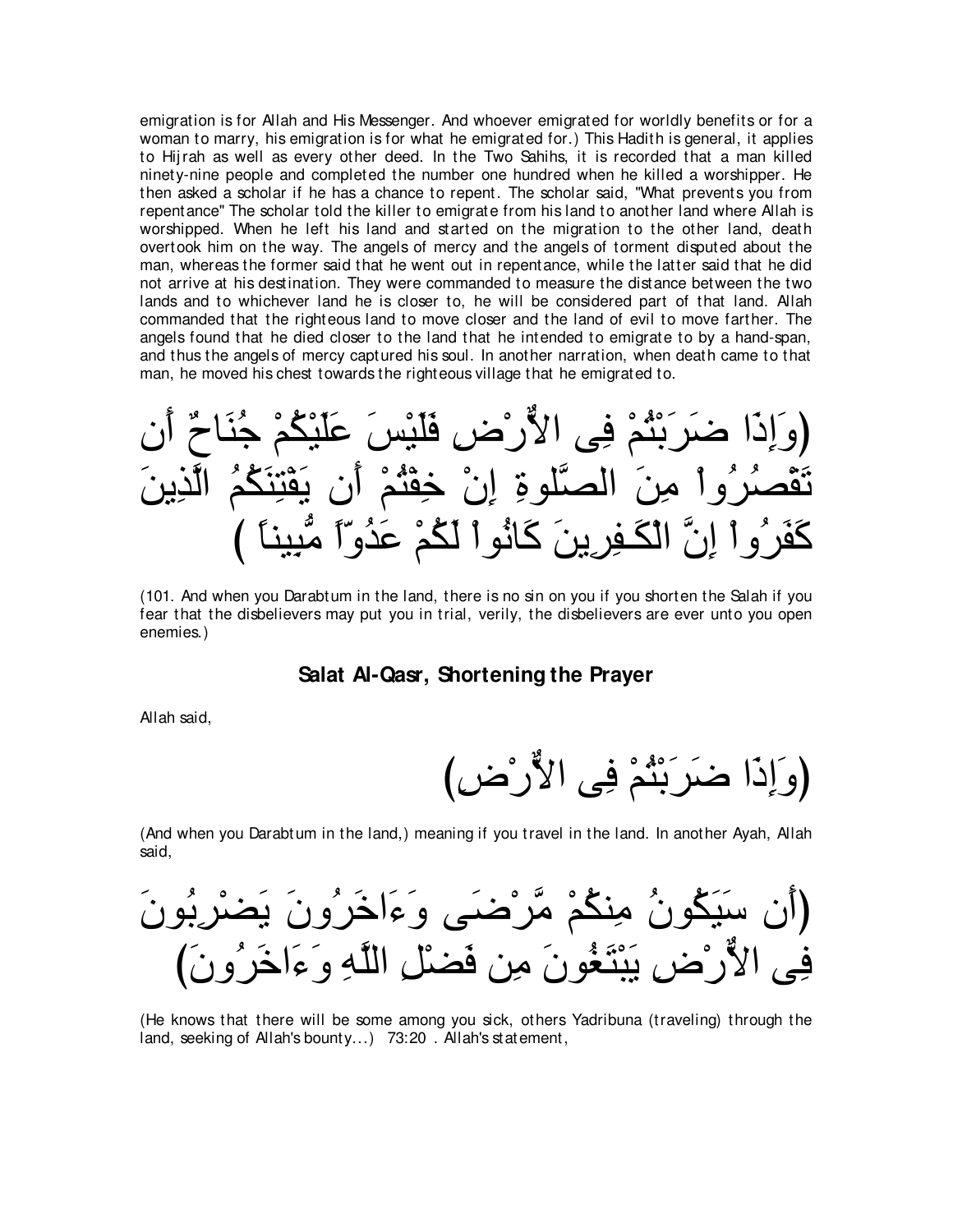(فَلَيْسَ عَلَيْكُمْ جُنَاحٌ أَن تَقْصُرُوا مِنَ الصَّلوةِ)

(there is no sin on you if you shorten the Salah (prayer)) by reducing (the units of the prayer) from four to two. Allah's statement.

(if you fear that the disbelievers may put you in trial (attack you)), refers to the typical type of fear prevalent when this Ayah was revealed. In the beginning of Islam, and after the Hijrah, Muslims used to experience fear during most of their travels. Pather, they restricted their movements to large or short military expeditions. During that era, most areas were areas of combatant enemies of Islam and its people. But when the prevalent circumstances cease, or a new situation is prevalent, decrees of this nature may not be understood, as Allah said;

(And force not your slave girls to prostitution, if they desire chastity). And His saying;

(And your stepdaughters, under your guardianship, born of your wives whom you have gone into) Imam Ahmad recorded that Ya la bin Umayyah said. "I asked `Umar bin Al-Khattab about the verse:

(فَلَّيُسَ عَلَيُكُمٰ جُنَاحُّ أن تَقُصُرُوا مِنَ المَنّلوِةِ إِنُ
$$
\frac{1}{2}
$$

(there is no sin on you if you shorten the prayer. If you fear that the disbelievers may put you in trial,) e `Allah granted Muslims safety now' `Umar said to me, `I wondered about the same thing and asked the Messenger of Allah about it and he said,

(A gift that Allah has bestowed on you, so accept His gift)." Muslim and the collectors of Sunan recorded this Hadith. At-Tirmidhi said, "Hasan Sahih". `Ali bin Al-Madini said, "This Hadith is Hasan Sahih from the narration of `Umar, and it is not preserved by any other route besides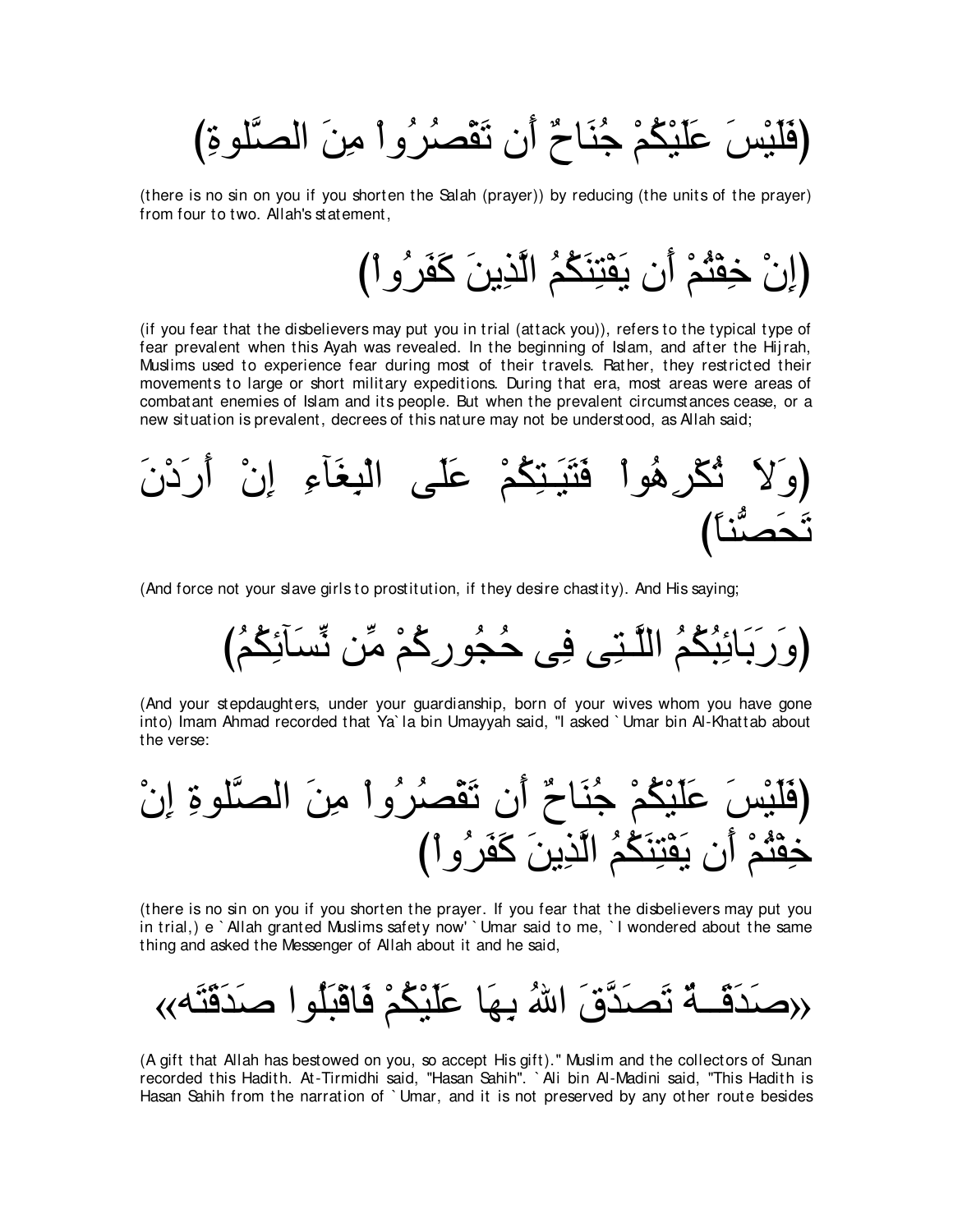this one, and its narrators are all known." Abu Bakr Ibn Abi Shaybah recorded that Abu Hanzalah Al-Hadha' said. "I asked Ibn ` Umar about the Qasr prayer and he said. ` It consists of two Rak' ahs.' I said, what about Allah's statement.

(if you fear that the disbelievers may put you in trial (attack you), ) `We are safe now.' He said, This is the Sunnah of the Messenger of Allah ." Al-Bukhari recorded that Anas said, "We went out with the Messenger of Allah from Al-Madinah to Makkah; he used to pray two Pak`ahs until we went back to Al-Madinah." When he was asked how long they remained in Makkah, he said, "We remained in Makkah for ten days." This was recorded by the Group. Imam Ahmad recorded that Harithah bin Wahb Al-Khuza`i said, "I prayed behind the Prophet for the Zuhr and `Asr prayers in Mina, when the people were numerous and very safe, and he prayed two Pak`ahs." This was recorded by the Group, with the exception of Ibn Maiah. Al-Bukhari's narration of this Hadith reads, "The Prophet led us in the prayer at Mina during the peace period by offering two Rak`ahs."

فَاقْمُتْ لَّمَمَ الص  $\bullet$  $\rightarrow$  $\mathbf{C}$ حم و حَدو ِينَ عَذَاباً مَّهِيناً )

(102. When you (O Messenger Muhammad) are among them, and lead them in Salah, let one party of them stand up in prayer with you, taking their arms with them; when they finish their prostrations, let them take their positions in the rear and let the other party come up which have not yet prayed, and let them pray with you, taking all the precautions and bearing arms. Those who disbelieve wish, if you were negligent of your arms and your baggage, to attack you in a single rush, but there is no sin on you if you put away your arms because of the inconvenience of rain or because you are ill, but take every precaution for yourselves. Verily, Allah has prepared a humiliating torment for the disbelievers.)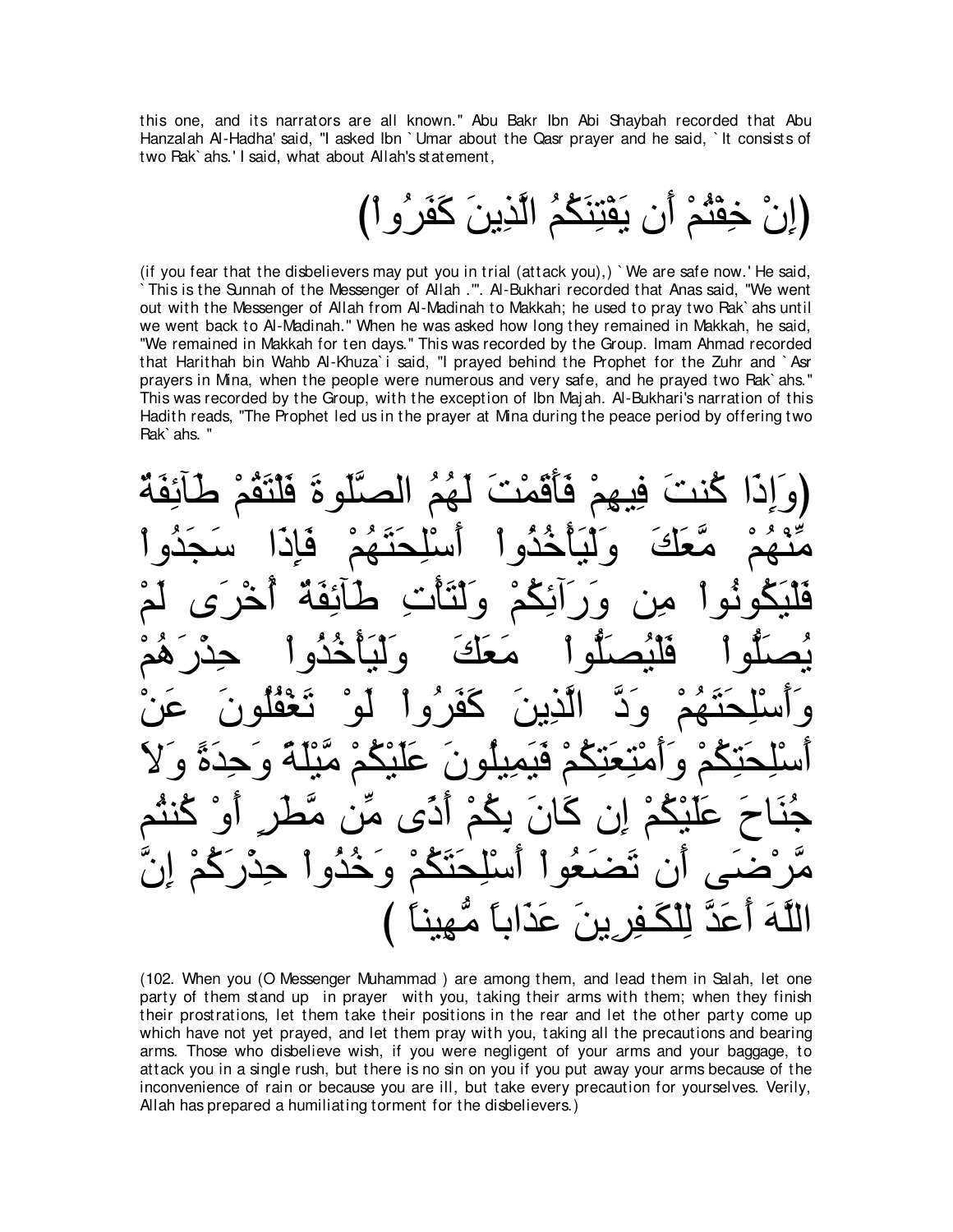## **The Description of The Fear Prayer**

The Fear prayer has different forms, for the enemy is sometimes in the direction of the Qiblah and sometimes in another direction. The Fear prayer consists sometimes of four Rak` ahs, three Rak` ahs, as for Maghrib, and sometimes two Rak` ah like Fajr and prayer during travel. The Fear prayer is sometimes prayed in congregation, but when the battle is raging, congregational prayer may not be possible. In this case, they pray each by himself, facing the Qiblah or otherwise, riding or on foot. In this situation, they are allowed to walk and fight, all the while performing the acts of the prayer. Some scholars said that in the latter case, they pray only one Rak` ah, for Ibn ` Abbas narrated, "By the words of your Prophet , Allah has ordained the prayer of four Rak` ah while residing, two Rak` ah during travel, and one Rak` ah during fear.'' Muslim, Abu Dawud, An-Nasa'i and Ibn Maj ah recorded it. This is also the view of Ahmad bin Hanbal. Al-Mundhiri said, "This is the saying of ` Ata', Jabir, Al-Hasan, Muj ahid, Al-Hakam, Qatadah and Hammad; and Tawus and Ad-Dahhak also prefered it.'' Abu ` Asim Al-` Abadi mentioned that Muhammad bin Nasr Al-Marwazi said the Fair prayer also becomes one Rak`ah during fear. This is also the opinion of Ibn Hazm. Ishaq bin Rahwayh said, "When a battle is raging, one Rak` ah during which you nod your head is sufficient for you. If you are unable, then one prostration is sufficient, because the prostration is remembrance of Allah.''

## **The Reason behind Revealing this Ayah**

Imam Ahmad recorded that Abu ` Ayyash Az-Zuraqi said, "We were with the Messenger of Allah in the area of ` Usfan (a well known place near Makkah), when the idolators met us under the command of Khalid bin Al-Walid, and they were between us and the Qiblah. The Messenger of Allah led us in Zuhr prayer, and the idolators said, ` They were busy with something during which we had a chance to attack them.' They then said, `Next, there will come a prayer (`Asr) that is dearer to them than their children and themselves.' However, Jibril came down with these Ayat between the prayers of Zuhr and ` Asr,

び∠りヲ∠ヤzダャや ⊥ユ⊥ヰ∠ャ ∠ろ∇ヨ∠ホ∠ほ∠プ ∇ユ⌒ヰΒ⌒プ ∠ろレ⊥ミ や∠ク⌒ま∠ヱぴ

(When you (O Messenger Muhammad ) are among them, and lead them in Salah (prayer)). When the time for prayer came, the Messenger of Allah commanded Muslims to hold their weapons and he made us stand in two lines behind him. When he bowed, we all bowed behind him. When he raised his head, we all raised our heads. The Prophet then prostrated with the line that was behind him while the rest stood in guard. When they finished with the prostration and stood up, the rest sat and performed prostration, while those who performed it stood up in guard after the two lines exchanged position. The Prophet then bowed and they all bowed after him, then raised their heads after he raised his head. Then the Prophet performed prostration with the line that was behind him, while the rest stood in guard. When those who made prostration sat, the rest prostrated. The Prophet then performed the Taslim and ended the prayer. The Messenger of Allah performed this prayer twice, once in ` Usfan and once in the land of Banu Sulaym.''' This is the narration recorded by Abu Dawud and An-Nasa'i, and it has an authentic chain of narration and many other texts to support it. Al-Bukhari recorded that Ibn ` Abbas said, "Once the Prophet led the Fear prayer and the people stood behind him. He said Allahu-Akbar and the people said the same. He bowed and some of them bowed. Then he prostrated and they also prostrated. Then he stood for the second Rak` ah and those who had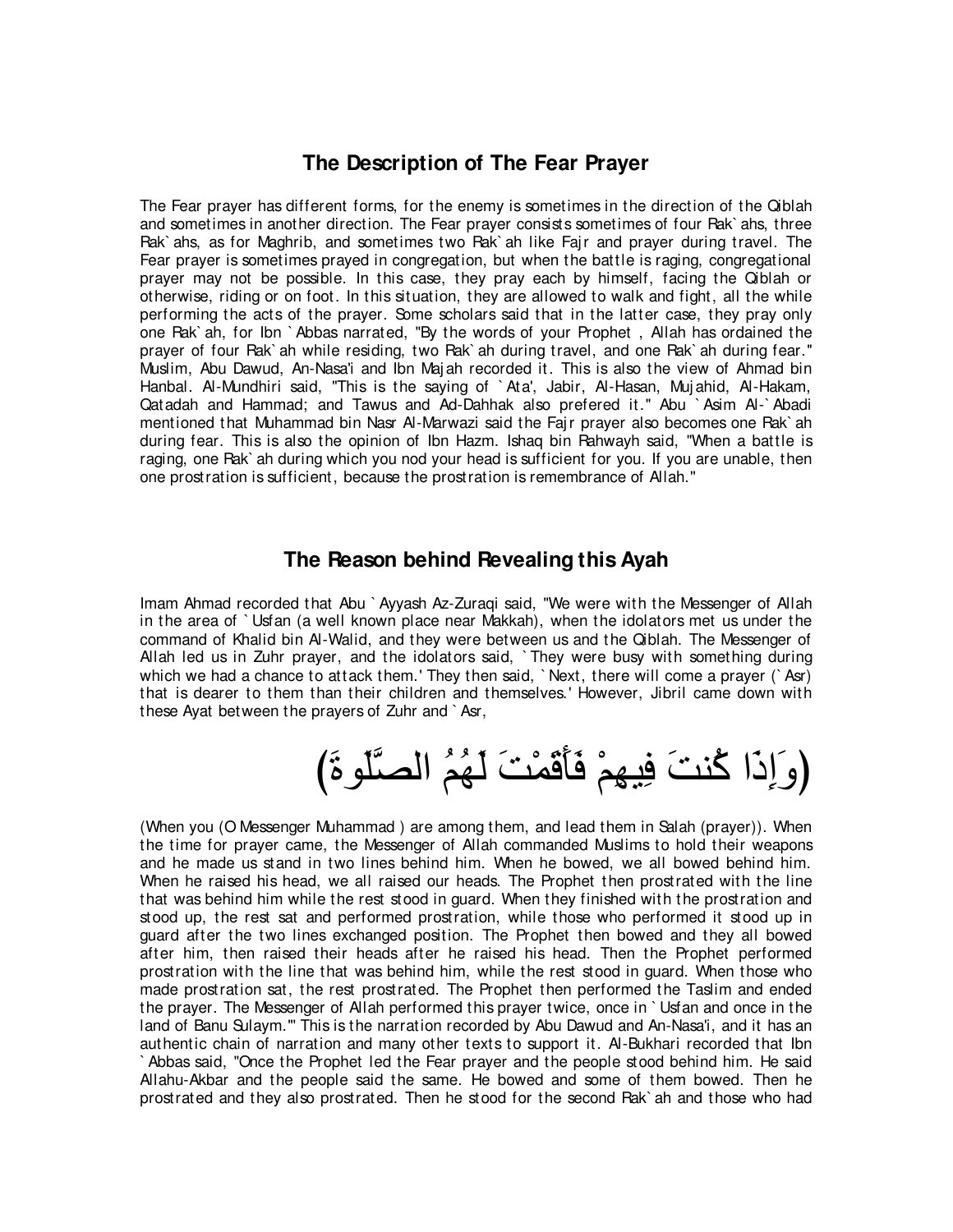prayed the first Rak` ah left and guarded their brothers. The second party joined him and performed bowing and prostration with him. All the people were in prayer, but they were guarding one another during the prayer.'' Imam Ahmad recorded that Jabir bin ` Abdullah said that the Messenger of Allah led them in the Fear prayer. A group of them stood before him and a group behind him. The Prophet led those who were behind him with one Rak` ah and two prostrations. They then moved to the position of those who did not pray, while the others stood in their place, and the Messenger of Allah performed one Rak` ah and two prostrations and then said the Salam. Therefore, the Prophet prayed two Rak` ah while they prayed one. An-Nasa'i recorded this Hadith, while Muslim collected other wordings for it. Collectors of the Sahih, Sunan and Musnad collections recorded this in a Hadith from Jabir. Ibn Abi Hatim recorded that Salim said that his father said,

び∠りヲ∠ヤzダャや ⊥ユ⊥ヰ∠ャ ∠ろ∇ヨ∠ホ∠ほ∠プ ∇ユ⌒ヰΒ⌒プ ∠ろレ⊥ミ や∠ク⌒ま∠ヱぴ

(When you (O Messenger Muhammad ) are among them, and lead them in Salah (prayer)) refers to the Fear prayer. The Messenger of Allah led one group and prayed one Rak` ah, while the second group faced the enemy. Then the second group that faced the enemy came and Allah's Messenger led them, praying one Rak` ah, and then said the Salam. Each of the two groups then stood up and prayed one more Rak` ah each (while the other group stood in guard).'' The Group collected this Hadith with Ma` mar in its chain of narrators. This Hadith also has many other chains of narration from several Companions, and Al-Hafiz Abu Bakr Ibn Marduwyah collected these various narrations, as did Ibn Jarir. As for the command to hold the weapons during the Fear prayer, a group of scholars said that it is obligatory according to the Ayah. What testifies to this is that Allah said;

∇ヱ∠ぺ ∃ゲ∠トzョ リあョ ン⇔ク∠ぺ ∇ユ⊥ム⌒よ ∠ラゅ∠ミ ラ⌒ま ∇ユ⊥ム∇Β∠ヤ∠ハ ∠ゥゅ∠レ⊥ィ ∠Ι∠ヱぴ ∇やヱ⊥グ⊥カ∠ヱ ∇ユ⊥ム∠わ∠エ⌒ヤ∇シ∠ぺ ∇やヲ⊥バ∠ツ∠ゎ ラ∠ぺ ヴ∠ッ∇ゲzョ ユ⊥わレ⊥ミ び∇ユ⊥ミ∠ケ∇グ⌒ェ

(But there is no sin on you if you put away your arms because of the inconvenience of rain or because you are ill, but take every precaution for yourselves) meaning, so that when necessary, you will be able to get to your weapons easily,

び⇔ゅレΒ⌒ヰぁョ ⇔ゅよや∠グ∠ハ ∠リΑ⌒ゲ⌒ヘ⇒∠ム∇ヤ⌒ャ zギ∠ハ∠ぺ ∠ヮzヤャや zラ⌒まぴ

(Verily, Allah has prepared a humiliating torment for the disbelievers).

(فَإِذَا قَضَبَيْتُمُ الصَّلُوةَ فَادْكُرُواْ اللَّهَ قِيَماً وَقَعُوداً وَعَلَى جُنُوبِكُمْ فَإِذَا اطْمَأْنَنِنُّمْ فَأَقِيمُواْ الصَّلُوةَ إِنَّ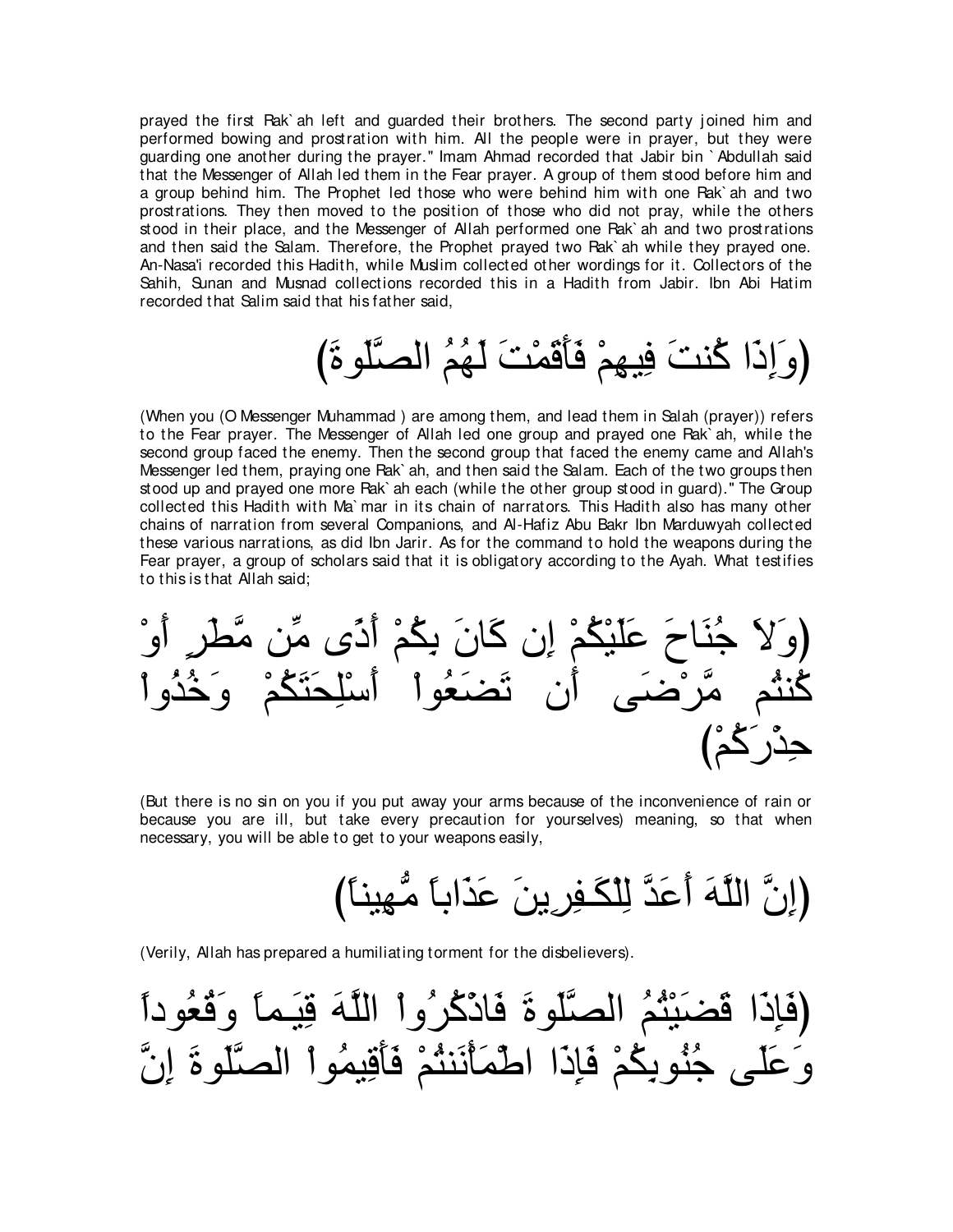∠Ι∠ヱ - ⇔ゅゎヲ⊥ホ∇ヲzョ ⇔ゅら⇒∠わ⌒ミ ∠リΒ⌒レ⌒ョ∇ぽ⊥ヨ∇ャや ヴ∠ヤ∠ハ ∇ろ∠ルゅ∠ミ ∠りヲ∠ヤzダャや ∇ユ⊥ヰzル⌒み∠プ ∠ラヲ⊥ヨ∠ャ∇ほ∠ゎ ∇やヲ⊥ルヲ⊥ム∠ゎ ラ⌒ま ⌒ュ∇ヲ∠ボ∇ャや ⌒¬べ∠ピ⌒わ∇よや ヴ⌒プ ∇やヲ⊥レ⌒ヰ∠ゎ ∠Ι ゅ∠ョ ⌒ヮzヤャや ∠リ⌒ョ ∠ラヲ⊥ィ∇ゲ∠ゎ∠ヱ ∠ラヲヨ∠ャ∇ほ∠ゎ ゅ∠ヨ∠ミ ∠ラヲ⊥ヨ∠ャ∇ほ∠Α び ⇔ゅヨΒ⌒ム∠ェ ⇔ゅヨΒ⌒ヤ∠ハ ⊥ヮzヤャや ∠ラゅ∠ミ∠ヱ ∠ラヲ⊥ィ∇ゲ∠Α

(103. When you have finished the Salah, remember Allah standing, sitting down, and on your sides, but when you are free from danger, perform the Salah. Verily, Salah is kitaban on the believers at fixed hours.) (104. And don't be weak in the pursuit of the enemy; if you are suffering (hardships) then surely they (too) are suffering (hardships) as you are suffering, but you have a hope from Allah (for the reward, i.e. Paradise) that for which they hope not; and Allah is Ever All-Knowing, All-Wise.)

## **The Order for Ample Remembrance After the Fear Prayer**

Allah commands Dhikr after finishing the Fear prayer, in particular, even though such Dhikr is encouraged after finishing other types of prayer in general. In the case of Fear prayer, Dhikr is encouraged even more because the pillars of the prayer are diminished since they move about while performing it, etc., unlike other prayers. Allah said about the Sacred Months,

び∇ユ⊥ム∠ジ⊥ヘル∠ぺ zリ⌒ヰΒ⌒プ ∇やヲ⊥ヨ⌒ヤ∇ヌ∠ゎ ∠Κ∠プぴ

(so wrong not yourselves therein), even though inj ustice is prohibited all year long. However, inj ustice is particularly outlawed during the Sacred Months due to their sanctity and honor. So Allah's statement,

⇔やキヲ⊥バ⊥ホ∠ヱ ⇔ゅヨ⇒∠Β⌒ホ ∠ヮzヤャや ∇やヱ⊥ゲ⊥ミ∇クゅ∠プ ∠りヲ∠ヤzダャや ⊥ユ⊥わ∇Β∠ツ∠ホ や∠ク⌒み∠プぴ び∇ユ⊥ム⌒よヲ⊥レ⊥ィ ヴ∠ヤ∠ハ∠ヱ

(When you have finished Salah, remember Allah standing, sitting down, and on your sides,) means, in all conditions,

び∠りヲ∠ヤzダャや ∇やヲ⊥ヨΒ⌒ホ∠ほ∠プ ∇ユ⊥わレ∠ル∇ほ∠ヨ∇デや や∠ク⌒み∠プぴ

(But when you are free from danger perform the Salah.) when you are safe, tranquil and fear subsides,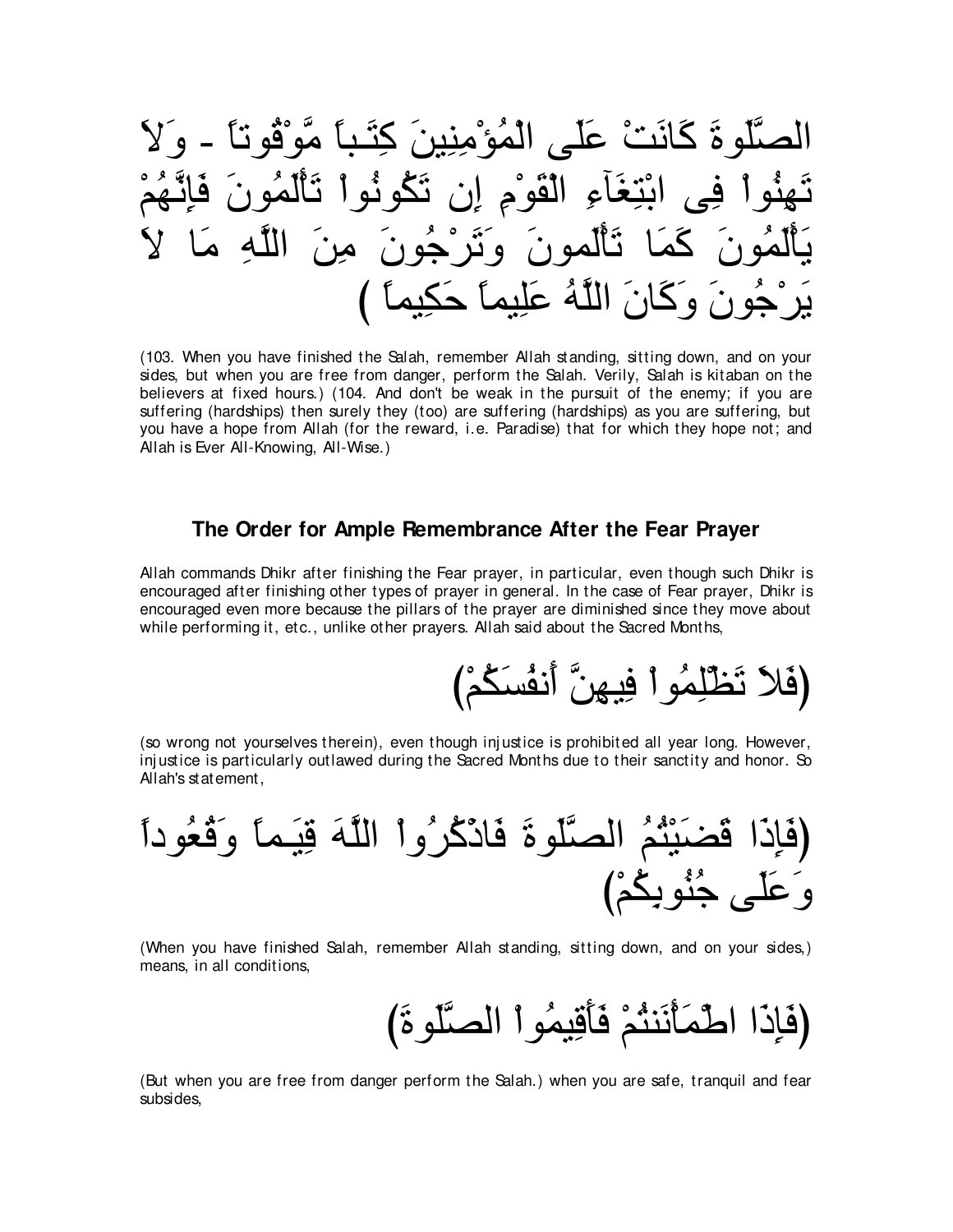

(perform the Salah) by performing it as you were commanded; fulfilling its obligations, with humbleness, completing the bowing and prostration positions etc. Allah's statement,

び⇔ゅゎヲ⊥ホ∇ヲzョ ⇔ゅら⇒∠わ⌒ミ ∠リΒ⌒レ⌒ョ∇ぽ⊥ヨ∇ャや ヴ∠ヤ∠ハ ∇ろ∠ルゅ∠ミ ∠りヲ∠ヤzダャや zラ⌒まぴ

(Verily, the Salah is Kitaban on the believers at fixed hours.) means, enj oined, as Ibn ` Abbas stated. Ibn `Abbas also said, "The prayer has a fixed time, just as the case with Hajj." Similar is reported from Muj ahid, Salim bin ` Abdullah, ` Ali bin Al-Husayn, Muhammad bin ` Ali, Al-Hasan, Muqatil. As-Suddi and ` Atiyah Al-` Awfi.

## **The Encouragement to Pursue the Enemy Despite Injuries**

Allah's statement,

(وَ<sup>3</sup>لاَ تَـهِثُواْ فِي ابْتِغَاْءِ الْقَوْمِ)

(And don't be weak in the pursuit of the enemy;) means, do not weaken your resolve in pursuit of your enemy. Rather, pursue them vigorously, fight them and be wary of them.

(اِنِ تَكُو نُو ا تَأْلَمُو نَ فَاِنَّهُمْ يَأْلَمُو نَ كَمَا تَأْلَمو نَ)

(if you are suffering then surely they are suffering as you are suffering,) meaning, j ust as you suffer from inj uries and death, the same happens to the enemy. In another Ayah, Allah said,

(إِن يَمْسَسْنَكْمْ قَرْ−ٌ فَقَدْ مَسَّ الْقَوْمَ قَرْ−ٌ مِّتَّلُّهُ)

(If you suffer a harm, be sure a similar harm has struck the others). Allah then said,

(وَتَرْجُونَ مِنَ اللَّهِ مَا لاَ يَرْجُونَ)

(but you have a hope from Allah that for which they hope not;) meaning, you and they are equal regarding the injuries and pain that you suffer from. However, you hope for Allah's reward, victory and aid, just as He has promised you in His Book and by the words of his Messenger . Surely, Allah's promise is true. On the other hand, your enemies do not have hope for any of this. So, it is you, not they, who should be eager to fight so that you establish the Word of Allah and raise it high. i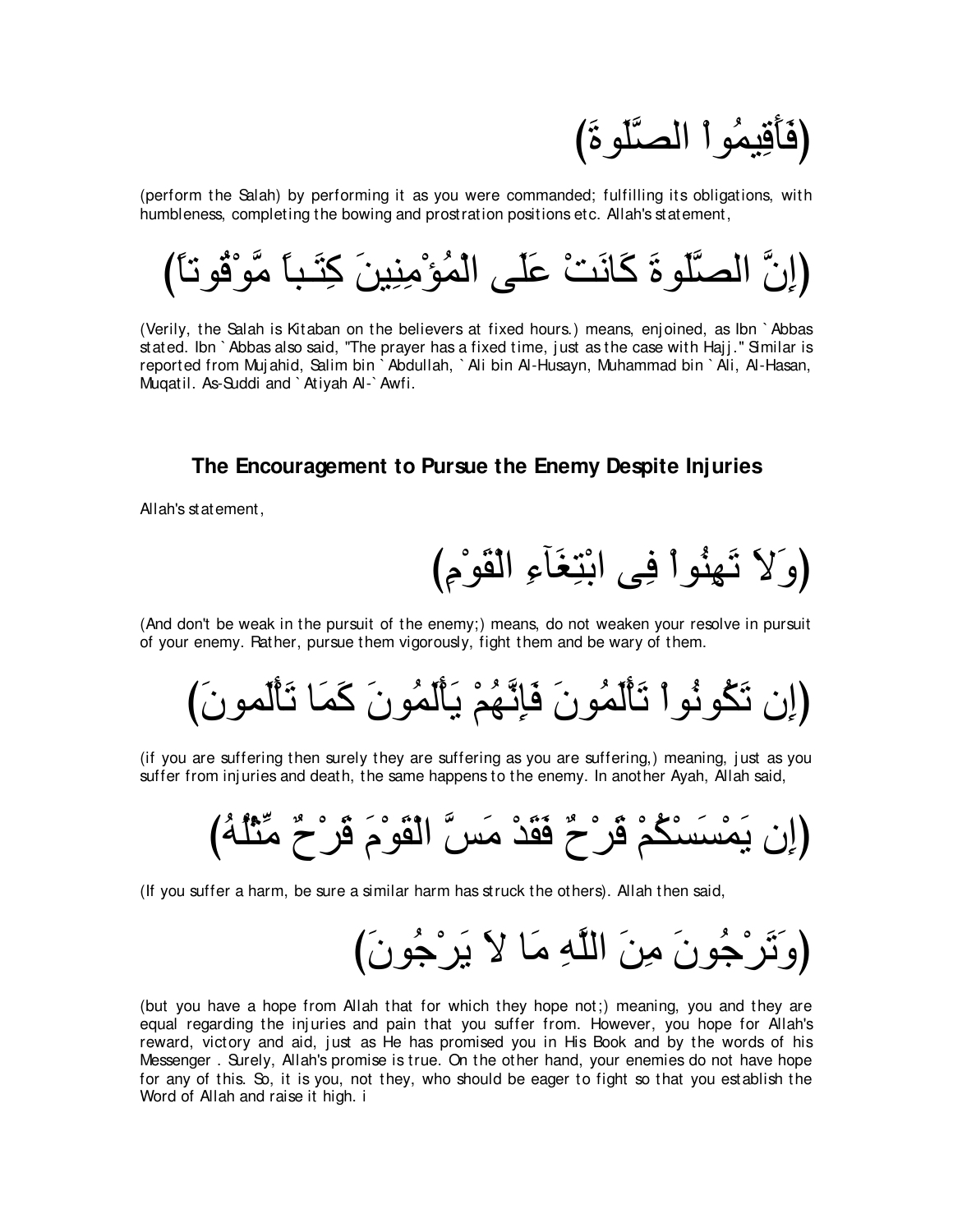(وَكَانَ اللَّهُ عَلِيماً حَكِيماً)

(And Allah is Ever All-Knowing, All-Wise.) means, He is most knowledgeable and wise in all what He decides, decrees, wills and acts on concerning various worldly and religious ordainments, and He is worthy of praise in all conditions.

(105. Surely, We have sent down to you (O Muhammad) the Book in truth that you might judge between men by that which Allah has shown you, so be not a pleader for the treacherous.) (106. And seek the forgiveness of Allah, certainly, Allah is Ever Oft-Forgiving, Most Merciful.) (107. And argue not on behalf of those who deceive themselves. Verily, Allah does not like anyone who is a betrayer, sinner.) (108. They may hide (their crimes) from men, but they cannot hide (them) from Allah; for He is with them (by His knowledge), when they plot by night in words that He does not approve. And Allah ever encompasses what they do.) (109. Lo! You are those who have argued for them in the life of this world, but who will argue for them on the Day of Pesurrection against Allah, or who will then be their defender)

# The Necessity of Referring to What Allah has Revealed for **Judgement**

Allah says to His Messenger, Muhammad,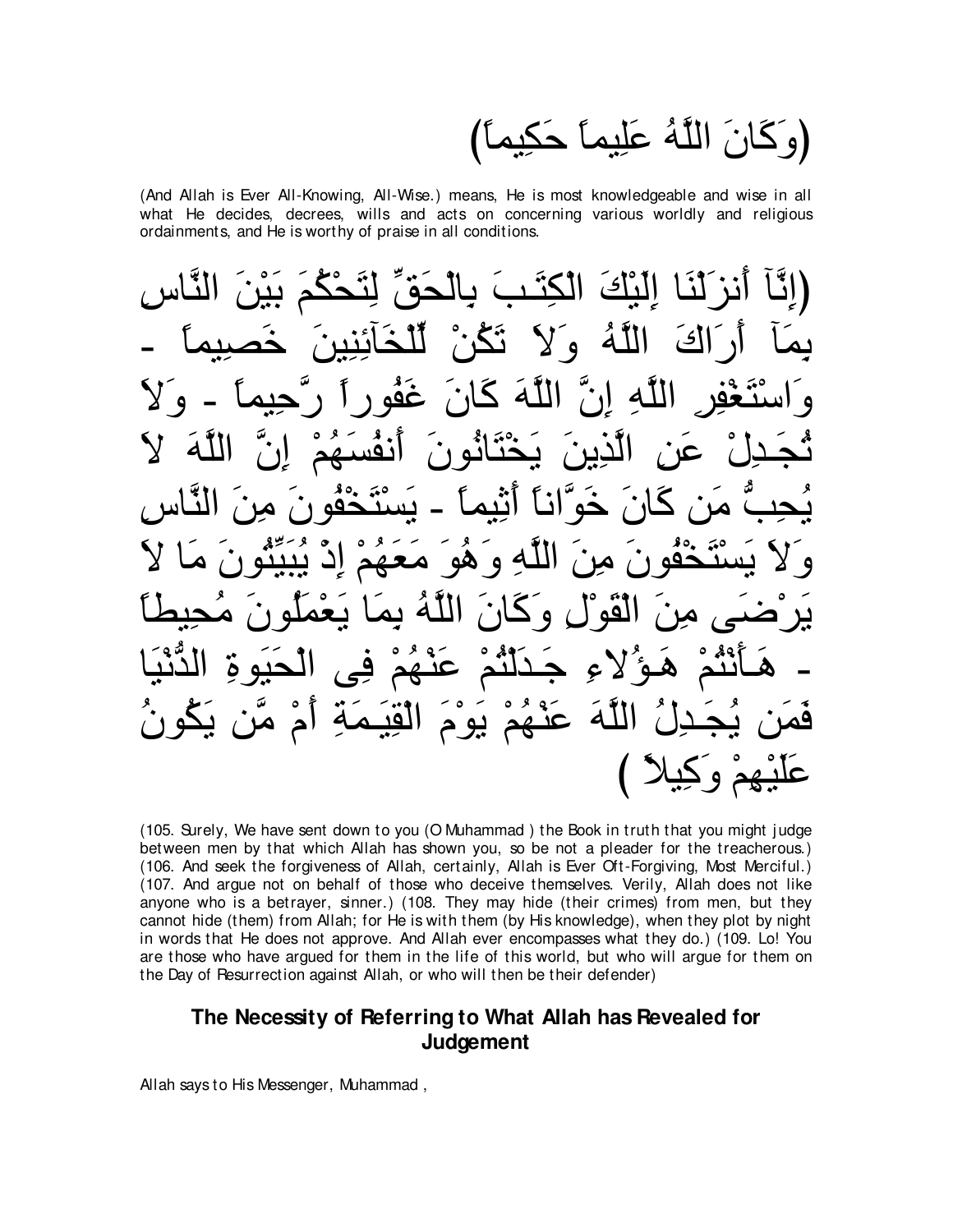(إِنَّآ أَنز َلَنَا اِلَّبْكَ الْكِتَـبَ بِالْحَقِّ)

(Surely, We have sent down to you the Book in truth) meaning, it truly came from Allah and its narrations and commandments are true. Allah then said,

(that you might judge between men by that which Allah has shown you,) In the Two Sahihs, it is recorded that Zaynab bint Umm Salamah said that Umm Salamah said that the Messenger of Allah heard the noise of disputing people close to the door of his room, and he went out to them saying,

(Verily, I am only human and I judge based on what I hear. Some of you might be more eloquent in presenting his case than others, so that I judge in his favor. If I judge in one's favor concerning the right of another Muslim, then it is a piece of the Fire. So let one take it or leave it.) Imam Ahmad recorded that Umm Salamah said, "Two men from the Ansar came to the Messenger of Allah with a dispute regarding some old inheritance, but they did not have evidence. The Messenger of Allah said,

 $6201$ <u>ما</u>  $\bullet$ ۱۹، خده،  $\epsilon$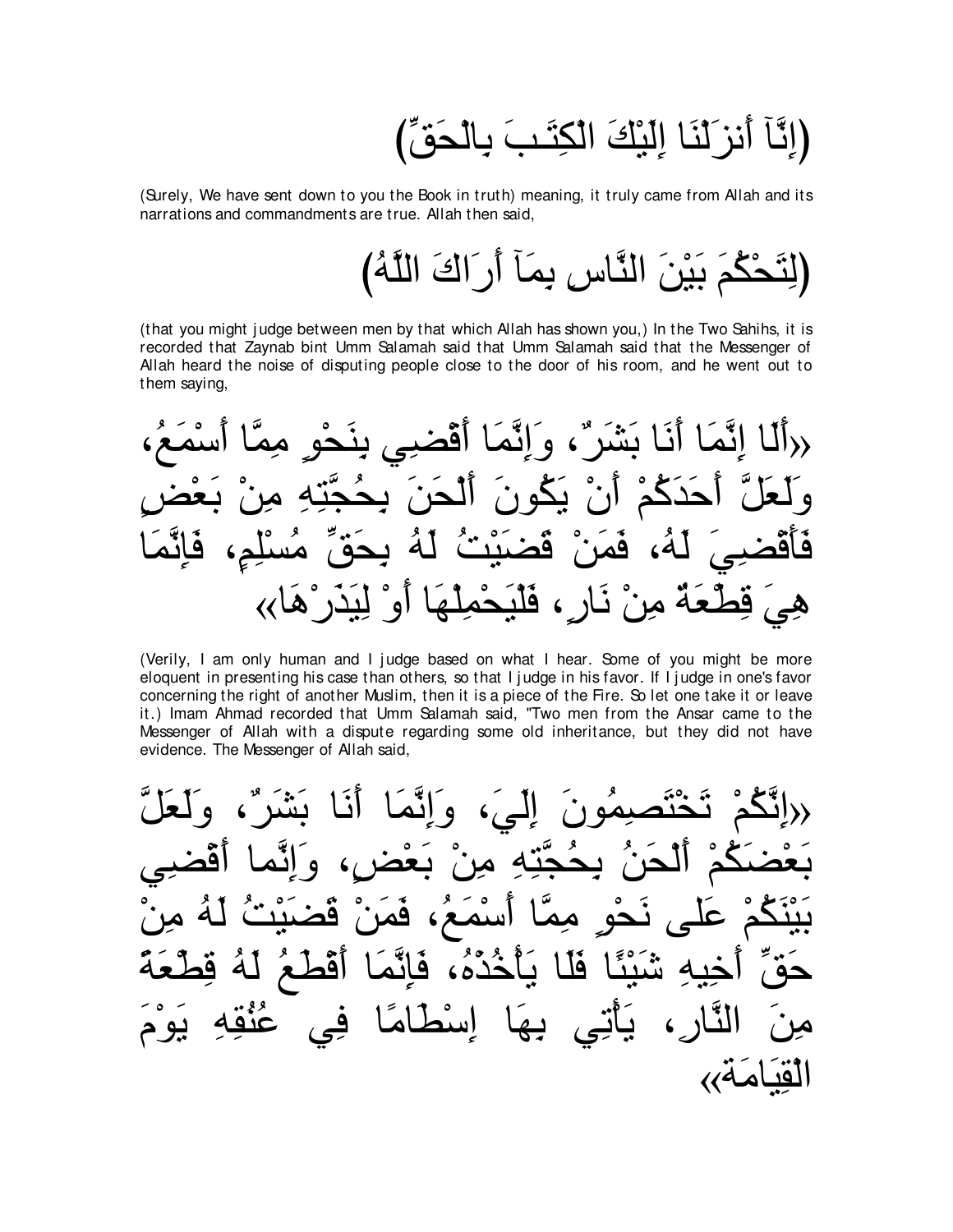(You bring your disputes to me, but I am only human. Some of you might be more persuasive in their arguments than others. I only j udge between you according to what I hear. Therefore, whomever I judge in his favor and give him a part of his brother's right, let him not take it, for it is a part of the Fire that I am giving him and it will be tied around his neck on the Day of Resurrection.) The two men cried and each one of them said, ` I forfeit my right to my brother.' The Messenger of Allah said,

zユ⊥を zペ∠エ∇ャや ゅ∠Βzカ∠ヲ∠ゎ zユ⊥を ∩ゅ∠ヨ⌒ジ∠わ∠ホ∇ゅ∠プ ゅ∠ら∠ワ∇クゅ∠プ ゅ∠ヨ⊥わ∇ヤ⊥ホ ∇ク⌒ま ゅ∠ョ∠ぺ» «ヮ∠ら⌒ェゅ∠タ ゅ∠ヨ⊥ム∇レ⌒ョ ∃ギ⌒ェや∠ヱ ぁモ⊥ミ ∇モ⌒ヤ∇エ⊥Β⌒ャ ユ⊥を ∩ゅ∠ヨ⌒ヰ∠わ∇シや

(Since you said that, then go and divide the inheritance, and try to be just in your division. Then draw lots, and each one of you should forgive his brother thereafter (regardless of who got the best share).)'' Allah's statement,

び⌒ヮzヤャや ∠リ⌒ョ ∠ラヲ⊥ヘ∇ガ∠わ∇ジ∠Α ∠Ι∠ヱ ⌒サゅzレャや ∠リ⌒ョ ∠ラヲ⊥ヘ∇ガ∠わ∇ジ∠Αぴ

(They may hide (their crimes) from men, but they cannot hide (them) from Allah;) chastises the hypocrites because they hide their evil works from the people so that they will not criticize them. Yet, the hypocrites disclose this evil with Allah, Who has perfect watch over their secrets and knows what is in their hearts. This is why Allah said,

⌒メ∇ヲ∠ボ∇ャや ∠リ⌒ョ ヴ∠ッ∇ゲ∠Α ∠Ι ゅ∠ョ ∠ラヲ⊥わあΒ∠ら⊥Α ∇ク⌒ま ∇ユ⊥ヰ∠バ∠ョ ∠ヲ⊥ワ∠ヱぴ び⇔ゅトΒ⌒エ⊥ョ ∠ラヲ⊥ヤ∠ヨ∇バ∠Α ゅ∠ヨ⌒よ ⊥ヮzヤャや ∠ラゅ∠ミ∠ヱ

(for He is with them (by His knowledge), when they plot by night in words that He does not approve. And Allah ever encompasses what they do) threatening and warning them. Allah then said,

びゅ∠Β∇ルぁギャや ⌒りヲ∠Β∠エ∇ャや ヴ⌒プ ∇ユ⊥ヰ∇レ∠ハ ∇ユ⊥わ∇ャ∠ギ⇒∠ィ ⌒¬Ι⊥ぽ⇒∠ワ ∇ユ⊥わ∇ル∠ほ⇒∠ワぴ

(Lo! You are those who have argued for them in the life of this world,) meaning, suppose these people gain the verdict from the rulers in their favor in this life, since the rulers j udge according to what is apparent to them. However, what will their condition be on the Day of Resurrection before Allah, Who knows the secret and what is even more hidden Who will be his advocate on that Day Verily, none will support them that Day. Hence, Allah's statement,

び⇔ΚΒ⌒ミ∠ヱ ∇ユ⌒ヰ∇Β∠ヤ∠ハ ⊥ラヲ⊥ム∠Α リzョ ∇ュ∠ぺぴ

(or who will then be their defender)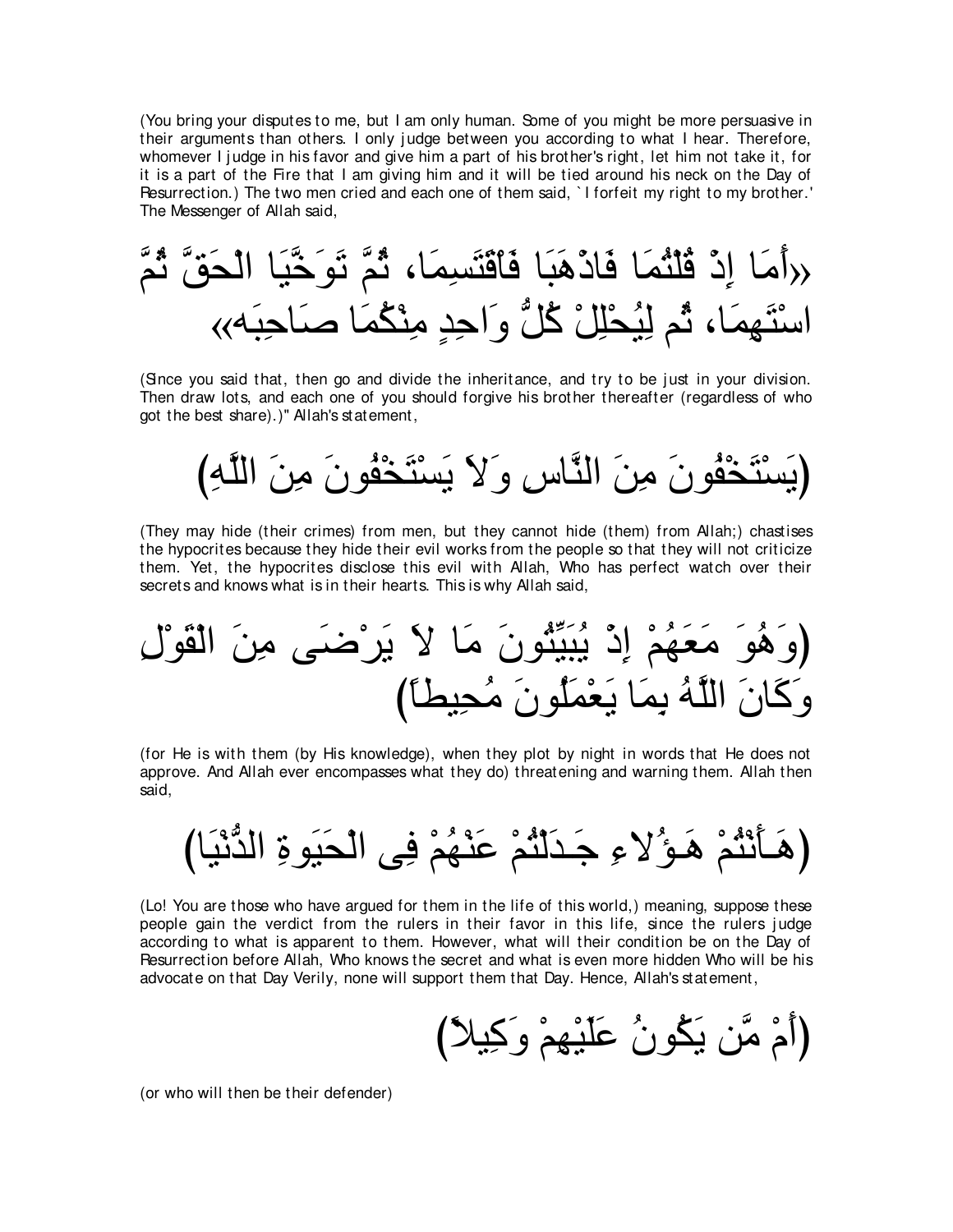بَعْمَلْ سنُو ع∫َ أَو ْ بَطْلِمْ نَفْس يَجِدِ اللَّهَ غَفُوراً رَّحِيماً - وَمَن يَكْسِبْ إِنَّماً فَإِنَّمَا يَكْسِبُهُ عَلَى نَفْسِهِ وَكَانَ اللَّهُ عَلِيماً حَكِيماً - وَمَن يَكْسِبْ خَطِيئَةً أَوْ إِنَّمَا ثُمَّ يَرْمِ بِهِ بَرِينَا فَقَدِ احْتَمَلَ بُهْثَنَا وَإِنَّماً مَّبِينَاً − وَلَوْلاً فَضْلُ اللَّهِ عَلَيْكَ وَرَحْمَثُهُ لَـهَمَّتْ طَّائِفَةٌ مِنْـهُمْ أَن يُضلِلُوكَ وَمَا يُضلِّونَ إلاَّ أَنفُسَهُمْ وَمَا يَضْرُرُّونَكَ مِن شَىْءٍ وَأَنزَلَ اللَّهُ عَلَيْكَ الْكِثَبَ وَالْحِكْمَةَ وَعَلَّمَكَ مَا لَمْ ن فضلْلُ اللّهِ عَلَيْكَ عَذ

(110. And whoever does evil or wrongs himself but afterwards seeks Allah's forgiveness, he will find Allah Oft-Forgiving, Most Merciful.) 111. And whoever earns sin, he earns it only against himself. And Allah is Ever All-Knowing, All-Wise.) (112. And whoever earns a fault or a sin and then blames it on someone innocent, he has indeed burdened himself with falsehood and a manifest sin.) (113. Had not the grace of Allah and His mercy been upon you, a party of them would certainly have made a decision to mislead you, but they mislead none except their own selves, and no harm can they do to you in the least. Allah has sent down to you the Book, and the Hikmah, and taught you that which you knew not. And ever great is the grace of Allah unto you.)

# **The Encouragement to Seek Allah's Forgiveness, and Warning those who Falsely Accuse Innocent People**

Allah emphasizes His generosity and kindness, in that He forgives whoever repents to Him from whatever evil they commit. Allah said,

∠ヮzヤャや ⌒ゲ⌒ヘ∇ピ∠わ∇ジ∠Α zユ⊥を ⊥ヮ∠ジ∇ヘ∠ル ∇ユ⌒ヤ∇ヌ∠Α ∇ヱ∠ぺ ⇔や¬ヲ⊥シ ∇モ∠ヨ∇バ∠Α リ∠ョ∠ヱぴ び ⇔ゅヨΒ⌒ェzケ ⇔やケヲ⊥ヘ∠ビ ∠ヮzヤャや ⌒ギ⌒イ∠Α

(And whoever does evil or wrongs himself but afterwards seeks Allah's forgiveness, he will find Allah Oft-Forgiving, Most Merciful.) ` Ali bin Abi Talhah said that Ibn ` Abbas commented about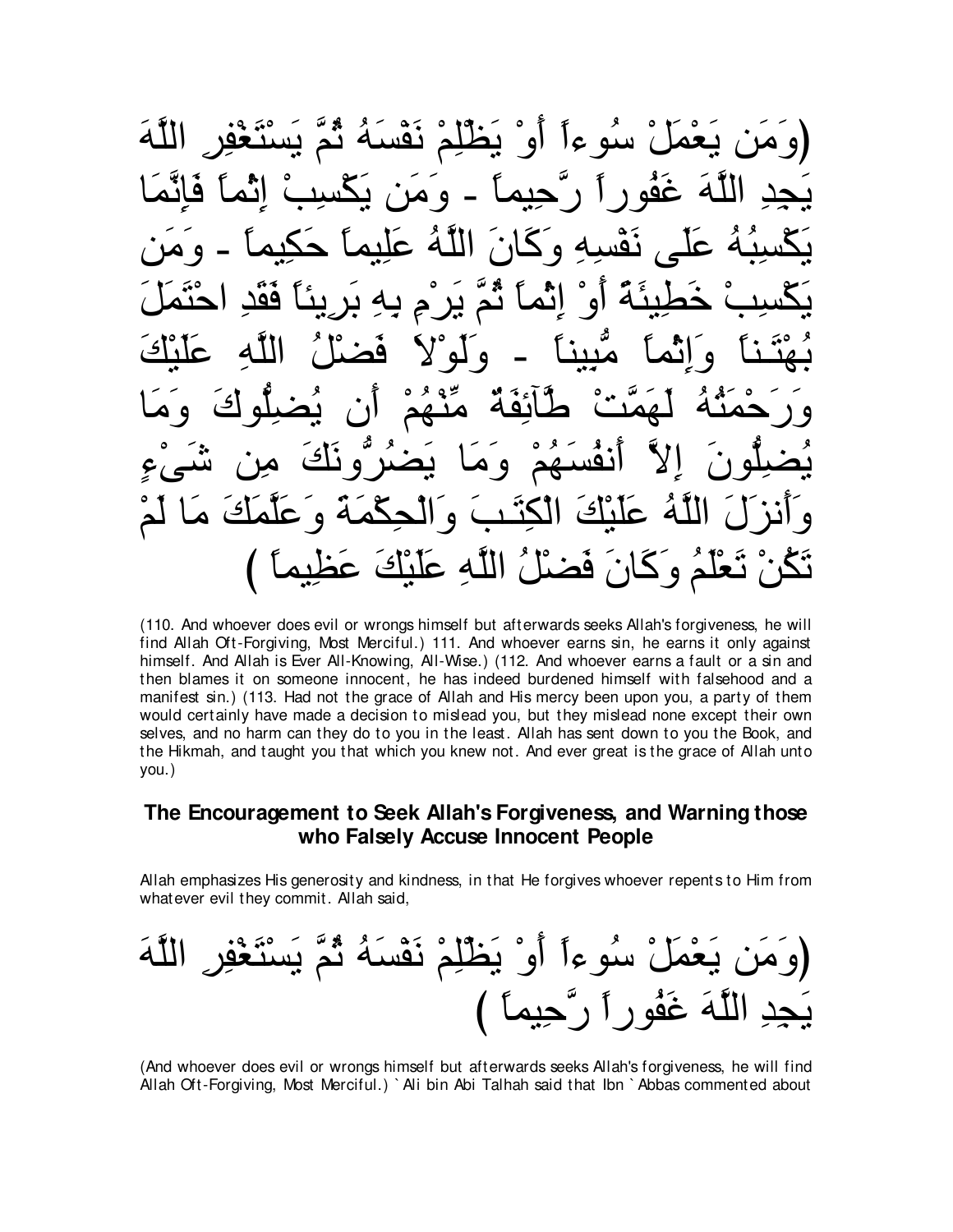this Ayah, "Allah informs His servants of His forgiveness, forbearing generosity and expansive mercy. So whoever commits a sin, whether minor or major,

び⇔ゅヨΒ⌒ェzケ ⇔やケヲ⊥ヘ∠ビ ∠ヮzヤャや ⌒ギ⌒イ∠Α ∠ヮzヤャや ⌒ゲ⌒ヘ∇ピ∠わ∇ジ∠Α zユ⊥をぴ

(but afterwards seeks Allah's forgiveness, he will find Allah Oft-Forgiving, Most Merciful.) even if his sins were greater than the heavens, the earth and the mountains.'' Imam Ahmad recorded that ` Ali said, "Whenever I hear anything from the Messenger of Allah, Allah benefits me with whatever He wills of that. Abu Bakr told me, and Abu Bakr has said the truth, that the Messenger of Allah said,



(No Muslim commits a sin and then performs ablution, prays two Rak` ahs and begs Allah for forgiveness for that sin, but He forgives him.) He then recited these two Ayat,

(وَمَن يَعْمَلْ سُوءاً أَوْ يَظْلِمْ نَفْسَهُ)

(And whoever does evil or wrongs himself), and,

び∇ユ⊥ヰ∠ジ⊥ヘ∇ル∠ぺ ∇やヲ⊥ヨ∠ヤ∠ニ ∇ヱ∠ぺ ⇔る∠ゼ⌒エ⇒∠プ ∇やヲ⊥ヤ∠バ∠プ や∠ク⌒ま ∠リΑ⌒グzャや∠ヱぴ

(And those who, when they have committed Fahishah or wronged themselves with evil).'' Allah's statement,

び⌒ヮ⌒ジ∇ヘ∠ル ヴ∠ヤ∠ハ ⊥ヮ⊥ら⌒ジ∇ム∠Α ゅ∠ヨzル⌒み∠プ ⇔ゅヨ∇を⌒ま ∇ょ⌒ジ∇ム∠Α リ∠ョ∠ヱぴ

(And whoever earns sin, he earns it only against himself.) is similar to His statement,

(وَلاَ تَزِرُ وَازِرَةٌ وِزِرَ أَخْرَى)

(And no bearer of burdens shall bear the burden of another). So no one will avail anyone else. Rather, every soul, and none else, shall carry its own burden. This is why Allah said,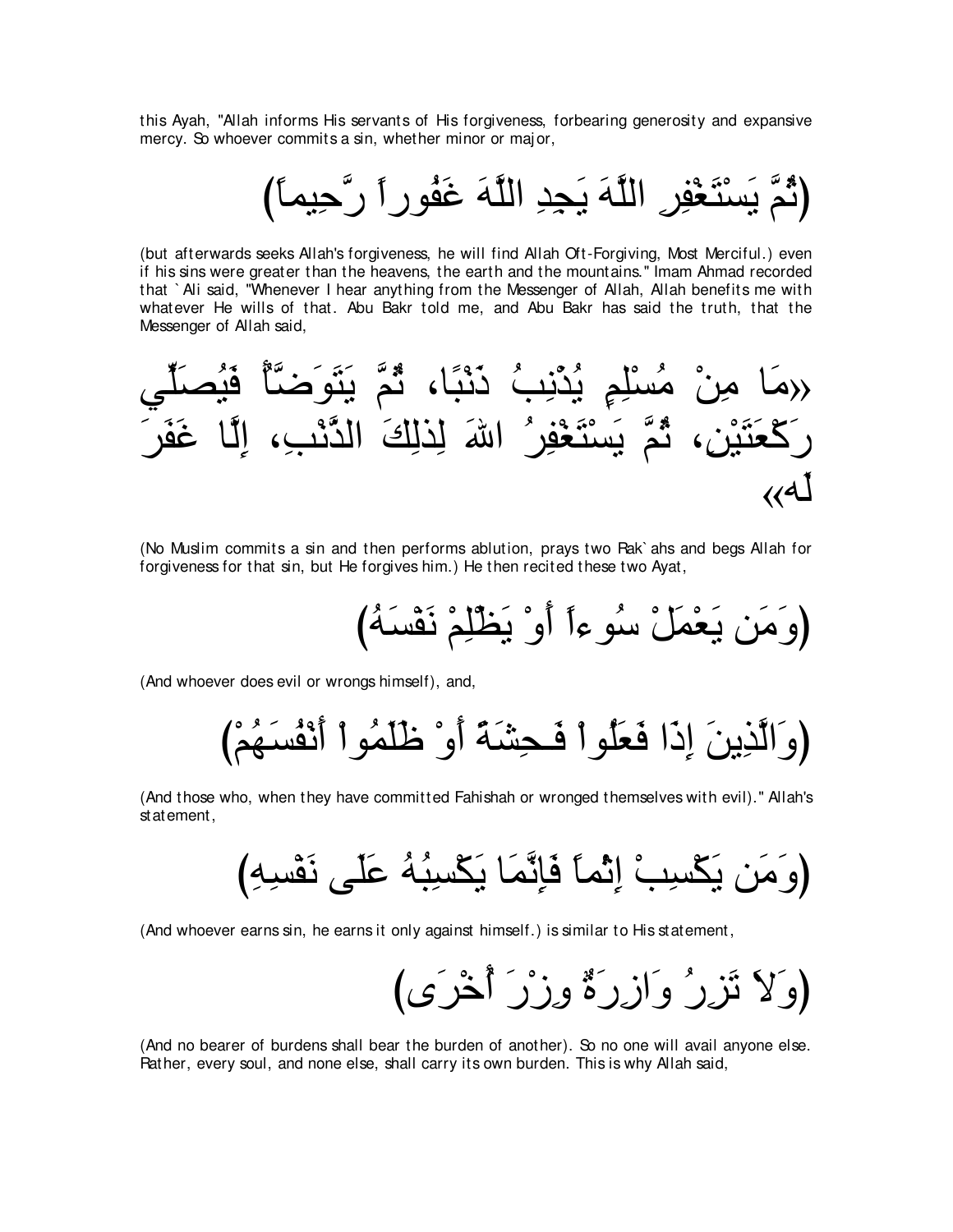(وكَانَ اللَّهُ عَلِيماً حَكِيماً)

(And Allah is Ever All-Knowing, All-Wise.) meaning, this occurs due to His knowledge, wisdom, fairness and mercy.

(and taught you that which you knew not.), before this revelation was sent down to you. Smilarly, Allah said,

(And thus We have sent to you (O Muhammad ) a Ruh (a revelation, and a mercy) of Our command. You knew not what is the Book) until the end of the Surah. Allah said,

(And you were not expecting that the Book (this Qur'an) would be sent down to you, but it is a mercy from your Lord). So Allah said;

(And ever great is the grace of Allah unto you (O Muhammad )).